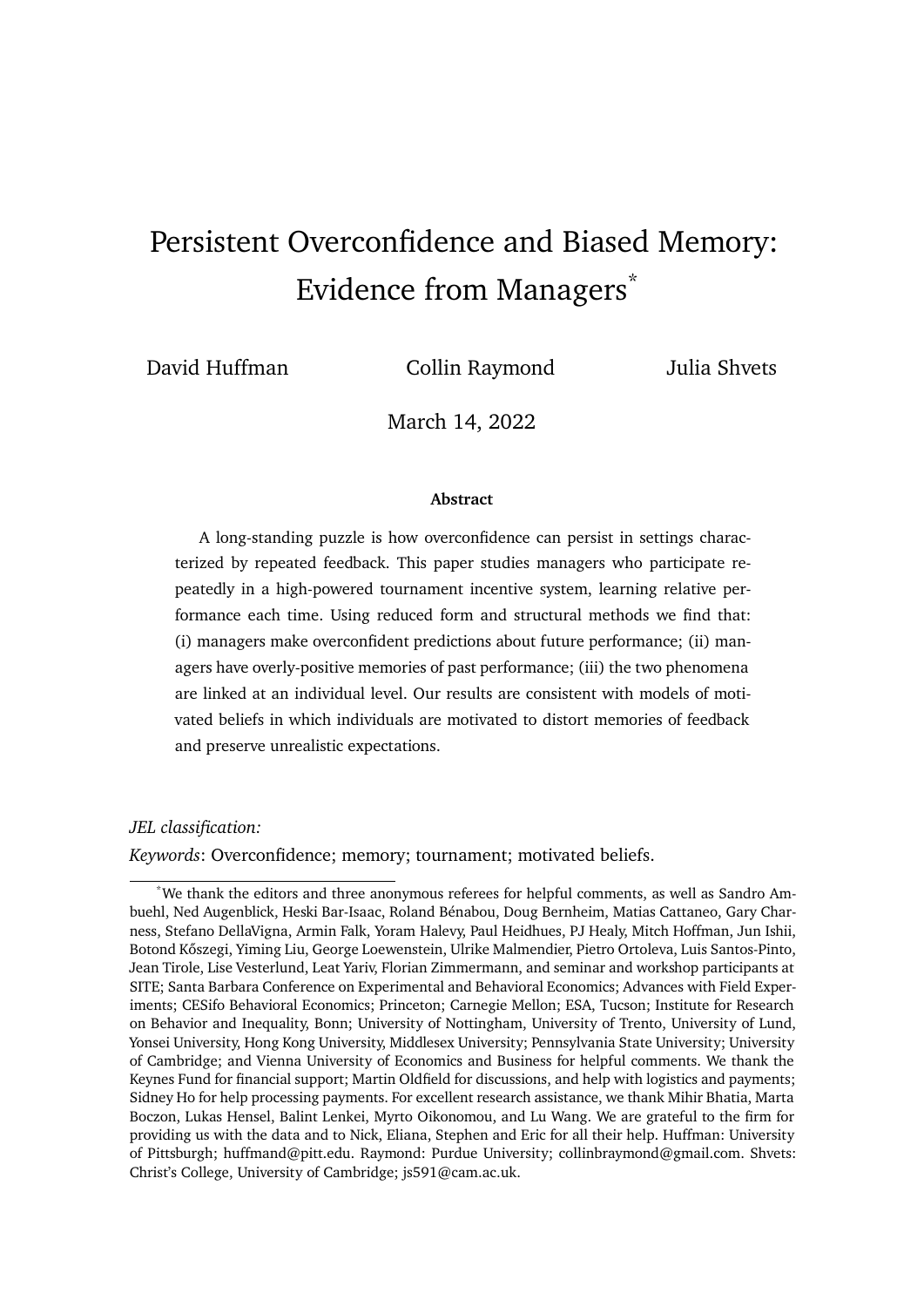# **1 Introduction**

Overconfidence has often been described as a fundamental bias in human decision making (e.g., Smith, 1776). A long-standing puzzle, however, is whether and how overconfidence can be more than an ephemeral phenomenon. In many of the settings where economic theory posits a crucial role for beliefs about relative performance – the workplace, school, university, and competitive environments more generally – individuals receive repeated performance feedback, which would seemingly lead to the correction of overconfidence if there is Bayesian updating.

Economists have considered different mechanisms that might generate persistent overconfidence, but one leading explanation is "motivated beliefs." The idea is that individuals may be motivated to preserve unrealistic expectations, e.g., because they gain utility directly from optimistic beliefs, or because confidence helps provide motivation in the face of self-control problems (for a survey, see Bénabou and Tirole, 2016). Models of motivated beliefs make various assumptions about how individuals are able to sustain overconfidence, for example assuming that individuals can use a technology of biased memory to selectively distort memories of past feedback; basing predictions on overly positive memories, future selves will be overconfident. A motivated beliefs explanation for overconfidence has important implications, because overconfidence may persist in the face of feedback, individuals may not respond to information in standard ways, and the welfare effects of overconfidence are ambiguous and can even be positive.

This paper seeks to establish: (1) whether there is persistent overconfidence about relative task performance in an important field setting – a workplace in which managers compete regularly for performance bonuses while receiving detailed feedback; (2) whether these managers have overly-positive memories about past workplace performance; and, (3) whether overly-positive memories are associated with making overconfident predictions. Our results are affirmative on all three questions, and provide, to our knowledge, the first evidence of persistent overconfidence about the future being linked to biased memories of the past. This is in line with explanations for overconfidence based on motivated beliefs.

Section 2 of the paper describes the firm, our study design, and the data. The study involved approximately 230 managers, each of whom runs a separate store. The managers compete repeatedly in a high-powered tournament incentive scheme, with detailed feedback, and many managers have observed a large number of tournament outcomes. One source of data is the historical records of the firm on each manager's tournament outcomes. The other is a lab-in-the-field study. This study elicited manager predictions about relative performance in the upcoming tournament at their job, for Q4 of 2015, as well as memories about performance in a previous tournament, in Q2 of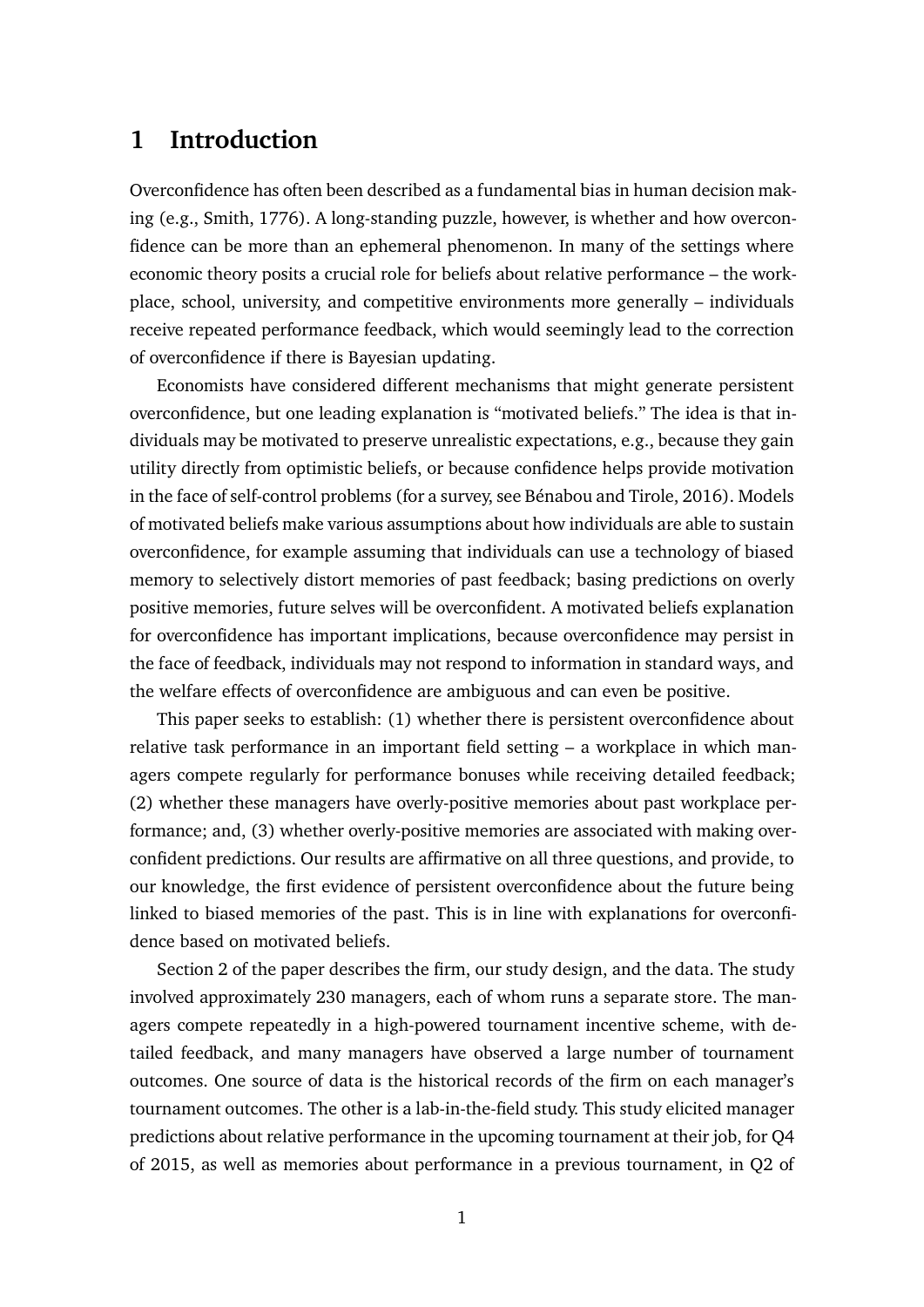2015, for which results had been provided approximately two months earlier.

Our data allow us to address some of the challenges that studies face when trying to establish overconfidence bias. One key issue for assessing whether predictions are reasonable is the need to take into account what information individuals had access to when making predictions. For example, predictions of the future may "appear" overconfident ex-post, relative to realized outcomes, but in fact be fully Bayesian if one takes into account the signals that informed these beliefs ex-ante (see Benoît and Dubra, 2011; Benoît et al., 2015). Oftentimes, researchers do not have any information about past signals, but in our setting, a key type of signal, past tournament outcomes, is public and observable. We can thus check directly whether manager predictions are explainable by ex-ante public signals. We also assess in various ways whether the results could be explained by managers having access to additional, private signals.

Section 3 of the paper presents a reduced form analysis that speaks to our three main research questions. First, we show that managers are overconfident relative to a range of different reduced-form predictors one could form using past public signals. For example, 48 percent of managers are overconfident relative to the predictions of a panel regression model that takes lagged tournament performances as predictors, compared to only 21 percent being underconfident, and the average prediction is overconfident by about 0.5 quintiles. This overconfidence is similarly prevalent and large among managers with substantial experience, so overconfidence is persistent in the face of feedback. This latter result also casts doubt on an explanation based on some forms of private signals, e.g., ones received before the job that lead to overconfident priors. If managers are Bayesian, such overconfidence should disappear as they observe more tournament outcomes. Second, our analysis provides evidence consistent with managers being motivated to have positive memories of past performance. Specifically, top-performing managers are quite accurate in recalling their good performances. Managers with performances below the very top, however, have substantial recall errors, and these are strongly skewed towards overly-positive memories. Third, our analysis shows that it is those managers who have overly-positive memories of past signals who are particularly likely to make overconfident predictions about future performance, so these phenomena are linked in a way predicted by models of motivated beliefs.

Section 4 offers a complementary structural analysis that allows us to go beyond the reduced form analysis in several important ways. First, we can formulate a model of Bayesian learning in our setting, and assess whether managers are overconfident relative to this explicit Bayesian benchmark. The findings mirror those from our reduced form analysis, in that 45 percent of managers are overconfident relative to what the structural model says they should have predicted, versus only 26 percent underconfi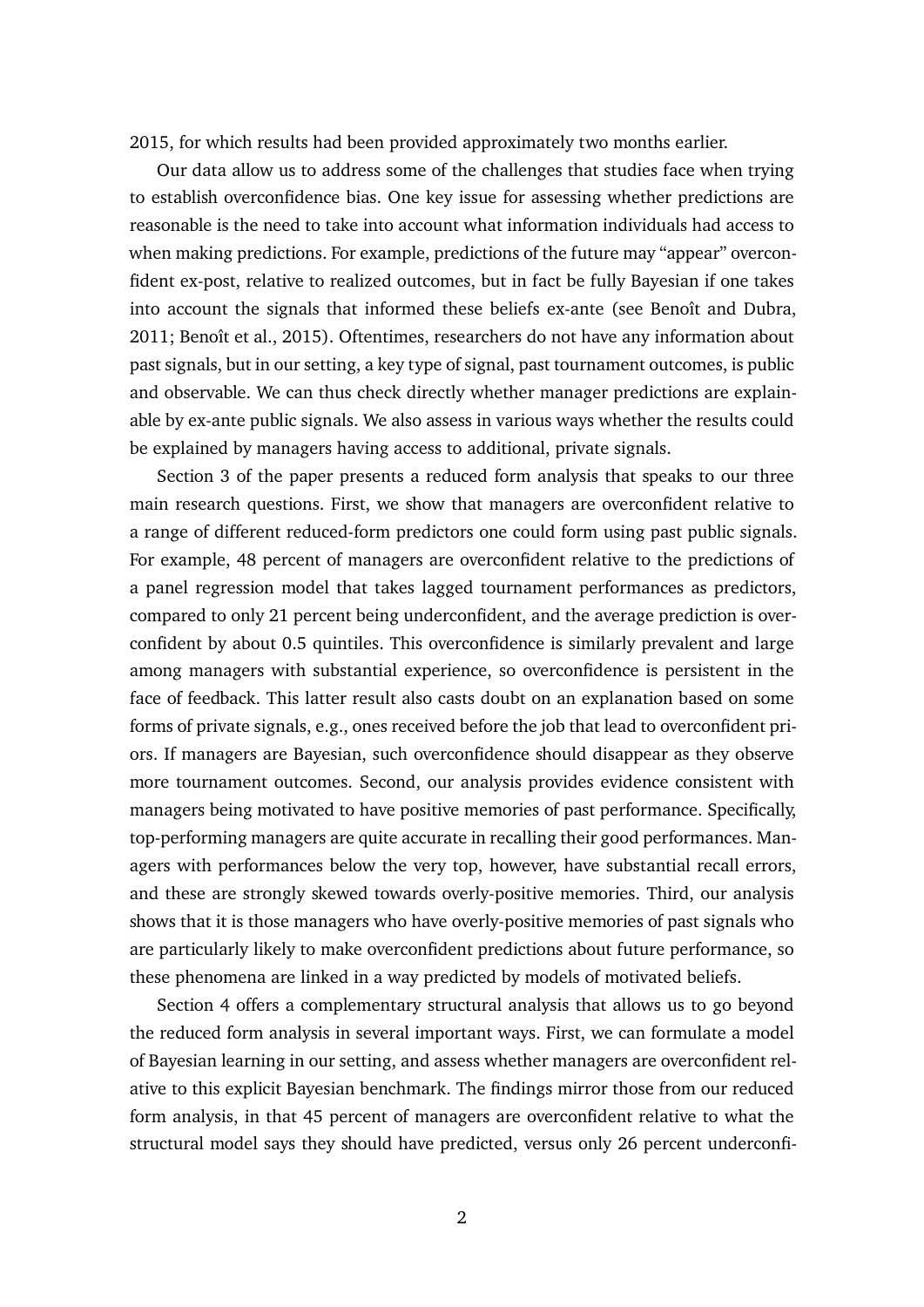dent, and we can reject statistically that the model matches the data. Second, while one can think of forms of private signals that are not ruled out by our reduced form analysis, we can discipline such explanations with an extension of the structural model, which explicitly models private signals, and allows these to take whatever form best fits the data. It is not necessarily the case that the best fitting model will come close to the data, however, because the information about priors based on public signals puts restrictions on how much overconfidence can be rationalized by private signals. The results show that the best-fitting signal structure has features that seem quite implausible, and furthermore, the model is far from matching the data based on standard confidence intervals. Third, we can extend the structural model to incorporate biased memory of past tournament outcomes, in a way that is disciplined by our data. Whereas our reduced form analysis tests a qualitative prediction, that overconfidence should be positively correlated with biased memory, we can use the structural model to ask whether biased memory can explain the data in quantitative terms: predicting who is overconfident, and to what extent. The model with biased memory comes closer to the data than other versions of the structural model, and we cannot reject that this extension matches the data statistically. Taken together, our findings are consistent with explanations for persistent overconfidence provided by models of motivated beliefs.

In Section 5 we discuss the implications of our findings, and also provide some additional exploratory analysis on how manager overconfidence relates to performance and management style. The latter analysis shows that overconfident managers do not perform any worse than other managers, but exhibit some differences in management style. Specifically, overconfident managers tend to hire fewer assistant managers in their stores, and give less discretion to employees in a lab-in-the field experiment on management style and delegation.

The results of this paper speak to the empirical relevance of a theoretical literature on motivated beliefs. Models in this literature assume that under certain conditions individuals can have a motivation to "demand" confidence.<sup>1</sup> This can reflect a direct utility benefit from positive beliefs, due to self-esteem, "ego-utility," or anticipatory utility reasons (Bénabou and Tirole, 2002; Kőszegi, 2006; Brunnermeier and Parker, 2005; Bracha and Brown, 2012; Sarver, 2018), or because confidence can help individuals work harder in the future (Bénabou and Tirole, 2002; Compte and Postlewaite, 2004). In models of motivated beliefs individuals also have some way of "supplying" distorted beliefs, albeit typically subject to some "reality constraints" that limit how far individuals want to, or are able to, distort beliefs away from the truth. For example, one strand

<span id="page-3-0"></span><sup>&</sup>lt;sup>1</sup>Relevant conditions include details of the decision environment, such as whether outcomes are relevant for self-esteem, or whether effort and ability are substitutes or complements. We discuss the plausibility of these conditions for our setting in Section 2.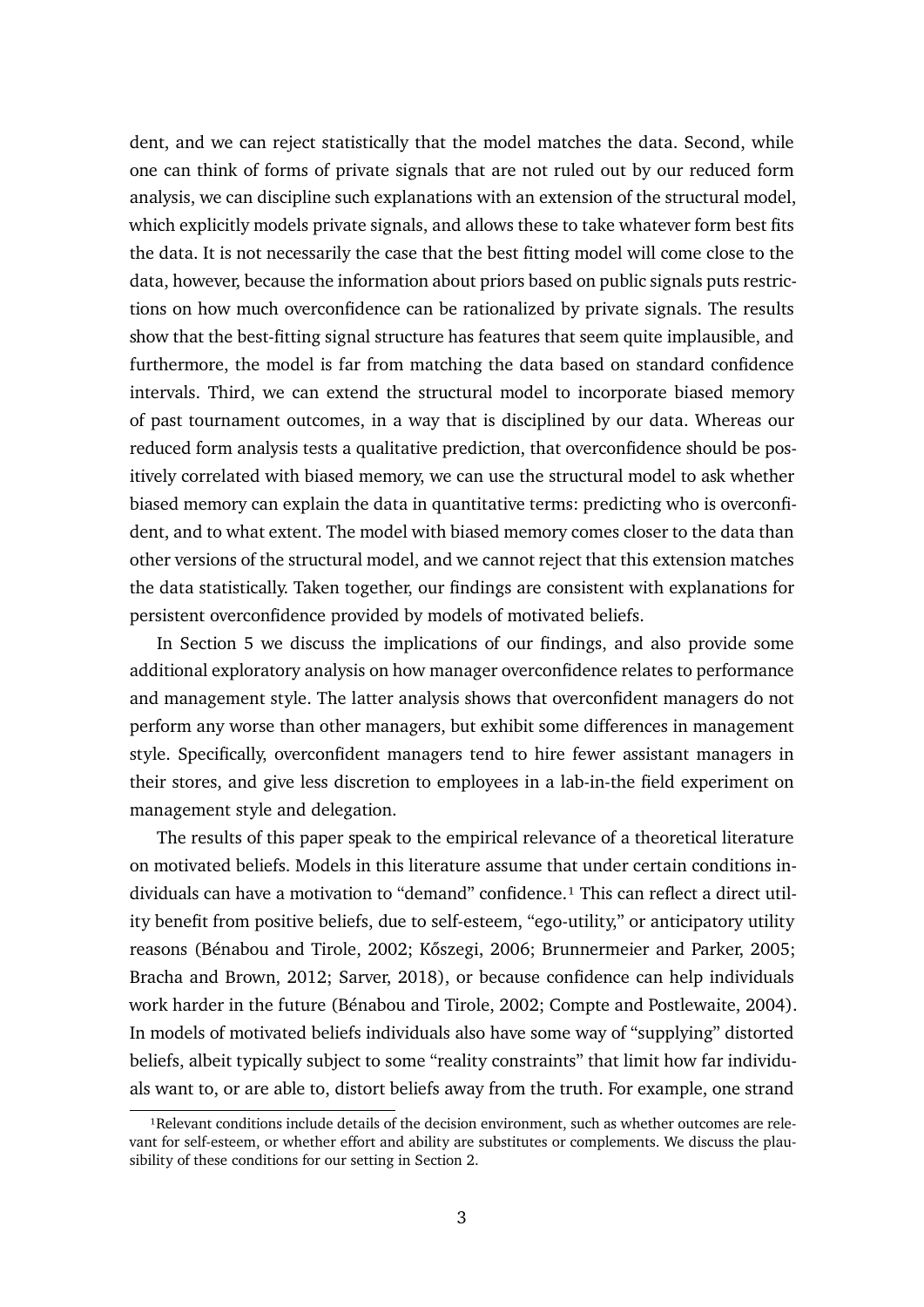of the literature assumes that individuals can use a technology of memory distortion (at a cost) to distort memories of past signals in an overly-positive direction. This can be used to foster overconfidence because future selves will base beliefs on falsely-positive memories (Bénabou and Tirole, 2002; Compte and Postlewaite, 2004; Gottlieb, 2011).[²](#page-4-0) Individuals might also be motivated to distort memory because of a direct utility benefit of positive memory, in the spirit of ego utility models like Kőszegi (2006). Importantly, because of how overconfidence and overly-positive memories are linked in models of motivated beliefs (causally or due to a common underlying motivation), the models predict that overconfidence will tend to go hand-in-hand with overly-positive memory. The evidence in this paper is consistent with this signature prediction of a motivated beliefs explanation for overconfidence, although it does not rule out that other factors might also play a role.<sup>3</sup>

The paper also contributes to an empirical literature on overconfidence in field settings. For example, the behaviors of investors, CEO's, gym members, and others (Barber and Odean, 2001; Malmendier and Tate, 2005 and 2015; DellaVigna and Malmendier, 2006; Oster et al., 2013, Cheng et al., 2014), and the beliefs of truckers and professional poker players (Hoffman and Burks, 2020; Park and Santos-Pinto, 2010), all show signs of overconfidence in their respective decision environments, even though these individuals are presumably observing signals that should challenge their beliefs. Besides studying managers, and taking different approaches to address confounds such as private information, our paper is distinct because it shows a link between overconfidence and biased memory, which in turn points to an explanation for persistent overconfidence based on motivated beliefs.

Finally, the paper complements an empirical literature on overconfidence and motivated beliefs in the laboratory. Many studies have measured apparently overconfident behavior (e.g., Camerer and Lovallo, 1990), and some have demonstrated overconfident beliefs using designs that can rule out any Bayesian explanation (Merkle and Weber, 2011; Burks et al., 2013; Benoît et al., 2015). Lab evidence on motivated beliefs

<span id="page-4-0"></span>²Other technologies considered in the literature include taking steps to limit exposure to negative feedback (e.g., Carillo and Mariotti, 2000; Kőszegi, 2006), self-signaling, i.e., taking actions or stating beliefs that signal confidence to future selves (Quattrone and Tversky, 1984; Bénabou and Tirole, 2004; Mijovic-Prelec and Prelec, 2010; Bénabou and Tirole, 2011). Some models assume individuals directly choose beliefs about themselves or future outcomes (e.g., Brunnermeier and Parker, 2005).

<span id="page-4-1"></span><sup>&</sup>lt;sup>3</sup>For example, there could also be a role for cognitive mistakes in generating manager overconfidence. Hoffman and Burks (2020) discuss the possibility that individuals have biased priors, but also underestimate the informativeness of all types of signals, thereby slowing learning. The Dunning-Kruger effect, discussed in social psychology, is similar in spirit in that low ability people fail to understand their incompetence (Kruger and Dunning, 1999). A different type of explanation is that individuals have priors that put zero probability on having low ability; no amount of signals can cause a Bayesian to update a prior of zero to a positive probability (Heidhues et al., 2018; see also Hestermann and Yaouanq, 2019. Some other explanations for (potentially temporary) overconfidence assume overconfident priors, which might or might not be motivated, e.g., Santos-Pinto and Sobel, (2005); Van den Steen (2004).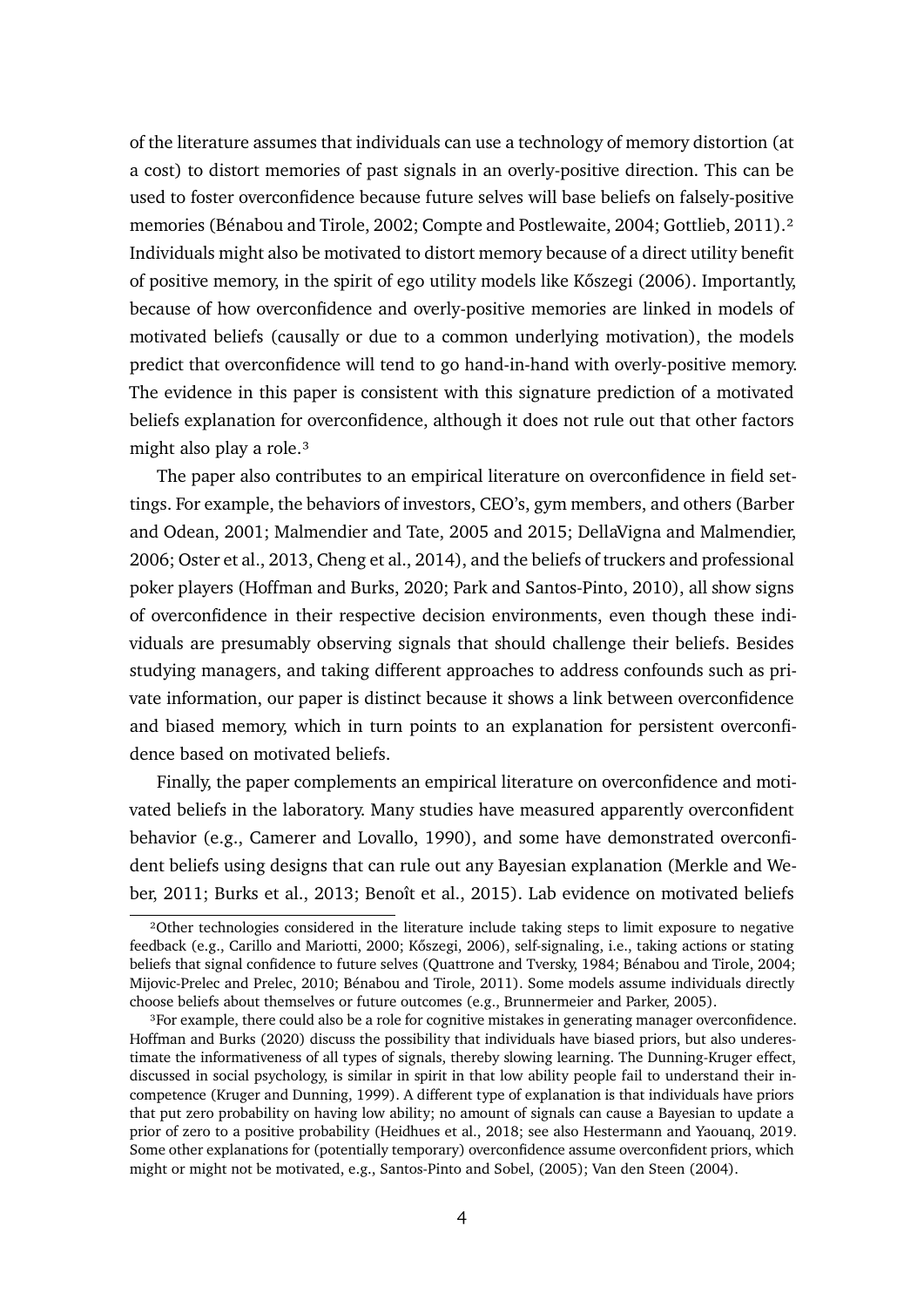includes Eil and Rao (2011), who find that individuals adjust beliefs more in response to good than bad information, immediately after it is received, and Schwardmann and van der Weele (2019) who find that subjects become more overconfident when they have a strategic need to impress others.<sup>4</sup> Related to biased memory, Chew et al. (2020) show evidence that students can have falsely positive memories of performance on a cognitive ability test, and Zimmermann (2020) shows that memories of feedback about a cognitive ability test are accurate immediately after feedback but are biased one month afterwards. The lab evidence has clear strengths in terms of control and causality. Our study is complementary by providing evidence that the mechanisms of motivated beliefs and biased memory are empirically relevant when it comes to remembering and predicting real workplace performance. Also, previous studies documenting biased memory have not looked at overconfidence bias; ours is the first paper to test directly for a link between these phenomena.

# **2 Work setting and datasets**

### **2.1 Nature of the work setting**

The subjects of the study are managers working for a chain of food and beverage stores in a developed country. Each manager is in charge of a separate store, and makes a range of important decisions: the number of workers to employ, task allocation, and how many and which types of products to sell. A typical store has roughly fourteen employees including one or more assistant managers. The manager receives a base salary, but can also earn substantial performance bonuses, based on his or her rank in a tournament conducted each quarter.

### **2.2 Incentive scheme**

The tournament incentive scheme is intended by the firm to reward managers for hard work and ability, with better managers receiving better ranks.<sup>5</sup> A manager's rank in the quarterly tournament is determined by relative performance on four dimensions: (1) a

<span id="page-5-0"></span>⁴There are mixed results on whether people engage in asymmetric updating about good versus bad news, see, e.g., Mobius et al. (2011), Barron (2019), Coutts (2018), and Schwardmann and van der Weele (2019). For other types of evidence on motivated overconfidence see Charness et al. (2013), and Hoffman (2016). There is also evidence for motivated beliefs in the domain of prosociality, with individuals desiring to believe that they are a prosocial person (see Haisley et al., 2010; Gneezy et al., 2015; Di Tella et al., 2015; Carlson et al., 2020).

<span id="page-5-1"></span>⁵The firm cares not just about incentivizing high effort, but also about rewarding high ability, because it wants to retain talented managers. The firm has used a version of the scheme for several decades, a sign that it views the scheme as successful at rewarding good managers.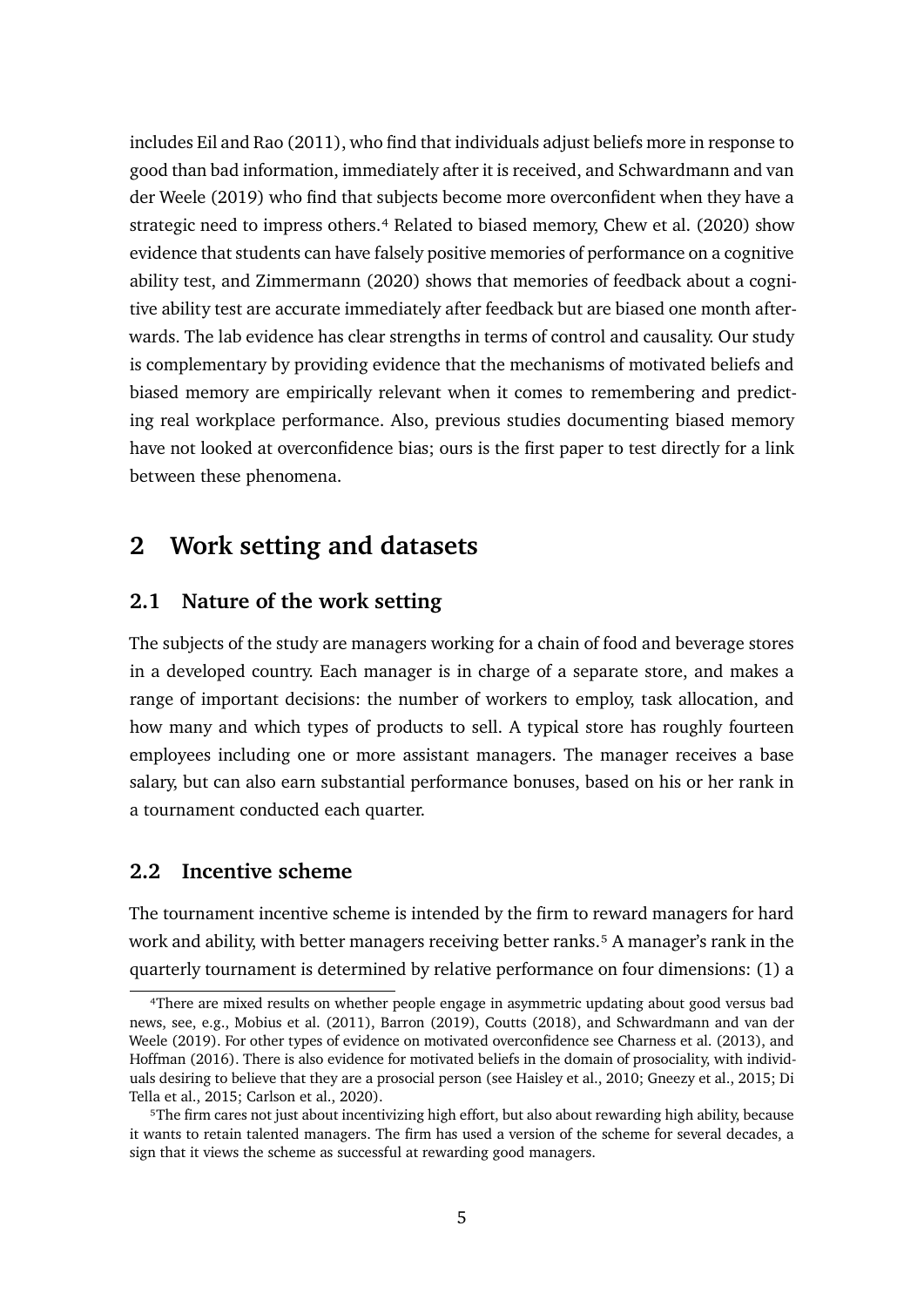measure of store profits that is designed to isolate manager contributions independent of store characteristics and location; $\frac{6}{2}$  sales growth; (3) a customer service rating by an undercover "mystery shopper;" (4) an evaluation of the store manager by a regional manager against centrally set criteria.<sup>7</sup> A manager's position in the distribution for a given dimension puts him or her into one of several bands, with each band being assigned a score. The score values increase approximately linearly going from the worst to best band. The firm then multiplies the scores from the different dimensions to yield an aggregate performance measure denoted the Base Bonus. This is then multiplied by some extra factors – a group-based metric denoted Area Bonus, an extra factor for top-performing managers denoted Top Performer bonus, and an extra bonus factor for all stores – to yield a manager's Final Bonus score.<sup>8</sup> Finally, manager rank in the tournament is determined by ranking the Final Bonus score (with tie-breaking), with the best score being assigned rank 1.

The monetary amount of the performance bonus is calculated by multiplying the Final Bonus score by 30 percent of the base salary. The bonus thus rises continuously with rank and all ranks receive a prize. Because of the top performer bonuses there is convexity at the top of the scheme. Figure [A1](#page-0-0) in the appendix shows the shape of the incentive scheme. Managers get a substantial portion of earnings from the scheme: The median bonus is equal to about 22 percent of the base quarterly salary. The strength of incentives, in terms of the prize spread, is also substantial. The median bonus for the best (5th) quintile of performance is about 36 percent of the base quarterly salary, compared to only about 13 percent for the bottom quintile. A more "local" measure of the strength of incentives is the reduction in earnings from dropping by 1 quintile. Reflecting convexity, this is 8 percent of the base quarterly salary going from quintile 5 to 4, and about 4 percent for each of the quintiles 1 to 4.

## **2.3 Communication and feedback to managers**

The firm's communications to managers emphasize that managers can influence their outcomes in the tournament, and try to foster pride and self-esteem in good tournament

<span id="page-6-0"></span>⁶Profits are measured relative to targets constructed as predicted values from regressions of historical store profits on store characteristics such as region, store age, etc.. Managers in stores with more favorable characteristics or locations thus face higher profit targets.

<span id="page-6-2"></span><span id="page-6-1"></span>⁷The review by a senior manager evaluates adherence to, e.g., health and safety rules.

<sup>&</sup>lt;sup>8</sup>Specifically, the Area Bonus is determined by averaging performance of the manager's store on each of the four dimensions with the performances of other stores in the nearby geographic area (there are typically between 5 to 10 stores in an area), then ranking performance of the area relative to performances of other areas on that dimension, and then splitting the ranking into bands each associated with a score value. These scores are multiplied across the four dimensions to yield the Area Bonus score. Top Performer bonuses are assigned to roughly the top 20 managers in the distribution. The extra bonus factor for all stores is based on performance of the company as a whole.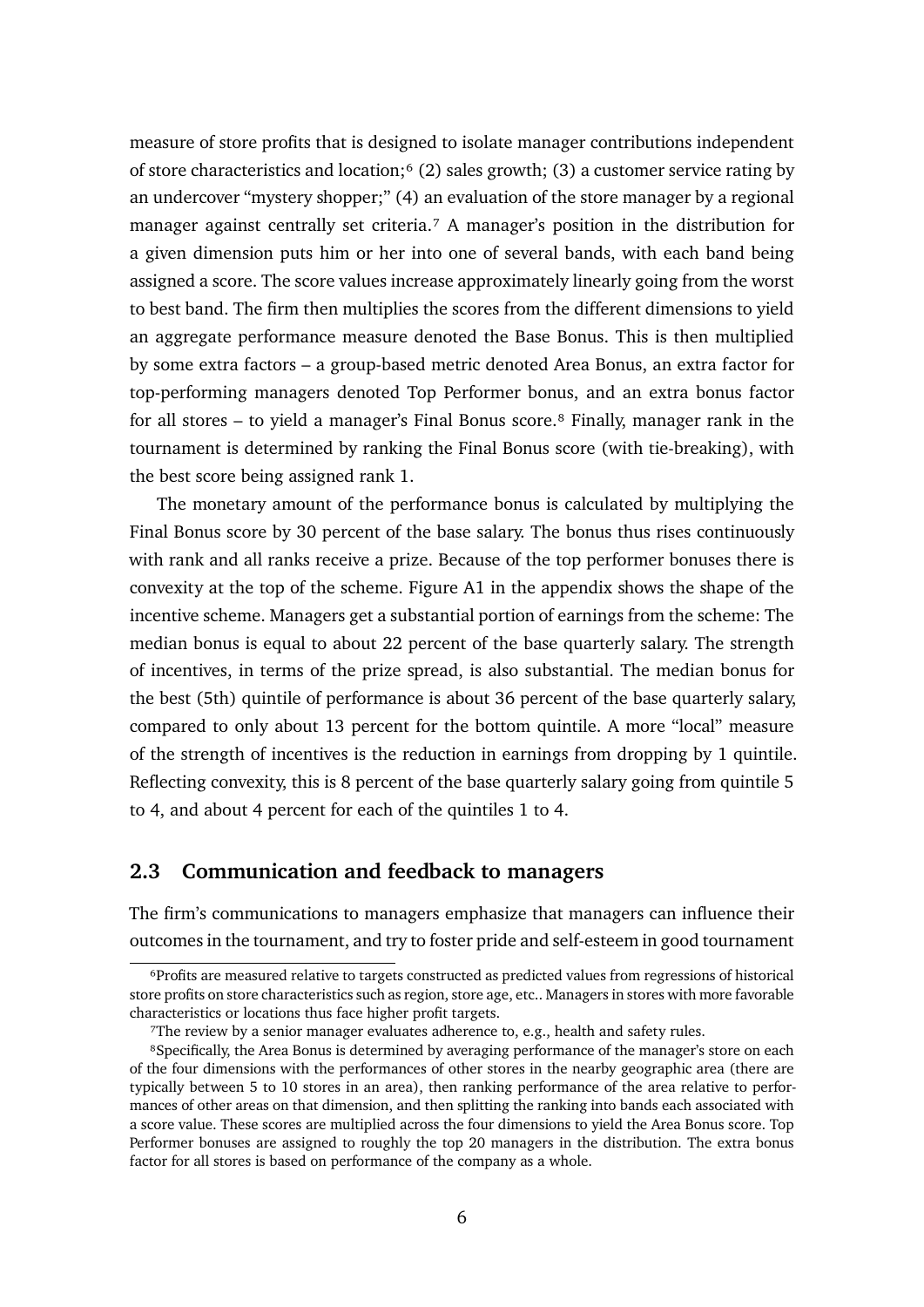rankings. In one of the main internal communication to managers, for example, the firm notes that by understanding the ranking scheme and concentrating on this, a manager can "influence how much you earn each quarter." The firm links tournament rank to selfesteem by describing it as the key overall metric of being a good manager, by describing the bonus as a reward, by emphasizing that the job is challenging and requires skill, by how it describes top performers, and also through other means such as holding special parties to honor highly-ranked managers.

The firm also gives managers detailed feedback about their performance every quarter. Feedback comes in the form of a table, received by each manager, known as a "ranking table." In line with the central importance and salience of the overall rank as a performance metric, the first column in the table is about rank, giving the complete ranking of managers in the tournament. Subsequent columns give information about the various sub-metrics that determine rank (absolute and relative scores on the individual dimensions, Base bonus, Area Bonus, Final Bonus, etc.). Figure [C1](#page-0-1) in the appendix shows an example of how the table looks. Managers discuss the quarterly feedback with senior managers in regularly scheduled meetings after each quarter. Thus, managers do receive this feedback each quarter, although they can potentially forget the information later on.

### **2.4 Historical performance data**

The company has shared its historical data on manager performance from Q1 of 2016 going back to Q1 of 2008. The data include overall performance, performance on each of the dimensions that underly the aggregate performance measure, and a few pieces of additional information such as how many assistant managers the manager chooses to hire. Appendix [B](#page-0-2) discusses additional details about the creation of the dataset. For example, we discuss how the scope of the tournament has varied across some quarters –nationwide in some quarters, but divided into a few large, regional tournaments in others – and how we construct an exactly comparable measure of performance over time.<sup>9</sup> The analysis checks robustness to including or excluding quarters with regional tournaments.

The historical performance data yield some descriptive statistics about the work environment and the managers. The average number of stores active in any given quarter over the sample period is about 230, but the company has grown over time, reaching about 300 stores by the end of the sample period. Managers sometimes switch stores during their tenure. For example, among managers working in Q4 of 2015, which is the

<span id="page-7-0"></span>⁹Rank in a regional tournament is a good proxy for nationwide rank, i.e., rank if there had been a national tournament instead.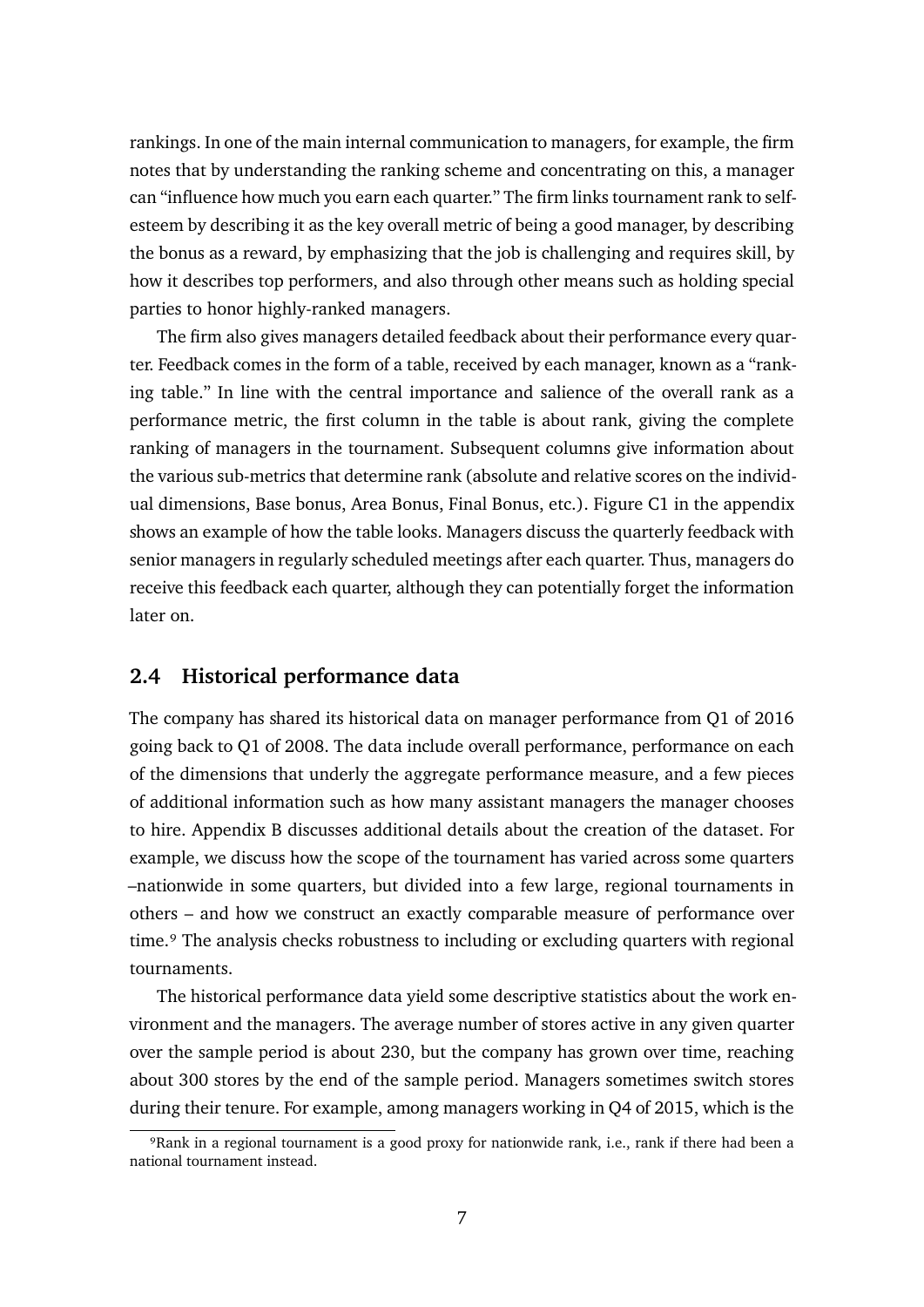quarter for which we elicited manager predictions, roughly 48 percent have switched stores at least once during their tenure. Median tenure in the current store is 5 quarters, and median total tenure at the company is 10 quarters. Over the sample period the fraction of managers leaving the managerial job is around 6 percent per quarter, with no significant time trends.

The data also shed some light on the determinants of performance in the tournament, showing that managers matter for tournament outcomes, although store characteristics matter as well. For example, looking at managers who switch stores, a 1 standard deviation increase in the mean of a manager's performances at his or her past stores is associated with an increase of about 0.30 standard deviation increase in performance at a manager's current store, controlling for store characteristics.<sup>10</sup> Another indication that managers matter is the tendency for new managers to have worse performance initially and improve over the first couple of months. This is consistent with a role for manager ability or skill in contributing to performance, with managers improving this trait over time on the job. This tendency has caused the firm to adopt a policy of excluding new managers from the regular tournament in their first quarter of tenure, and instead award bonuses based on easier metrics. Our empirical analysis excludes a manager's initial quarter at the firm.

#### **2.5 Data on manager predictions, memories, and traits**

Measurements of manager confidence about future performance and memories about past performance were obtained in a lab-in-the-field study conducted with managers in early Q4 of 2015. To conduct the study, researchers attended a type of regularly occurring meeting organized by the firm, in which groups of roughly 8 to 10 store managers meet with a more senior manager. These meetings took place in private rooms in various locations, e.g., in store break rooms.

The study followed a standardized protocol across sessions (meetings in which the study took place). Managers were seated at a table with dividers between them, and were not allowed to speak to one another, to ensure that decisions were made individ-

<span id="page-8-0"></span><sup>&</sup>lt;sup>10</sup>This result is based on regressing current store performance on mean performance at past stores for managers who are present in Q4 of 2015 and who have switched stores at least once. By controlling for store characteristics – store age, proxy for store size, train station location, indicators for 38 geographic areas – we help rule out that managers have similar performance over time because the current store has similar characteristics to previous stores (results available upon request). We also find that observable store characteristics for the current store in Q4 of 2015, and the most recent previous store, are largely uncorrelated, suggesting that the firm's assignment policies for managers who switch do not involve assigning managers systematically to the same type of store over time. Results of fixed effects regressions are also consistent with managers mattering for performance; adding manager fixed effects to a regression of performance on store fixed effects doubles the adjusted-*R*<sup>2</sup> and the manager fixed effects are jointly statistically significant  $(p < 0.01)$ .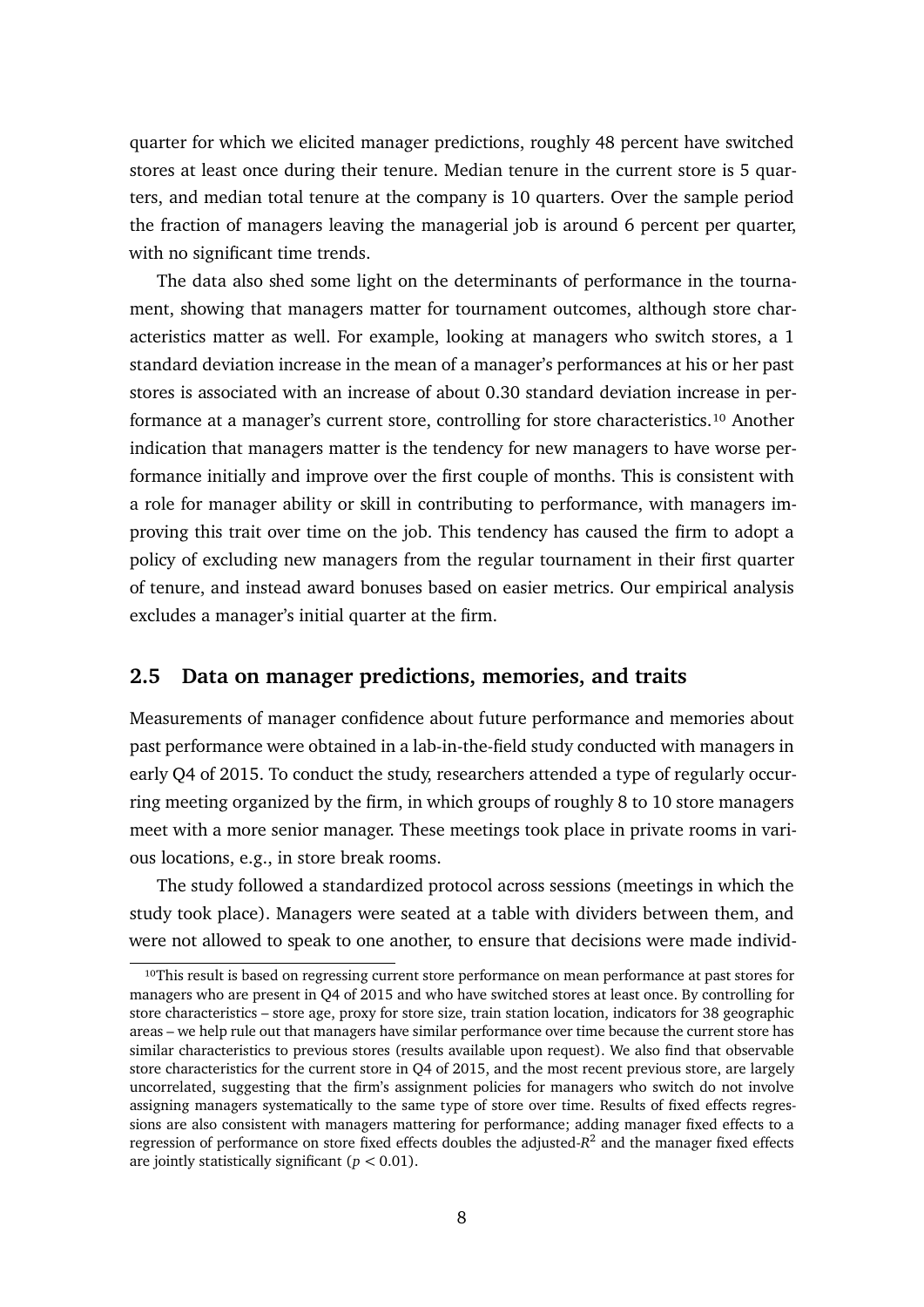ually. The study materials were provided in written form, but there was also a verbal summary of the instructions for each part by the attending researcher to ensure understanding (a researcher attended every session), and verbal instructions followed a script to ensure exactly the same delivery of information across sessions. Piloting with a few managers before the study made clear that the instructions needed to be very simple and clear, as the managers were not used to participating in such exercises.

To address potential manager concerns about confidentiality, the researchers conducting the sessions gave their academic affiliations, explained that they were not employed by the firm, and guaranteed that the managers' individual responses would be kept completely confidential from the firm and co-workers. It was also emphasized that funds came from an academic grant and that checks would be mailed directly to the managers' home addresses, by the researchers, early in Q1 of 2016. Thus, no-one in the company would ever learn the managers' individual earnings in the study.

A total of 239 managers participated in the study. About 56 percent were female, median age was 36, and median tenure at the company was 2.5 years. Managers received a participation payment of about \$20. The study was divided into 10 parts that involved incentivized choices, with one randomly selected to be paid; on average managers earned roughly an additional \$20 in incentive payments from the study. There were 32 sessions, with the earliest taking place on October 22nd, 2015 and the latest taking place on December 7th, 2015. Of the 32 sessions, 22 took place in October. This distribution of sessions over time lead to variation in how long ago managers had seen the tournament results they were asked to remember, and how far in the future were the tournament results they were asked to predict. The analysis therefore investigates whether the timing of sessions is related to the accuracy of manager memories and quality of manager predictions.

#### **2.5.1 Measure of managers' predictions of future performance**

The lab-in-the-field study elicited managers' predictions for how they would rank in the upcoming (nationwide) tournament for Q4 of 2015. We focused on eliciting manager predictions about rank because this is the central performance metric in a manager's work life, and because feedback about rank is particularly salient.

Managers were presented with a table with five rows, with each row corresponding to a quintile, and were asked to guess whether they would be in the top 20 percent, the second 20 percent, the third 20 percent, the fourth 20 percent, or the lowest 20 percent of the tournament ranking by ticking a box in the corresponding row (the top row was the best quintile). In other words, managers were asked for their modal quintile, based on their beliefs about the probabilities of different quintiles. The study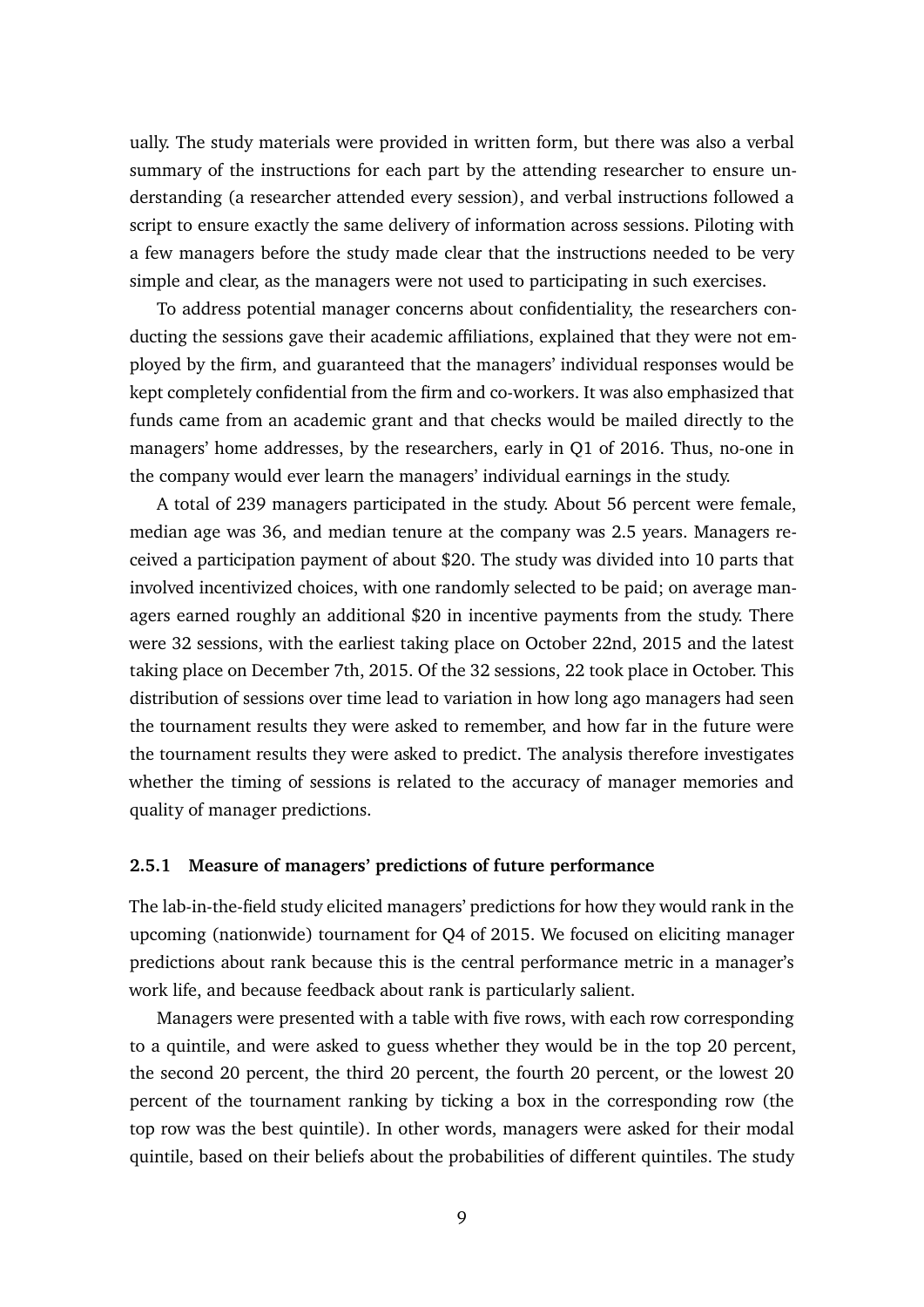provided an incentive to guess correctly: about \$22 for getting it right. The managers knew that researchers would check the outcomes of the tournament, once they were available, and then mail payments in Q1 of 2016. See Appendix [D](#page-0-3) for instructions for the prediction measure.

Since our goal is to accurately measure manager beliefs, several features of the design were intended to minimize measurement error. The elicitation of predictions in a proctored (workplace) setting, without distractions, and the combination of both written and verbal instructions, was intended to minimize error due to inattentiveness or lack of understanding. The incentives provided in the study were also designed to enhance attention. Furthermore, managers arguably already had substantial incentives to overcome costs associated with thinking carefully about the tournament, due to the large amount of money tied up in the performance bonus scheme. Another source of measurement error would be if managers deliberately miss-represented their beliefs to impress others. The confidentiality protocol for our study, however, should have minimized motives to state false beliefs in order to impress co-workers or the employer. Managers could still try to impress the researchers with their responses, but providing incentives for correct guesses is the standard remedy in experimental economics for minimizing such motives. Furthermore, it is not clear that managers would expect researchers to be impressed if they state confident beliefs that are subsequently checked and verified to be wrong.<sup>11</sup>

A different type of measurement error could arise because the study did not elicit complete probability distributions from managers, i.e., the likelihoods that they attached to ending up in each of the five quintiles. This was dictated by the need to keep the elicitation as simple and naturalistic as possible. Piloting suggested that more complex approaches, and the relatively complex rules needed to make responses incentive compatible, would not be well understood. The key benefit of this approach is we are confident that the managers understood what they were being asked. One potential downside of this elicitation approach is that risk averse individuals might want insure

<span id="page-10-0"></span> $11$ If managers habitually misrepresent their beliefs in their actual work setting, to impress co-workers or the firm, it is conceivable that they might habitually misrepresent beliefs in our study, despite the confidentiality protocol. To discuss whether this is plausible it is useful to distinguish between two types of signaling motives. The first would be managers trying to signal *confidence*, i.e., private information about high ability, by stating high beliefs. This is unlikely to be a viable strategy in the work setting, however, since there is very rich public information about everyone's past performance. A second motive would be trying to signal *overconfidence bias*, if this is viewed as a favorable trait; given the rich public information about past performance, managers could signal overconfidence by making overly optimistic predictions. For such signaling to be possible, however, there seemingly need to be at least some truly overconfident types among the managers, since signaling can only induce a belief in types that are of non-zero measure. Thus, this type of signaling would itself suggest that overconfidence bias is present among managers. There are some empirical reasons to doubt that overconfidence bias is viewed as a favorable trait in the workplace, however, since we do not find that overconfident managers perform better than other managers (see discussion at the end of the paper).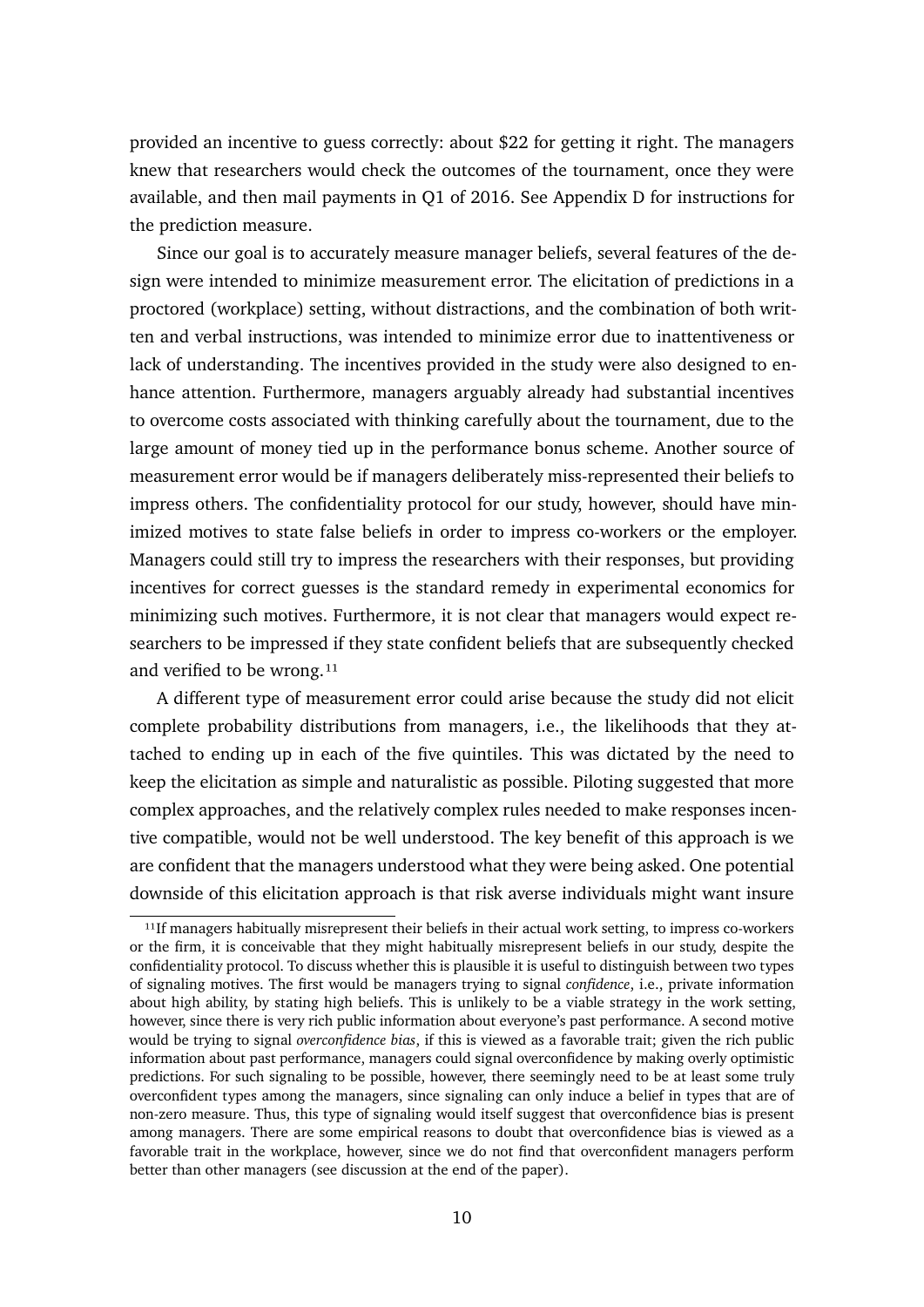themselves against poor performance on the job, by placing their bet on a low quintile in our prediction measure. Any such hedging (i.e. insurance) motives, however, would work against finding overconfidence. Thus, if managers engage in hedging, this source of measurement error makes findings of overconfidence a lower bound. We also check whether predictions are related to a measure of manager risk aversion, and find no statistically significant relationship, which casts doubt on an insurance motive.

Models of motivated beliefs can predict that managers truthfully report beliefs in our measure that are systematically overconfident (relative to what is justified given their ex-ante information), under certain conditions that are not implausible for our setting.<sup>12</sup> Relevant conditions for ego utility to play a role in generating overconfidence include: (1) rank depends on managers and not just external factors; (2) rank is seen as praiseworthy and relevant for self-esteem. As discussed in our description of the work setting, both of these conditions apply in our case.<sup>13</sup> If overconfidence is instead motivated by a desire to motivate future selves, a possibility modeled in Bénabou and Tirole (2002), a necessary condition is that effort and ability are complements. While complementarity is difficult to verify directly in our setting, it seems plausible. One reason is that the convex incentive scheme fosters complementarity: All else equal, higher beliefs about ability translate into more optimistic expectations about rank, which is associated with a higher marginal benefit of effort due to convexity of the scheme.<sup>14</sup> Models in which individuals are motivated by anticipatory utility can also predict overconfidence about rank, under the condition that disutility of "disappointment" when tournament outcomes are finally realized is outweighed by anticipatory utility of overly-optimistic interim beliefs during the tournament.<sup>15</sup>

<span id="page-11-0"></span><sup>&</sup>lt;sup>12</sup>If overconfidence is prevalent then we could observe managers making predictions that are overly optimistic on average. By contrast, standard (classical) forms of measurement error, due to factors such as inattention, would imply mean-zero prediction errors.

<span id="page-11-1"></span><sup>&</sup>lt;sup>13</sup>To the extent that ego utility is based on beliefs about having high ability or skill, rather than beliefs about strong work ethic or high effort, the needed assumption for ego utility models to predict overconfidence can be further refined: It should be the case that managers influence tournament rank at least partly through ability and not just effort. As discussed in our description of the work setting, it seems that both skill and effort must matter to some extent.

<span id="page-11-2"></span> $14$ Our setting also resembles situations described in Bénabou and Tirole (2011) as featuring complementarity of effort and ability. If effort and ability are instead substitutes, such models predict underconfidence.

<span id="page-11-3"></span><sup>&</sup>lt;sup>15</sup>Otherwise such models could predict "defensive pessimism" and thus underconfidence about rank. One possible explanation for the minority of managers we find who are underconfident is heterogeneity in disappointment aversion. Notably, a process of memory distortion could be one way that individuals might minimize although not entirely avoid a negative impact of disappointment; rather than remembering disappointments, individuals come to recall something more positive, which in turn fosters positive expectations for the future.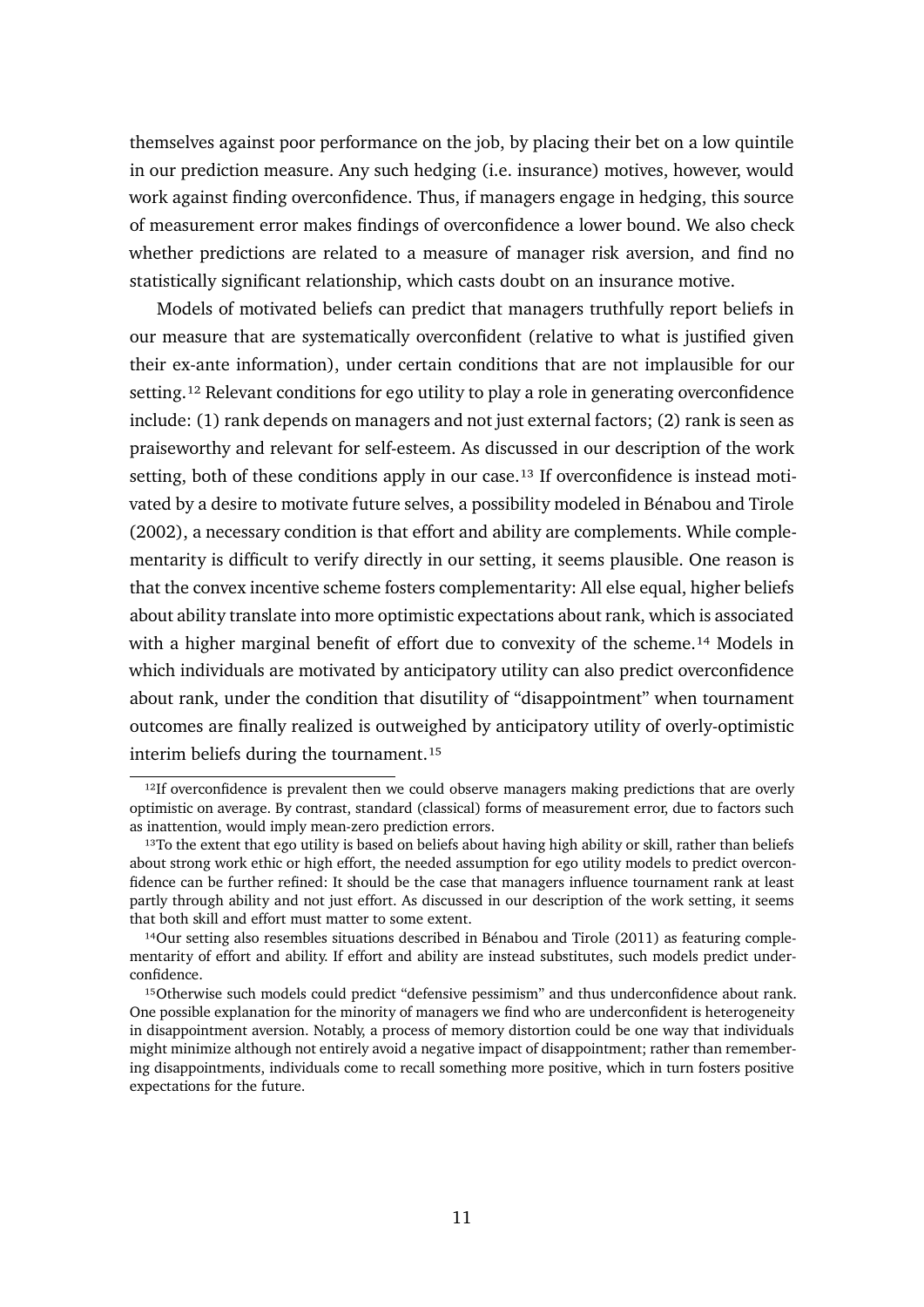#### **2.5.2 Measure of managers' memories of past performance**

Another part of the study asked managers to recall their rank in the most recent (nationwide) tournament, which was Q2 of 2015. Managers had learned the results of this tournament roughly two months earlier. Specifically, managers were asked to recall their rank and offered a payment of \$1.50 for being within  $+/-10$  ranks of their true past rank. The incentives provided for recall were smaller than in the prediction task, because recalling a number that they had learned and discussed with a superior is arguably easier than predicting the future. The instructions provided the header row of the tournament outcome table from Q2, and circled the relevant column header, to maximize clarity about what was being asked. Managers had to answer the question on the spot, and could not talk to each other or use their phones to look it up, so the question was a test of their memory. See Appendix [D](#page-0-3) for the instructions for the memory measure. The study also asked managers to remember Q2 performances on some of the sub-metrics that determined their rank; we discuss these in robustness checks on the memory analysis.

Similar to the prediction measure, our design was intended to minimize measurement error due to inattention or due to managers misrepresenting their memories for some reason. The use of financial incentives, and a distraction-free environment for elicitation, were intended to foster attentiveness and reduce noise. The fact that substantial workplace incentives are tied to the performance indicator that we ask the managers to recall arguably implies that they should be willing to to pay cognitive costs of recalling rank; we are asking them to recall something is that viewed as valuable information in the workplace. Financial incentives, and confidentiality, were intended to minimize any motives managers might have to overstate their recalled performance to impress co-workers or the researchers. Also, it is unclear that being inaccurate in recall is something that is viewed as impressive. Unlike for the prediction measure, there was no hedging motive for the memory measure, as it was retrospective rather than prospective.

Models of motivated beliefs provide a reason why manager responses to our memory measure might reflect truly inaccurate memories. These models imply that managers could value remembering a good rank in Q2 of 2015, even if this deviates from the truth, under similar conditions that lead such models to predict overconfidence.<sup>16</sup> If

<span id="page-12-0"></span><sup>&</sup>lt;sup>16</sup>For example, managers could have ego utility from (potentially falsely) positive memories of past rank, under the condition that good rank is diagnostic of manager performance and relevant for selfesteem, which is plausible in our setting. A corollary is that managers may be less motivated to distort memory of performance metrics that are less tied to individual performance, a prediction that we explore in robustness checks for our analysis of manager memories. Alternatively, individuals who receive negative signals could be motivated to implement falsely positive memories for instrumental reasons: To shore up the confidence of future selves, and induce higher effort to overcome self-control problems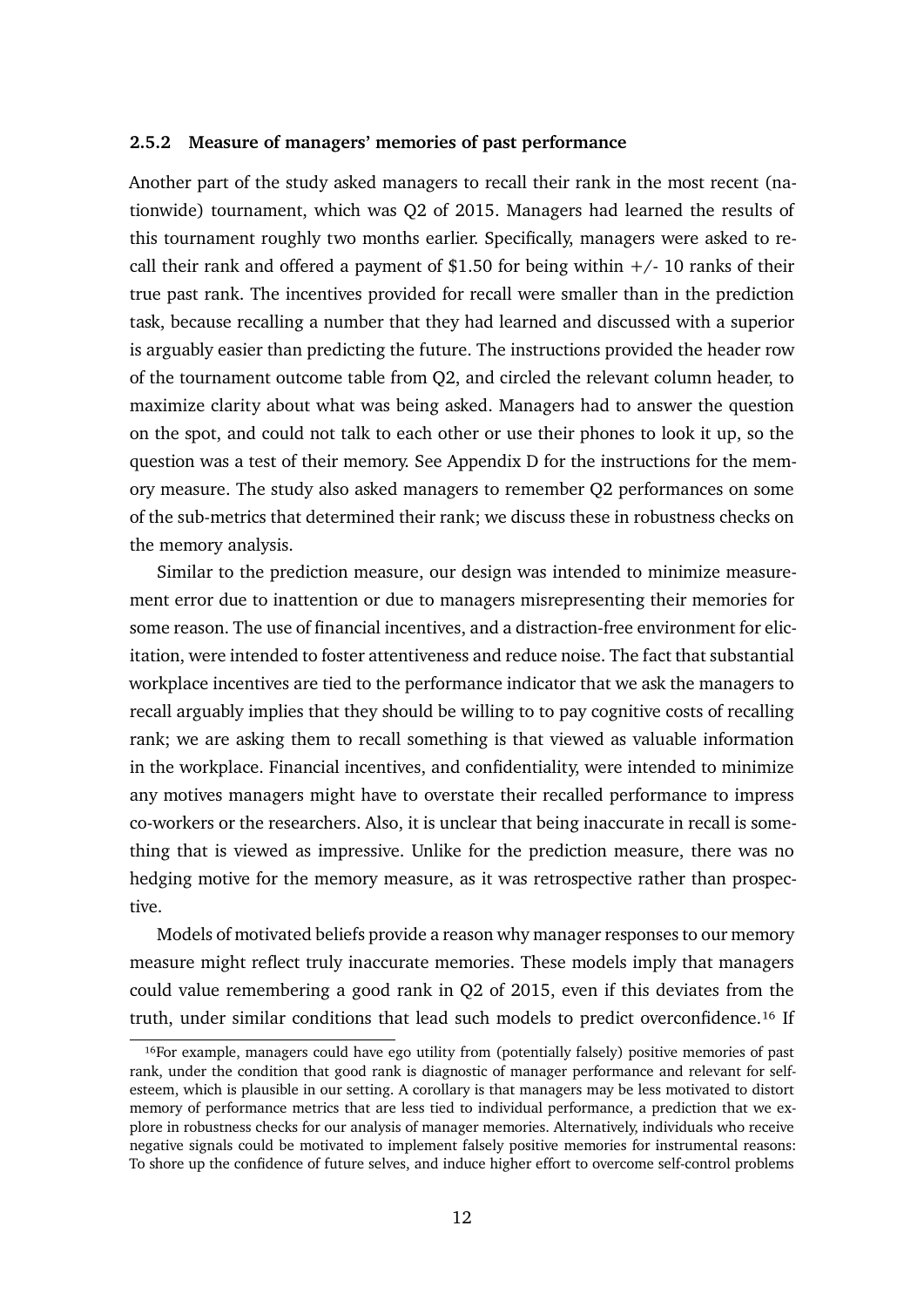this tendency is prevalent then the average recall error could involve remembering substantially better than actual performance, subject to some potential "reality constraints" that bound how much memory can be distorted. Specifically, the models predict: (1) managers with the best ranks in Q2 should have accurate memory, because they cannot remember anything better, and there is no motive to remember worse; and (2) managers who are below the top of the performance distribution, by contrast, may have inaccurate memory, and these errors should be asymmetric in the direction of remembering better than actual performance.<sup>17</sup>

Models of motivated beliefs also make a prediction about the relationship between our memory and prediction measures at the individual level. The conditions that cause these models to predict overconfidence also cause them to predict overly positive memories. Thus, the models imply that if we observe a manager making overconfident predictions we should also tend to see them having overly positive memories, i.e., we should observe a positive correlation between overconfidence and overly-positive memory.<sup>18</sup>

#### **2.5.3 Measures of other manager traits**

The study also measured some other manager traits in case these might be related to overconfidence: Gender, as previous studies have found gender differences in overconfidence for some types of tasks (e.g., Niederle and Vesterlund, 2007); experience at the company (tenure), to allow investigating whether greater exposure to feedback might be related to accuracy of predictions; and manager age, in case greater life experience is related to reduced overconfidence. These traits are featured in the main analysis as control variables. The study also included incentivized measures of willingness to mis-report information, willingness to work on an addition task, knowledge and understanding of details of the firm's incentive scheme, and risk aversion. Non-incentivized measures include manager self-assessments of willingness to take risks, willingness to compete, relative confidence, and patience (more information about these control variables is provided in Appendix [E\)](#page-0-4). We show in robustness checks that controlling for these does not change our results. The study also included an experiment designed

<sup>(</sup>under the condition that effort and ability are complements). Motives related to anticipatory utility could also seemingly provide a reason to value positive memories of past rank, as long as disutility from negative surprises is not too strong, because these foster expectations of good future performance, and thus generate positive anticipatory utility.

<span id="page-13-0"></span><sup>&</sup>lt;sup>17</sup>With standard (classical) measurement error due to inattention, or imperfect but unbiased memory, one should expect the average recall error across managers to be zero. Specifically, for the best performing managers to have downward errors, the worst performing managers to have upward errors of a similar size, and for errors in the middle of the distribution to be symmetric rather that skewed towards better than actual.

<span id="page-13-1"></span><sup>&</sup>lt;sup>18</sup>Standard measurement error in the prediction and memory measures would not predict that the direction of errors should be positively correlated across the measures.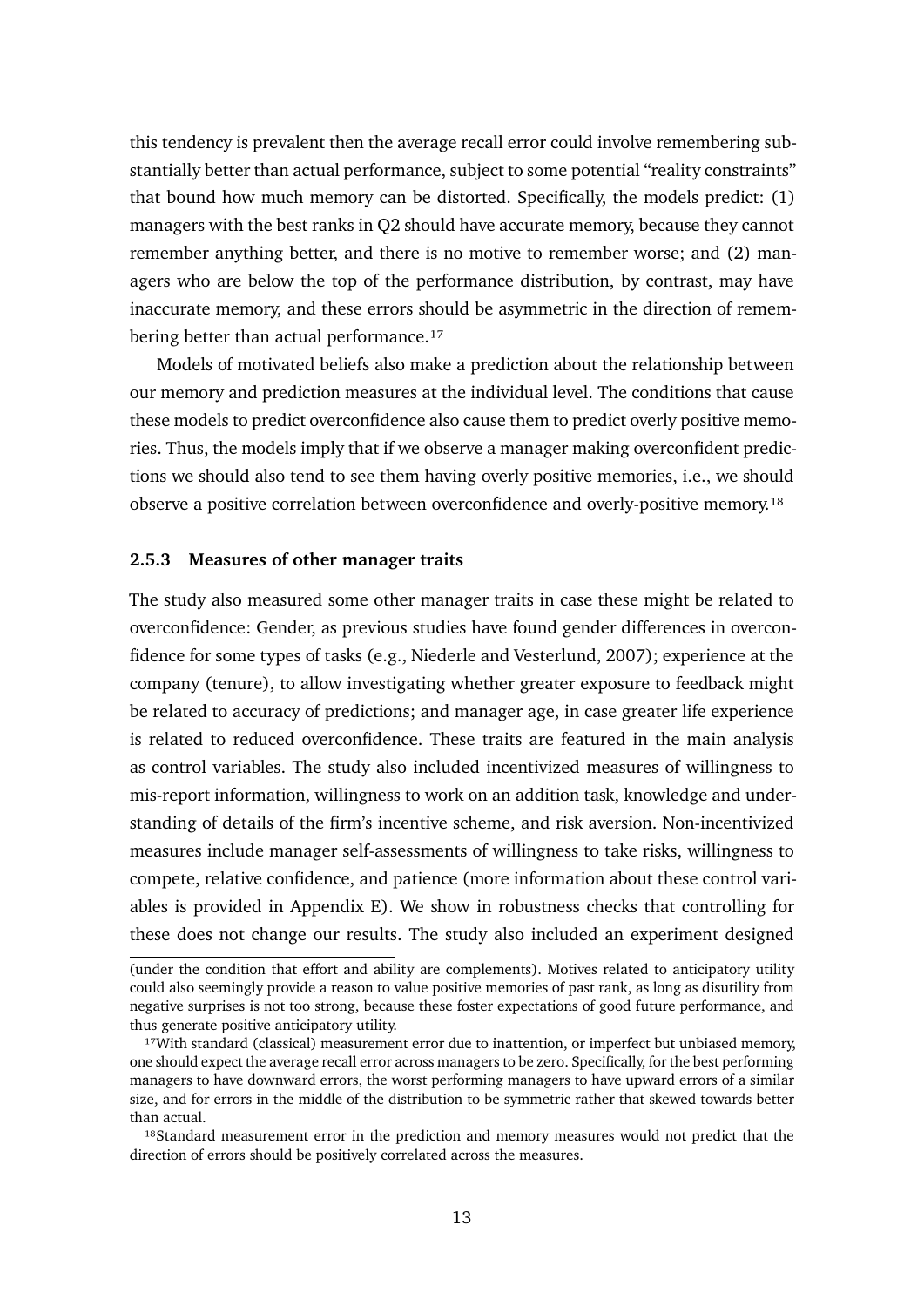to measure one potential aspect of an overconfident management style, unwillingness to delegate; this is used as an outcome variable in the exploratory analysis on management style discussed at the end of the paper. The study also had some additional measures of manager memories, about the sub-metrics that determined overall rank in Q2 of 2015, which we discuss briefly in our analysis on memory, and more extensively in Appendix [K.](#page-0-3) Finally, the study involved some measures that are not used in our analysis (Appendix [U](#page-0-3) gives the full set of instructions for the lab-in-the-field study).

# <span id="page-14-1"></span>**3 Reduced form analysis**

# **3.1 Descriptives on manager predictions and empirical strategy for identifying overconfidence**

As a first look at the data, Panel (a) of Figure [1](#page-15-0) shows the distribution of manager predictions. The most salient feature is the skew towards predicting higher quintiles (throughout the paper we order quintiles such that 5 is the best). Only about 10 percent predict achieving the worst quintile, roughly 20 percent predict each one of the intermediate quintiles, and 33 percent predict achieving the top quintile.

A comparison to realized outcomes in Q4, shown in Panel (b), suggests that managers do have insights into predicting future performance: Achieved outcome and prediction are significantly positively correlated,  $0.47$  (Spearman;  $p < 0.001$ ). On the other hand, Panel (b) shows that managers make ex-post prediction errors, and these errors are asymmetric: 47 percent of managers bet on a higher (better) quintile than their realized quintile, versus less than half as many, 17 percent, betting on a lower quintile. In terms of magnitudes, the errors are larger in the optimistic direction: 1.8 quintiles conditional on predicting higher than the realization, versus 1.3 quintiles conditional of predicting lower. On average managers predict a performance that is about 0.60 quintiles better than the realized quintile, a difference that is statistically significant from zero  $(p < 0.001)$ .<sup>19</sup>

Although the skewness of manager predictions towards the best quintile in Panel (a) goes in the direction of overconfidence, this is not sufficient, on its own, to establish overconfidence bias. As pointed out by Benoît and Dubra (2011), inferring overconfidence from bets on the mode can be very misleading, without information about the signals that individuals observe ex-ante. Indeed, Benoît and Dubra (2011) show that in this case it is possible to rationalize almost everyone betting that their modal quintile is the best quintile. For example, if individuals have flat priors and the private signal struc-

<span id="page-14-0"></span><sup>&</sup>lt;sup>19</sup>This result is from an OLS regression of the prediction error on a constant term.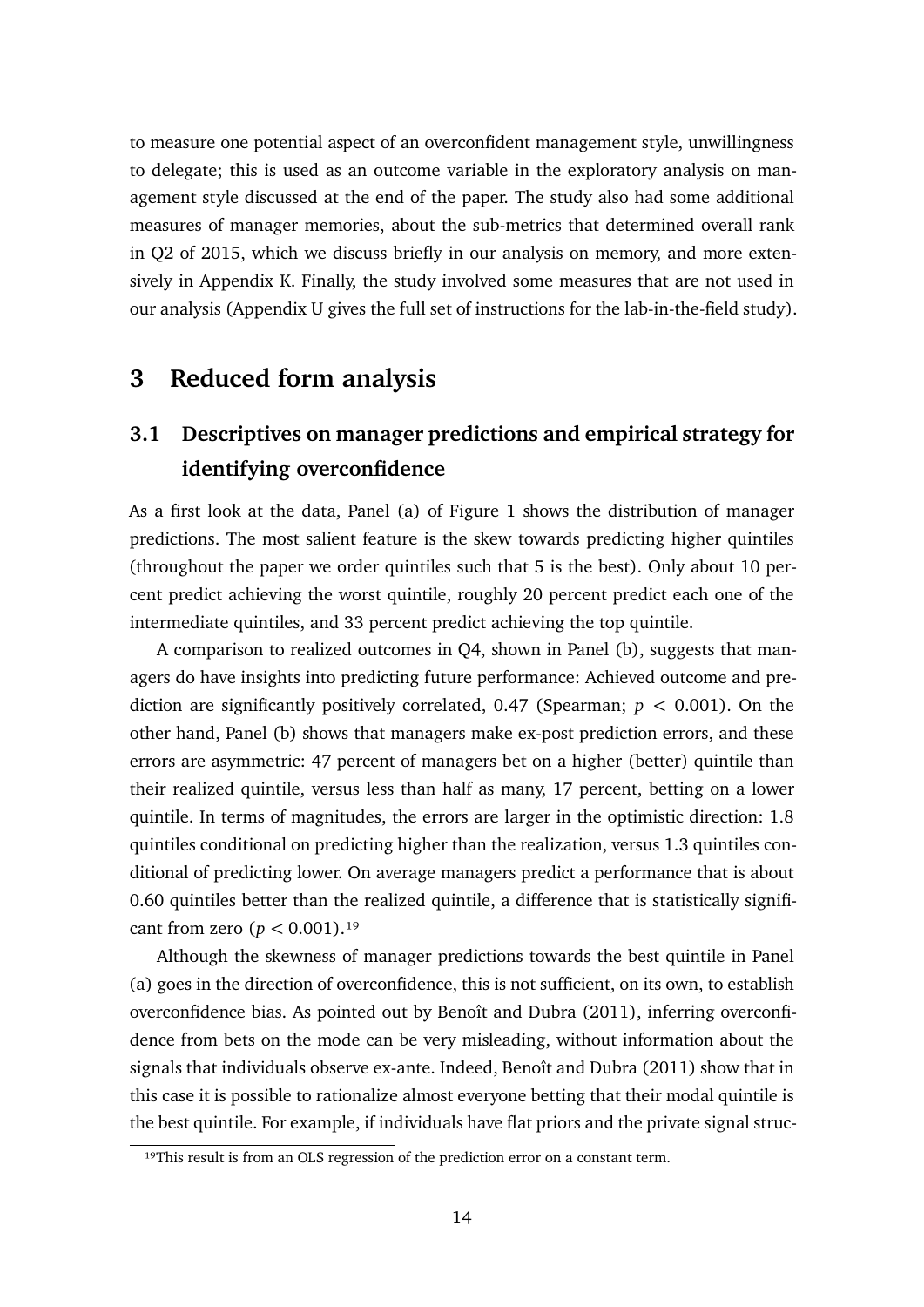**Figure 1:** Distribution of manager predictions about Q4 and comparison to Q4 realizations

<span id="page-15-0"></span>

tures characterized by frequent, weakly-positive signals, then almost everyone can end up thinking they are slightly more likely to be in the best quintile than lower quintiles.<sup>20</sup>

The ex-post prediction errors shown in Panel (b) are also not sufficient to establish overconfidence bias, for similar reasons. Given flat priors, the appropriate private signals could lead many managers to predict high quintiles, and given randomness in tournament outcomes, ex-post errors are to be expected even if managers are fully Bayesian. Burks et al. (2013) propose a statistical test that can assess whether ex-post prediction errors are too extreme to be explained by the Bayesian model, even in the absence of information about private signals. By leveraging the additional information contained in realizations (and assuming that realizations reveal true types), the test imposes tighter restrictions than in the case of Benoît and Dubra (2011).<sup>21</sup> Nevertheless, ex-post errors must still be relatively extreme to allow rejecting the model, because unobserved private signals give the model substantial flexibility. Applying their test to the ex-post prediction errors of our managers, we cannot statistically reject the Bayesian model.<sup>22</sup>

<span id="page-15-1"></span><sup>&</sup>lt;sup>20</sup>Benoît and Dubra (2011) do not make claims that such information structures are generally plausible, but they point out the importance of taking into account the past signals that individuals have seen, for identifying overconfidence bias. This problem can be mitigated by eliciting the full probability distribution of beliefs about the likelihoods of all five quintiles, rather than just asking for the modal quintile as we did. With this information on intensity of beliefs, it is possible to test the Bayesian model by checking whether the average of posterior distributions across managers yields the (uniform) prior distribution (law of iterated expectations). As discussed in Section 2, we did not pursue this avenue because of concerns about managers not understanding the relatively complex methods needed to incentivize belief distributions.

<span id="page-15-2"></span><sup>&</sup>lt;sup>21</sup>The test uses the restriction that, for individuals with a given true type, the modal signal must be that they are that type (otherwise the signal is not informative). The test therefore checks whether, among those who predict a given quintile, the modal individual has zero ex-post prediction error.

<span id="page-15-3"></span> $22$ The p-value of the test is close to 1. Burks et al. (2013) elicit the predictions of truckers about their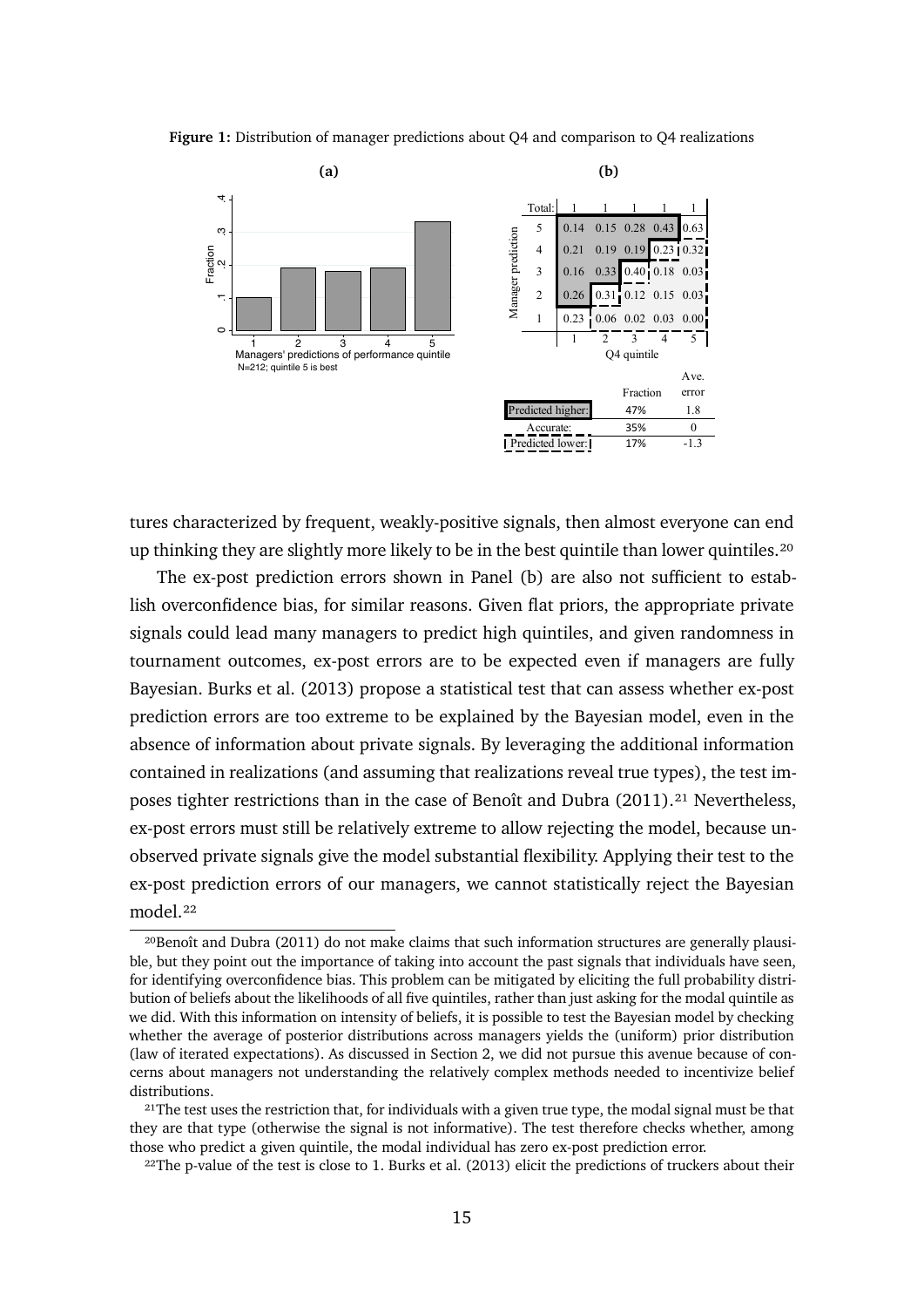While the evidence in Figure 1 does not by itself establish overconfidence bias, we can augment our observations of manager predictions with the historical performance data, and then test for overconfidence bias in a different way. The historical data include what are arguably the most important ex-ante signals that managers should have used to form predictions: past tournament outcomes. This gives us information about the non-uniform priors managers should have had about their modal quintile for Q4 of 2015 based on observing these past public signals. Specifically, we can construct models that use past tournament outcomes as predictors, and compare manager predictions to what our model says they "should" have predicted. We denote discrepancies between manager and model predictions as ex-ante prediction errors. Under the assumption that tournament outcomes are the key (only) relevant signal, finding systematically optimistic ex-ante prediction errors would be consistent with overconfidence bias.

A concern could be that it is too strong to assume that tournament outcomes are the only relevant signal, and that managers have access to some kind of additional, private signals. We check robustness to this issue in three ways.

First, we can use variation in how many signals, public and potentially private, that managers have observed, due to variation in experience. If managers observed private signals before starting the job, they could start with rationally overconfident priors, but as they gain experience and observe more tournament outcomes, predictions should come closer to our prediction models. Managers might instead observe private signals once the job starts, in each period of employment, but they should still learn from these, and thus become better at predicting future performance with more experience, i.e., have smaller ex-post prediction errors. We can check these predictions in the data.

Second, we can use our measure of memories of past signals, checking whether there is overly-positive memory about past tournament outcomes, and whether this is related to optimistic ex-ante prediction errors. Such findings would be consistent with managers being motivated to bias predictions towards overconfidence, but not a Bayesian explanation for manager optimism based on private signals.

Third, we employ a structural model to further discipline explanations based on private signals. In the model we use data on past tournament outcomes to calibrate what managers' priors should be based on public signals, and then ask if there is a structure of additional, private signals that can allow the model to come close to rationalizing manager predictions. The information about priors based on public signals places rel-

modal quintile on tests of numerical ability and IQ, and reject the Bayesian model because the ex-post errors they observe are quite pronounced, e.g., for a numeracy test, 95 percent of those in the worst quintile in terms of numerical ability predict being in quintile 3 or higher, and the average error is about 2.6 quintiles. By comparison, Panel (b) of Figure 1 shows that among our managers who end up in the worst quintile for Q4, about 51 percent predict being quintile 3 or higher, and the average error relative to ex-post realizations is about 1.8 quintiles.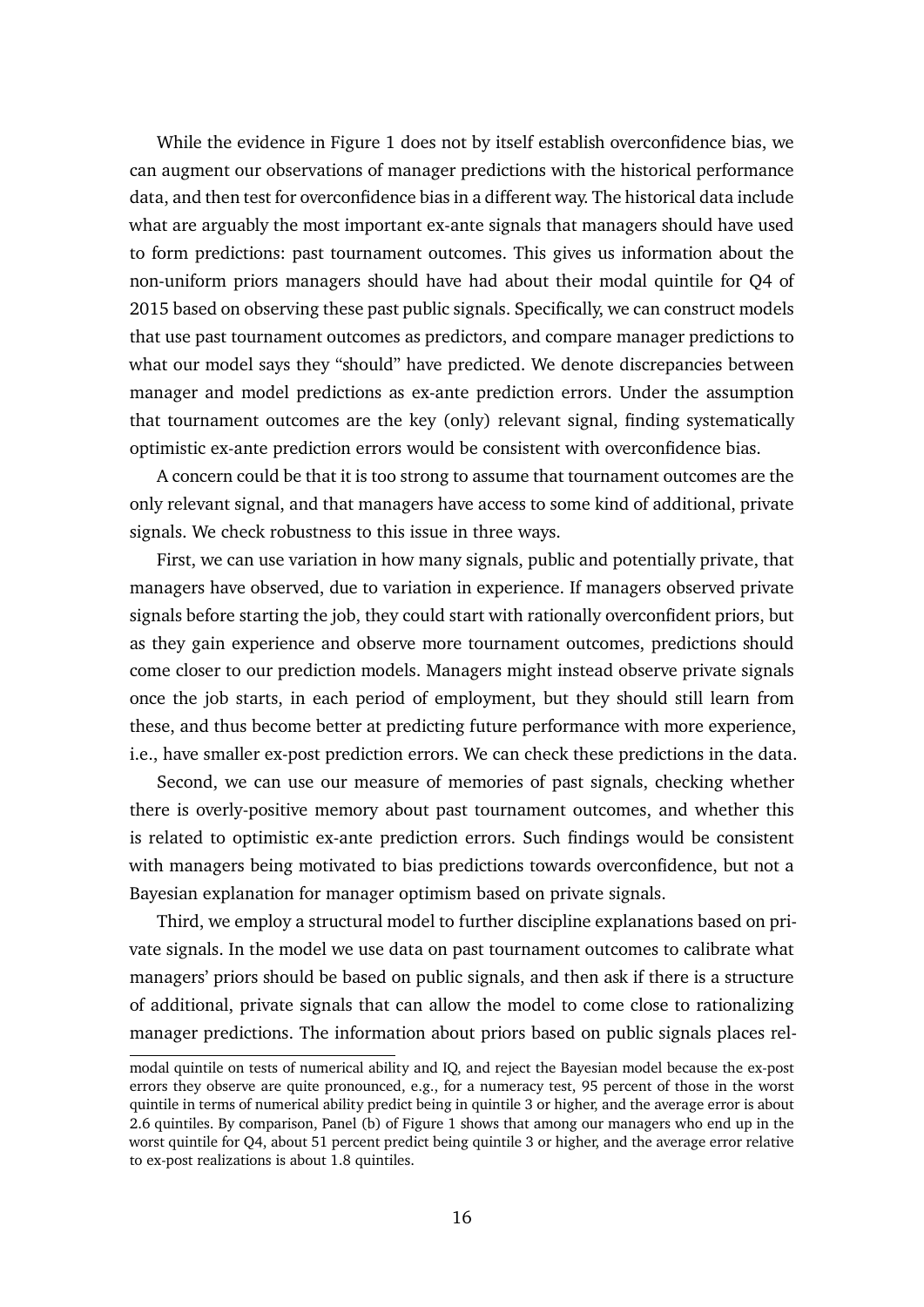atively stringent restrictions on the ability of private signals to rationalize manager predictions.[²³](#page-17-0)

Our approach of benchmarking manager predictions against prediction models makes sense only if past tournament outcomes are informative for predicting future performance; Table [1](#page-17-1) shows that this is in fact the case. The table gives the frequencies of managers ending up in different tournament quintiles in quarter *t* conditional on quintile in  $t - 1$ . We denote this transition matrix  $\hat{Z}$ . The transition probabilities indicate that the quintile outcome in any given quarter  $t-1$  is predictive of the quintile outcome in quarter  $t$ : The modal outcome is for that same quintile to occur in the next quarter.<sup>24</sup>

|                     | Fractions of managers |       |       |       |      |  |  |
|---------------------|-----------------------|-------|-------|-------|------|--|--|
|                     | Quintile in t         |       |       |       |      |  |  |
| Ouintile in $t-1$ : | 1                     | 2     | 3     | 4     | 5    |  |  |
| 5                   | 0.05                  | 0.11  | 0.15  | 0.26  | 0.43 |  |  |
| 4                   | 0.11                  | 0.17  | 0.21  | 0.27  | 0.24 |  |  |
| 3                   | 0.17                  | 0.23  | 0.27  | 0.20  | 0.13 |  |  |
| 2                   | 0.24                  | 0.26  | 0.23  | 0.17  | 0.10 |  |  |
| 1                   | 0.43                  | 0.23  | 0.20  | 0.09  | 0.05 |  |  |
|                     |                       |       |       |       |      |  |  |
| N:                  | 961                   | 1.018 | 1,034 | 1.007 | 962  |  |  |

<span id="page-17-1"></span>**Table 1:** Quintile-to-quintile transition matrix *Z*ˆ

**Notes:** Best performance is quintile 5. The rows show the average proportions of managers achieving different quintile outcomes in the national tournament ranking for quarter *t* conditional on a given quintile outcome in quarter  $t - 1$ , using all quarters from Q1 of 2008 to Q4 of 2015. The number of observations differs across quintiles in  $t - 1$  due to attrition and opening of new stores.

<span id="page-17-0"></span><sup>&</sup>lt;sup>23</sup>The restrictions are stringent because, given the informative public signals that they observe, many managers should have strong beliefs about what quintile they are in, if they are Bayesian. When such beliefs are strong, private signals must also be strong to move beliefs enough to change the mode, but then this limits the number of managers who can be overconfident (relative to underconfident). This is because, according to the law of iterated expectations, fixing the amount of underconfidence, there can either be many individuals weakly adjusting their beliefs in the direction of overconfidence, or there can be a few people strongly adjusting their beliefs in the direction of overconfidence, but there cannot be many people adjusting beliefs strongly in the direction of overconfidence. While our main analysis assumes that managers combine public signals with flat initial priors, we also consider whether overconfident initial priors (at the start of the job) could rationalize the overconfidence that we observe for experienced managers.

<span id="page-17-2"></span><sup>&</sup>lt;sup>24</sup>Another take-away is that quintiles 1 and 5 are particularly informative, in the sense of being persistent: If a manager is in one of these quintiles in  $t-1$ , the likelihood that they will be in the same quintile in *t* is relatively high. This feature of the information structure could be consistent with a normal-shaped distribution of underlying manager ability: The mass of managers in the middle would have relatively similar abilities, choose similar effort levels, and thus have tournament outcomes that are largely random; managers in the tails would be quite different from everyone else in terms of ability and thus consistently have the worst or best outcomes.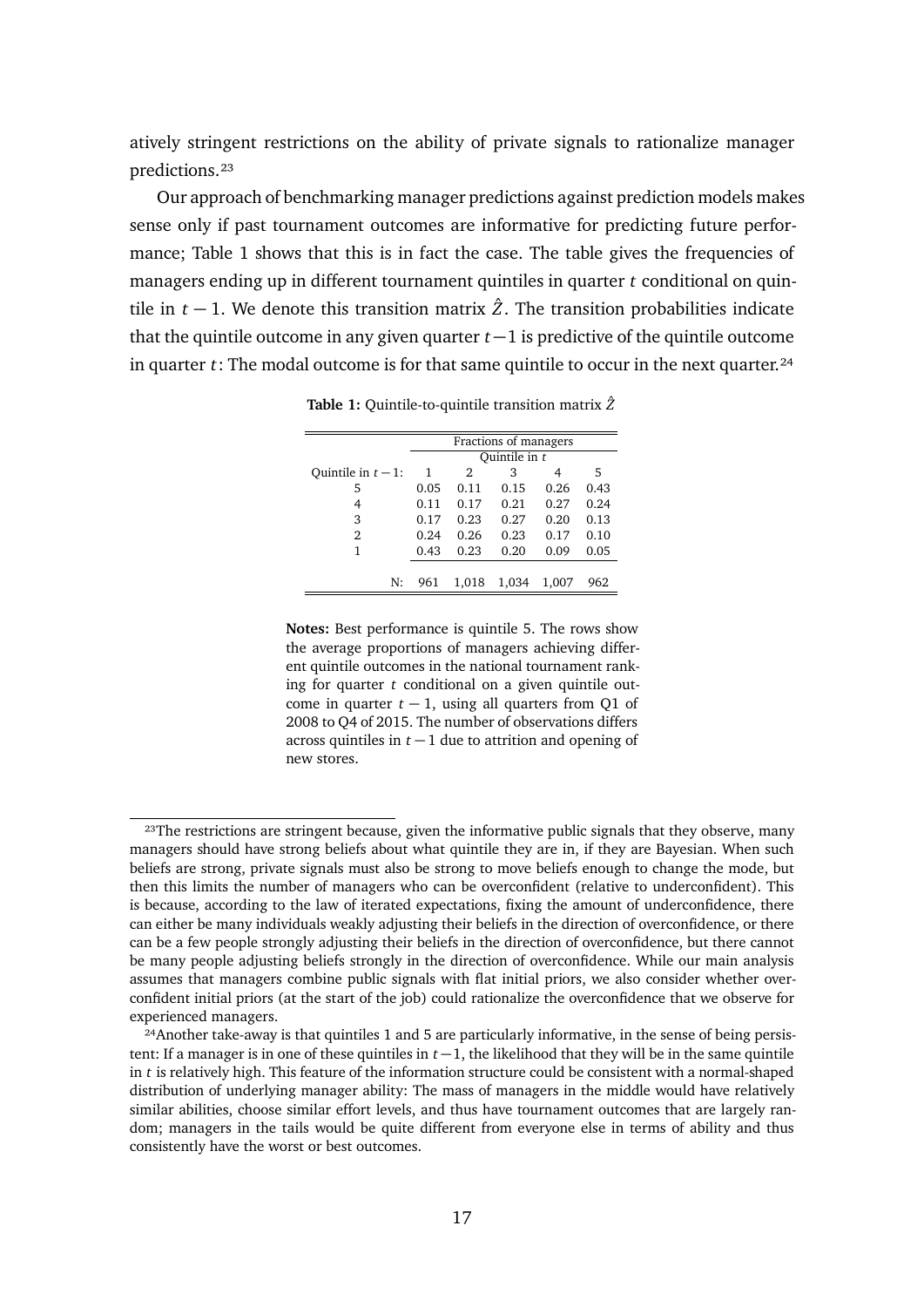### **3.2 Testing for overconfidence**

Our first step in testing for overconfidence bias is to identify the best performing prediction model out of a set of candidate prediction models. A natural class of models to consider given our data is panel regression models, which predict a manager's future performance based on lagged values of past performance. For a given model we use multinomial logit estimation to generate predicted probabilities of each quintile ranking in Q4 of 2015 for each manager, and select the quintile with highest probability as the prediction. Within this class of models, two specific questions we consider are: (1) What is the optimal number of lagged performance outcomes for maximizing predictive power; (2) should performance outcomes in a given past quarter be measured linearly in terms of percentile of performance, or non-parametrically with separate indicators for each quintile of performance?

It turns out that using a substantial number of lags (8 lags), and using the linear specification with percentile of performance for each past quarter, delivers the best predictive power in our model selection exercise. The exercise was based on crossvalidation, a simple machine learning technique that tests predictive power using randomly selected "hold-out" samples (for details see Appendix [F\)](#page-0-5). The resulting prediction model can be written:

$$
q_{i,t} = \alpha + \sum_{j=t-1}^{t-9} \beta_j y_{i,j} + \epsilon_{i,t}
$$
 (1)

Where the dependent variable  $q_{i,t}$ , is performance quintile for manager *i* in quarter *t*, and independent variables are performance outcomes in earlier quarters,  $y_{i,j}$ ,  $j \in$  $(t-1, ..., t-9)$ . It is not surprising that the model does best when it includes a large number of lags, as this entails estimation on a sample of (relatively experienced) managers, for whom we have a large number of signals and thus better precision in assessing individual manager types.<sup>25</sup> The robustness checks include estimating models with fewer lags, and also using less parametric specifications.

Panel (a) of Figure [2](#page-19-0) shows that the distribution of predicted quintiles from the regression model is slightly u-shaped, with the highest masses for quintiles 1 and 5.<sup>26</sup>

<span id="page-18-0"></span><sup>&</sup>lt;sup>25</sup>Better performance of the linear specification can be due to the fact that it provides a finer grained measure of performance, compared to the less-parametric but also coarser specification using quintile dummies.

<span id="page-18-1"></span><sup>&</sup>lt;sup>26</sup>Given infinite signals, the distribution should converge to a uniform, but in a finite sample, there can be a u-shape because extreme outcomes are especially informative (Table [1\)](#page-17-1). To see this, suppose there are 5 types of managers, and the worst and best types are quite likely to have an outcome of 1 or 5, respectively, and never get an outcome of 3. Suppose the remaining types have a more uniform probability of getting outcomes 2, 3, and 4, but also non-zero probabilities of getting 1 and 5. In a finite sample, due to chance, some intermediate types could have modes of 1 and 5, but no high or low types will have modes of 3.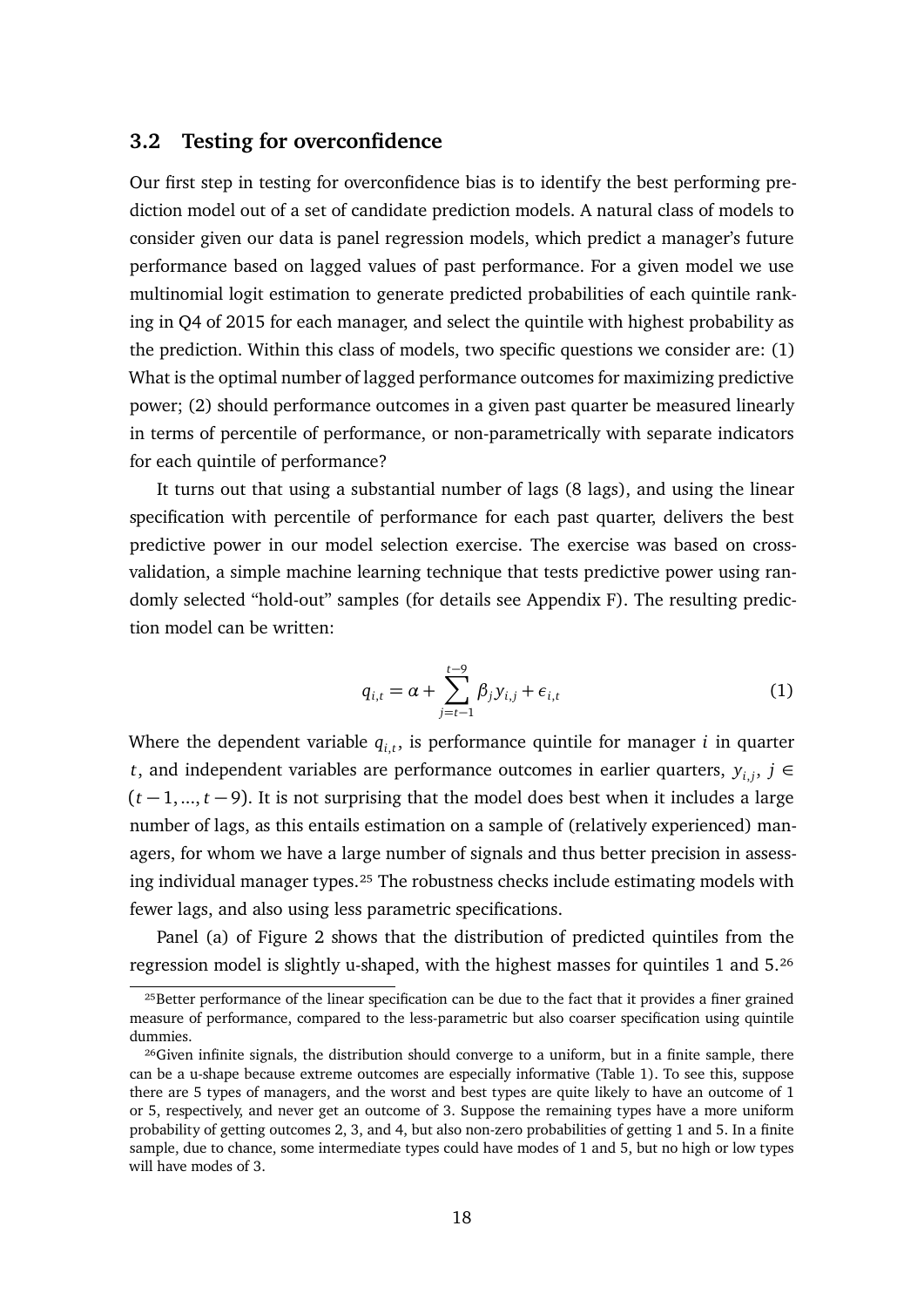**Figure 2:** Distribution of multinomial logit predictions and comparison to manager predictions

<span id="page-19-0"></span>

**Notes:** Predictions are in terms of quintiles of Q4 performance, with 5 being the best. Prediction errors are also in terms of quintiles.

Panel (b) shows that many managers made predictions that are substantially different from the predictions of the model, and these differences are much more frequent in the overconfident direction: 48 percent of managers bet on a higher quintile than the model says was most likely for them, versus 21 percent betting on a worse quintile. The magnitude of the average error is substantial, 1.7 quintiles on average in both directions. The average ex-ante prediction error is overly-optimistic, involving a prediction that is 0.47 quintiles better than the model predicts. The estimated coefficients of the baseline model are reported in Columns (1) to (4) of Table [F2](#page-0-1) in the appendix.<sup>27</sup>

The model parameters are estimated from a sample of tournament outcomes that have random component, raising questions about statistical significance of the differences we find. Suppose that managers use the same model that we use, and are fully informed about the true parameters of the model; our model prediction could still differ from the manager prediction because it suffers from estimation error. We use bootstrapping to check whether the difference between manager and model predictions lies within the bounds of this error.<sup>28</sup> Specifically, we re-estimate the model 100 times, using samples drawn randomly from the data (with replacement), and each time generate predictions of the modal quintile for each manager. For a given bootstrap, we calculate the distance of each manager's bootstrapped prediction from the prediction of the model based on the original sample, using the Euclidean distance metric (results

<span id="page-19-1"></span><sup>&</sup>lt;sup>27</sup>Most of the individual lag coefficients are not statistically significant individually, but this reflects correlated performance over time for managers. The coefficients are highly significant in a joint test ( $\chi^2$ ; *p <* 0.001) and fit is improved by including all of the lags.

<span id="page-19-2"></span><sup>&</sup>lt;sup>28</sup>In contrast to this scenario, if the managers have to estimate the parameters as we do, using the same data, then their predictions should accord with our predictions precisely, and we do not need confidence intervals to reject that the model and manager predictions are the same.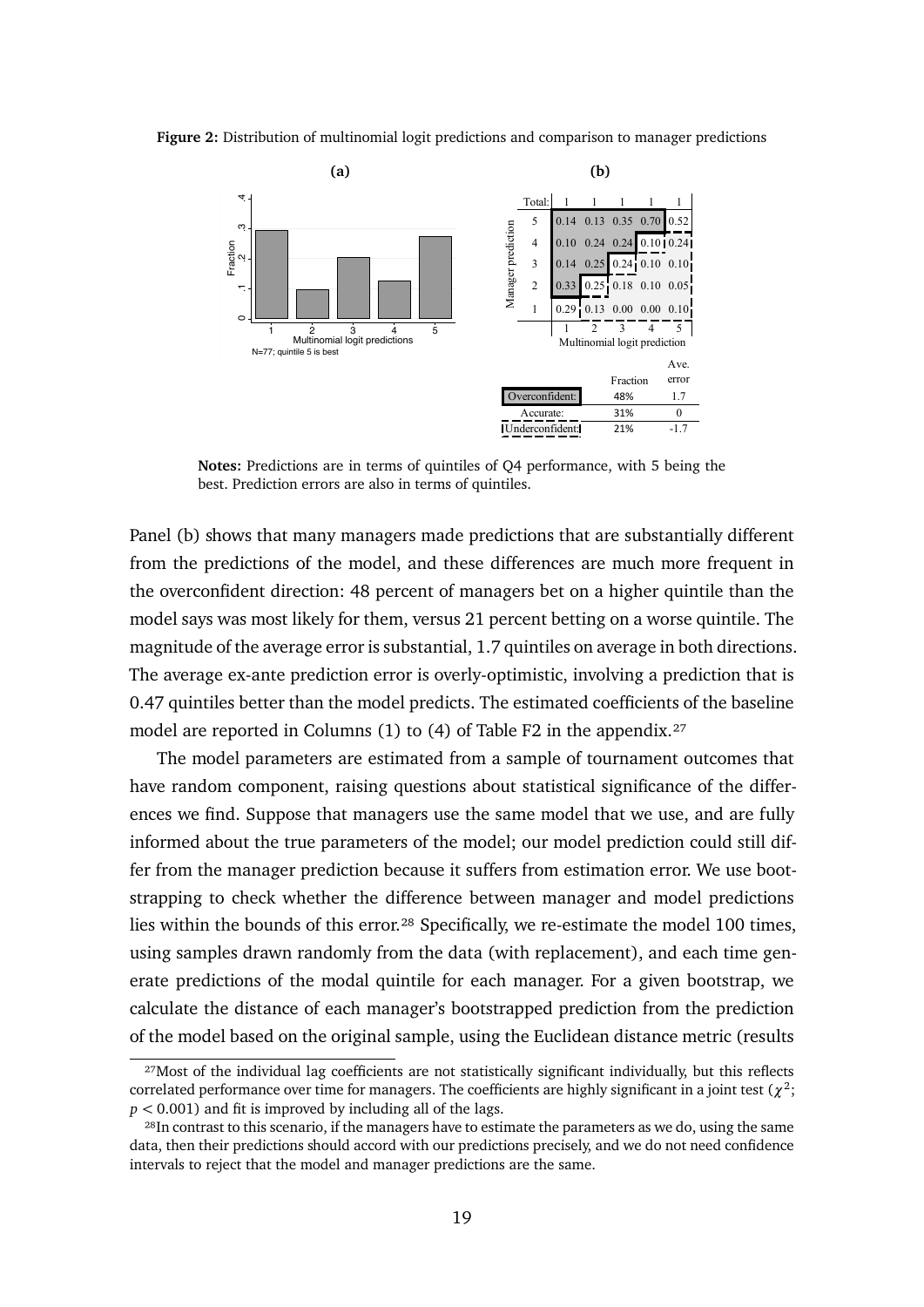hold using alternative metrics or statistical tests, see Appendix [F.2\)](#page-0-3).<sup>29</sup> Summing up these distances across all managers gives a total (Euclidian) distance between a given bootstrapped distribution of bets and the distribution of bets generated by the original model. This procedure yields a distribution of 100 distances, which gives bounds on the sensitivity of our model predictions to sampling error. The distance of observed manager predictions from the original model predictions lies far in the tail of the bootstrapped distances (beyond the 99th percentile); see Figure [F1](#page-0-6) in the appendix. Using a similar approach it is also possible to reject at the 1-percent level that the degree of asymmetry towards overconfidence that we observe, comparing manager predictions to model predictions, lies within the bounds of the asymmetry that could be generated by noise in our model.<sup>30</sup> Thus, estimation error in our model does not appear to explain why manager and model predictions differ.

A different reason why manager predictions might deviate from those of our selected model is if some of the assumptions underlying our model are wrong, and managers therefore use an alternative model. Table [F1](#page-0-7) in the appendix summarizes robustness checks based on a range of modifications to our multinomial panel regression model, with corresponding coefficient estimates reported in Tables [F2](#page-0-1) and [F3.](#page-0-1)

For example, one robustness check addresses the fact that our candidate prediction models implicitly assume that managers come to the job with flat priors. If managers start the job with (potentially rational) overconfident priors, however, due to private signals received before starting the job, then they could make predictions that are more confident than our incorrectly specified model initially, although this should diminish with experience if they are Bayesian. We look at a model with only 3 lags, because such a model can include managers with as little as one year of experience, in contrast to the 8 lag model, which uses only managers with more than two years of experience. Table [F1](#page-0-7) shows a very similar degree of manager overconfidence relative to this model, so there is no sign that overconfidence is larger in a sample that includes managers who have had less feedback, contrary to an explanation based on private signals received before starting the job. $31$  Additional analysis provide in Figure [I2](#page-0-8) in the appendix shows that

<span id="page-20-0"></span><sup>&</sup>lt;sup>29</sup>The total Euclidean distance is just a monotonic transformation of the fraction of managers who differ from the model. We focus on Euclidean distance because it naturally generalizes to situations where we are computing the distance between vectors that do not all have 0 or 1 entires, something that arises later in our analysis when we simulate some versions of our structural model.

<span id="page-20-1"></span><sup>&</sup>lt;sup>30</sup>For each of the bootstraps we calculate the fraction of bootstrapped predictions that are overconfident relative to the original model minus the fraction of bootstrapped predictions that are underconfident. This yields a distribution of 100 differences. The corresponding difference comparing actual manager predictions to the predictions of the original model is beyond the 99th percentile of the distribution (see Figure [F1](#page-0-6) in the appendix).

<span id="page-20-2"></span><sup>&</sup>lt;sup>31</sup>This is not to say that managers do not start the job with overconfident priors; indeed, if we look solely at recently hired managers (less than one year of experience) we see a distribution of predictions that is skewed towards higher quintiles, similar to what we observe for the sample as a whole (see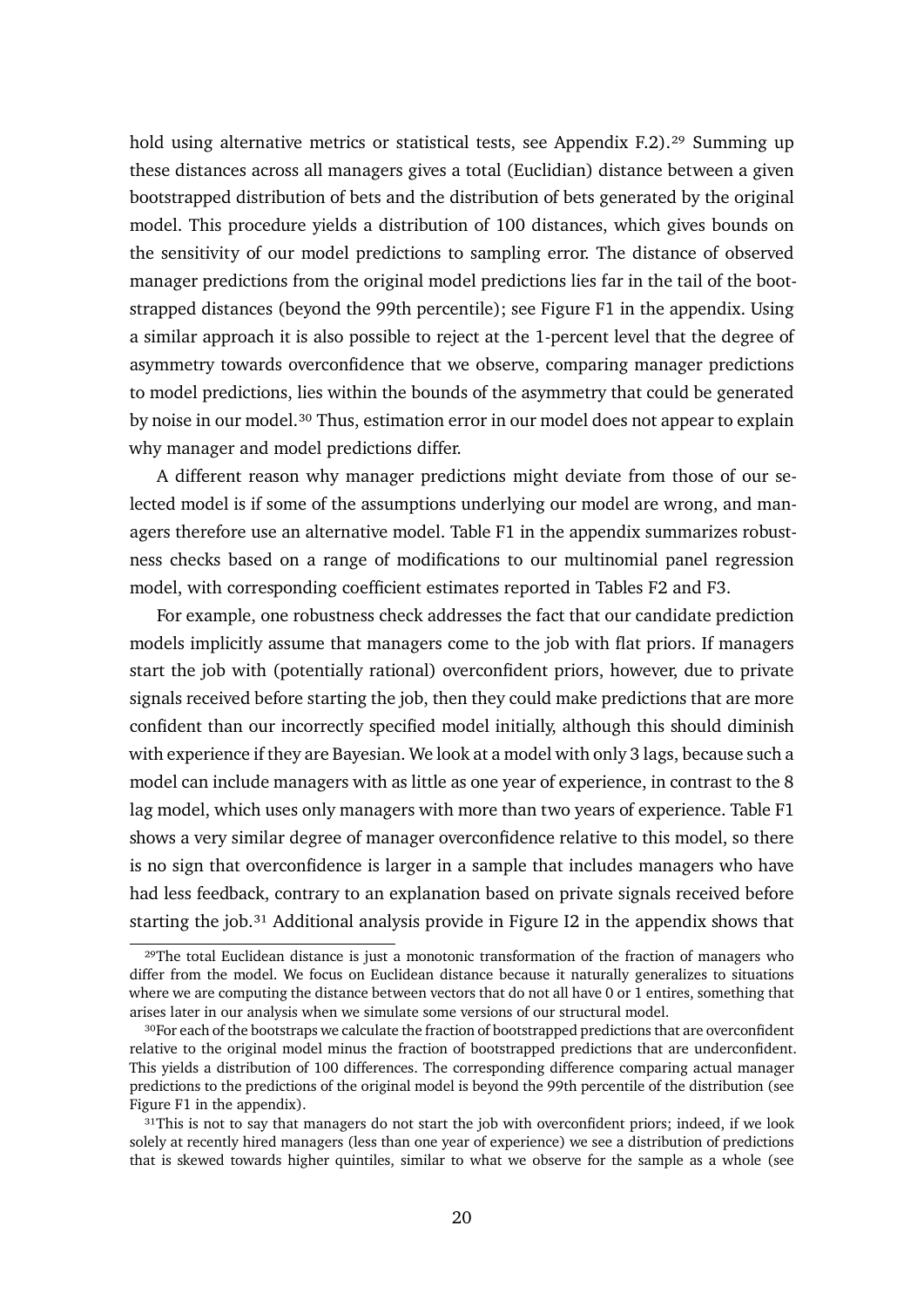the magnitudes of ex-ante prediction errors are also not decreasing with experience, comparing managers with less than two years experience to managers with at least two years experience (we also find that ex-post prediction errors do not diminish with experience).<sup>32</sup>

Other robustness checks summarized in Table [F1](#page-0-7) address implicit assumptions of our set of candidate prediction models regarding time stationarity of the environment, and time stationarity within managers, e.g., by using only recent quarters to estimate model parameters, or using only quarters from a manager's current store.<sup>33</sup> We consistently see that manager predictions are significantly more confident than the corresponding regression model predictions.

As another type of robustness check, we investigate whether manager predictions might be well-explained by the use of some simpler, rule of thumb type predictors based on past tournament outcomes. If so, this might indicate bounded rationality, but motivated beliefs would not be needed to explain the data. One seemingly natural rule of thumb is the manager's most frequent quintile outcome in the past. Calculating each manager's modal quintile over past quarters, and dropping managers who do not have a unique mode, yields the distribution of historical modes. It turns out that manager predictions are substantially more confident than one would expect if they used the historical mode: 43 percent of managers predict a higher quintile for Q4 of 2015 than their historical modal quintile, compared to 25 percent predicting a lower quintile, and the average prediction error is overly optimistic, by about 0.41 quintiles (see Figure [H1](#page-0-9) in the appendix). In additional robustness checks we consider alternative rules of thumb, and in all cases, manager predictions are significantly more confident than the corresponding rule of thumb prediction. These results are summarized in the appendix in Table H1 34

Figure [I1](#page-0-10) in the appendix). In a robustness check we investigate whether tournament performance might become more variable and less informative with manager experience for some reason; if so this could be a Bayesian explanation for lack of learning. We find, however, little evidence for this (see Appendix [I\)](#page-0-11).

<span id="page-21-0"></span><sup>&</sup>lt;sup>32</sup>The rate of ex-post accuracy of predictions is 35.71 percent for managers with less than two years of experience versus 35.16 for managers with two or more years. This argues against an explanation based on managers learning from private signals each period on the job. Note that we would miss some manager learning, if those who do learn their types tend to leave the firm, but this does not alter the fact that those managers who remain should be more accurate than inexperienced managers, if they are Bayesian. Furthermore, as discussed at the end of the paper, we find that manager overconfidence is not significantly related to the probability of remaining at the firm. Thus, there does not seem to be much scope for differential attrition on the basis of overconfidence to play a role in explaining our results.

<span id="page-21-1"></span><sup>&</sup>lt;sup>33</sup>One source of nonstationarity in the environment could be patterns of manager turnover, which change the composition of manager abilities at the firm, and thus alter the predictiveness of lagged tournament outcomes over time. Besides checking robustness to estimating our regression model using only recent quarters, we check for time trends in the elements of the transition matrix  $\hat{Z}$ , and find little evidence of nonstationarity (see Appendix [G\)](#page-0-3).

<span id="page-21-2"></span><sup>&</sup>lt;sup>34</sup>A different potential confound would be if managers are inattentive in our survey, and use a heuristic of just choosing the top row of the choice table in our prediction measure. Because the top row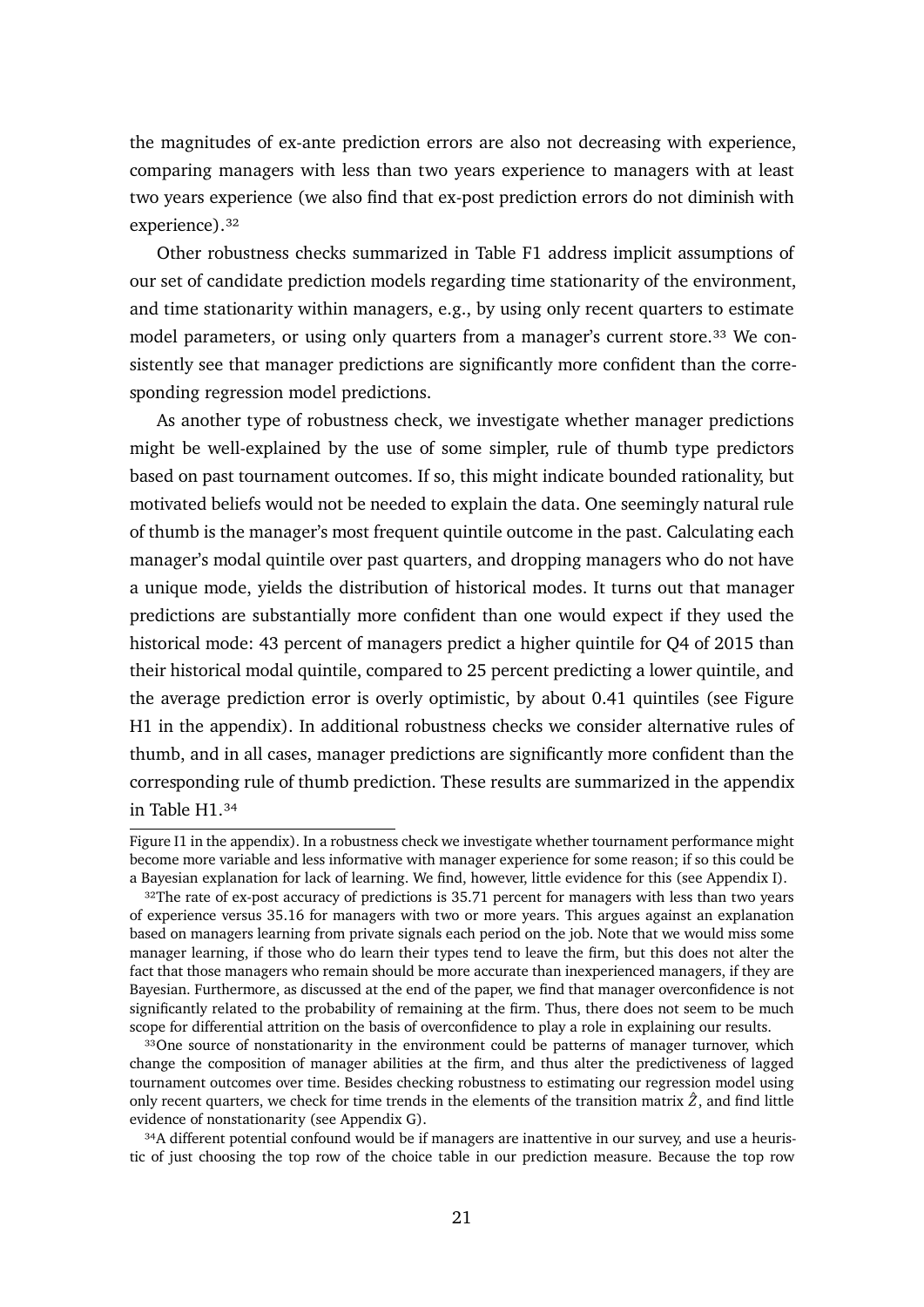#### <span id="page-22-1"></span>**3.3 Testing for biased memory**

The evidence so far is consistent with managers exhibiting persistent overconfidence bias, under the assumption that past tournament outcomes are the key signals managers should be using to predict future tournament outcomes. Models of motivated beliefs offer an explanation for how individuals can be persistently overconfident, and also generate an additional testable prediction, that individuals may be motivated to have overly positive memories of past performance. In this section we investigate whether there is support for this prediction, using our measure of manager memory of rank in Q2 of 2015.

Figure [3](#page-23-0) displays the raw data from our elicitation of manager memories, about rank in Q2 of 2015, with values jittered slightly to preserve manager confidentiality.<sup>35</sup> The x-axis measures individual managers' actual ranks in Q2, with 1 being the best, and the y-axis shows managers' recalled ranks. Whereas in the rest of the paper higher numbers indicate better performance, in this figure we use smaller numbers for better performance, since the question used to collect the recall data asked about rank.

A first observation about Figure [3](#page-23-0) is that the best performing managers in Q2 of 2015 were quite accurate in their recollections. The lack of upward errors is mechanical, but managers also have only small errors in the downward direction. This shows that at least these managers could recall past rank accurately, and furthermore, it is consistent with a motivation to have positive memories; with such a motivation, recalling accurately that one had a top performance is attractive, whereas recalling lower than actual performance is counterproductive.

A second notable feature of Figure [3](#page-23-0) is a clear increase in the frequency of managers with inaccurate memories, as soon as one goes below the top ranks, and a tendency for these memory errors to be asymmetric in the direction of recalling better than actual performance. The correlation between an indicator for being inaccurate, and rank in Q2 of 2015, is statistically significant (Spearman;  $\rho = -0.27$ ;  $p < 0.001$ ). As shown in

<span id="page-22-0"></span>35 Jittering involves adding a small random mean zero perturbation to the values. Without jittering, the firm could in principle use its knowledge of the Q2 ranking to infer individual managers' reported memories from Figure [3.](#page-23-0)

corresponded to the best quintile, this could lead to the appearance that managers are systematically overconfident relative to our prediction models, but due to inattention. There are several reasons why this does not seem to drive the results. First, as shown in Panel (b) of Figure 2, much of the overconfidence we find is not due to managers predicting the best quintile. Second, we used the same table format to elicit manager predictions about their performance quintile in one of our incentivized math tasks (see Part 5 of the instructions provided in Appendix U). There we see only 11 percent predicting the best quintile, in contrast to 30 percent predict the best quintile in the workplace tournament (Panel (a) of Figure 1). This suggests that the table format per se does not lead to the extent of predicting the best quintile that we find for manager predictions about the workplace tournament. Finally, we did not elicit manager memories using a choice table, so a choose-the-first-row heuristic would not explain evidence of biased memory, or a correlation of biased memory with overconfident predictions.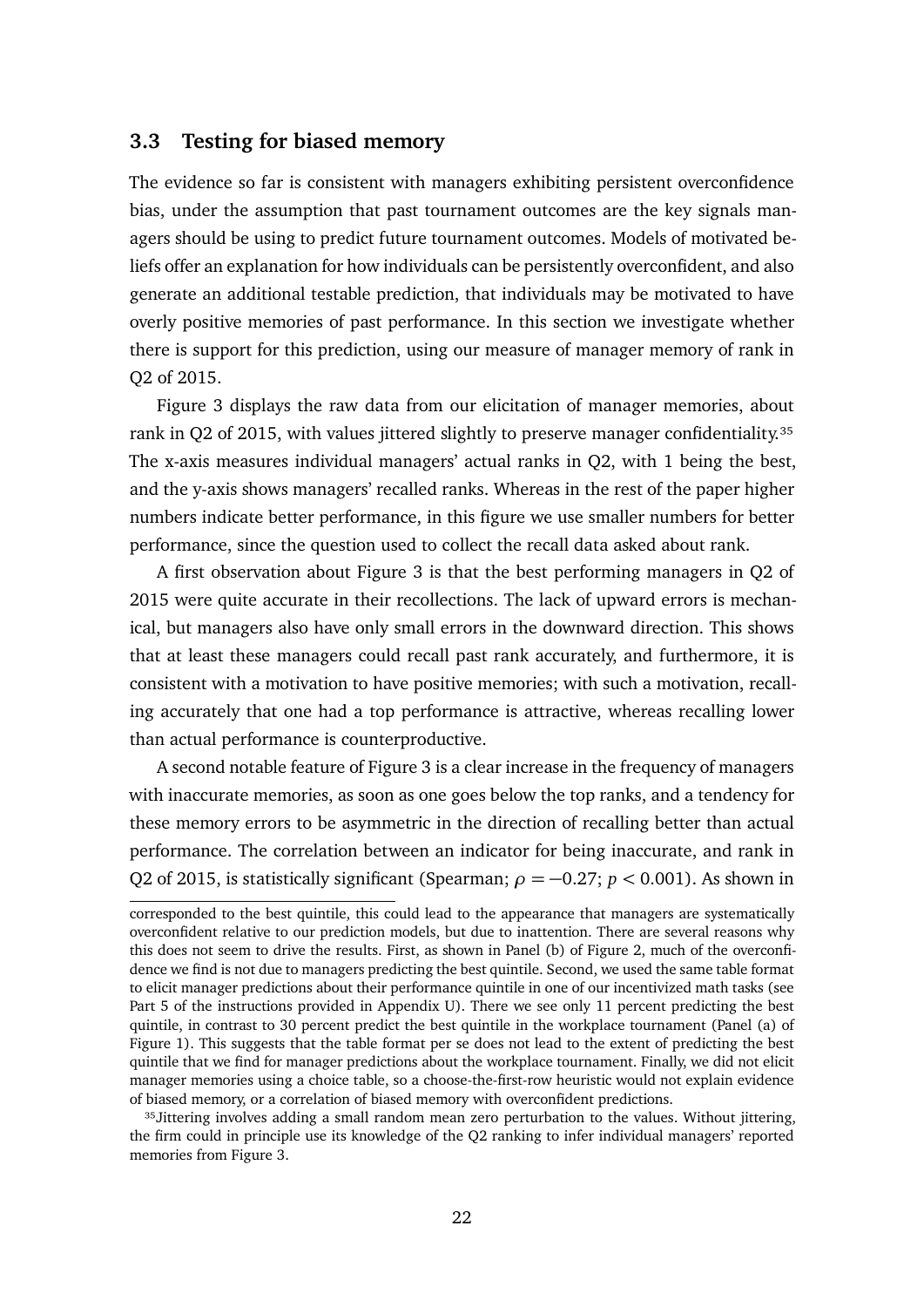<span id="page-23-0"></span>**Figure 3:** Recalled performance for 2015Q2, by actual performance



the figure, the tendency for recall errors to be in the better than actual direction results in the average recalled rank, by decile of actual rank, always being above average actual rank. Overall, 56 percent of managers have "flattering" recall errors, compared to 24 percent having "unflattering" errors, and the average recall error involves recalling a performance that is more than 30 ranks better than actual, with the error significantly different from zero (t-test; *p <* 0.001). The asymmetry in recall errors is strongly apparent for managers in the middle of the Q2 performance distribution, so it is not driven by managers at the bottom of the distribution for whom floor effects force recall errors to be in the positive direction. This asymmetry matches the prediction of models of motivated beliefs in which individuals are motivated to have positive memories; as performance worsens, managers may want to recall a better than actual performance.

A third observation about Figure [3](#page-23-0) is that average recalled rank (by decile of actual rank) does decline with actual rank, and the correlation of actual and recalled rank is substantial, 0.71 (Spearman;  $p < 0.01$ ). Thus, manager recollections are neither completely random nor completely self-serving, but rather are tethered to actual past performance. This is consistent with manager memories being subject to some "reality constraints", as is typical in models of motivated beliefs. We also observe variation in the extent of memory distortion for a given actual rank, which could reflect some randomness inherent in the memory distortion technology or could indicate individual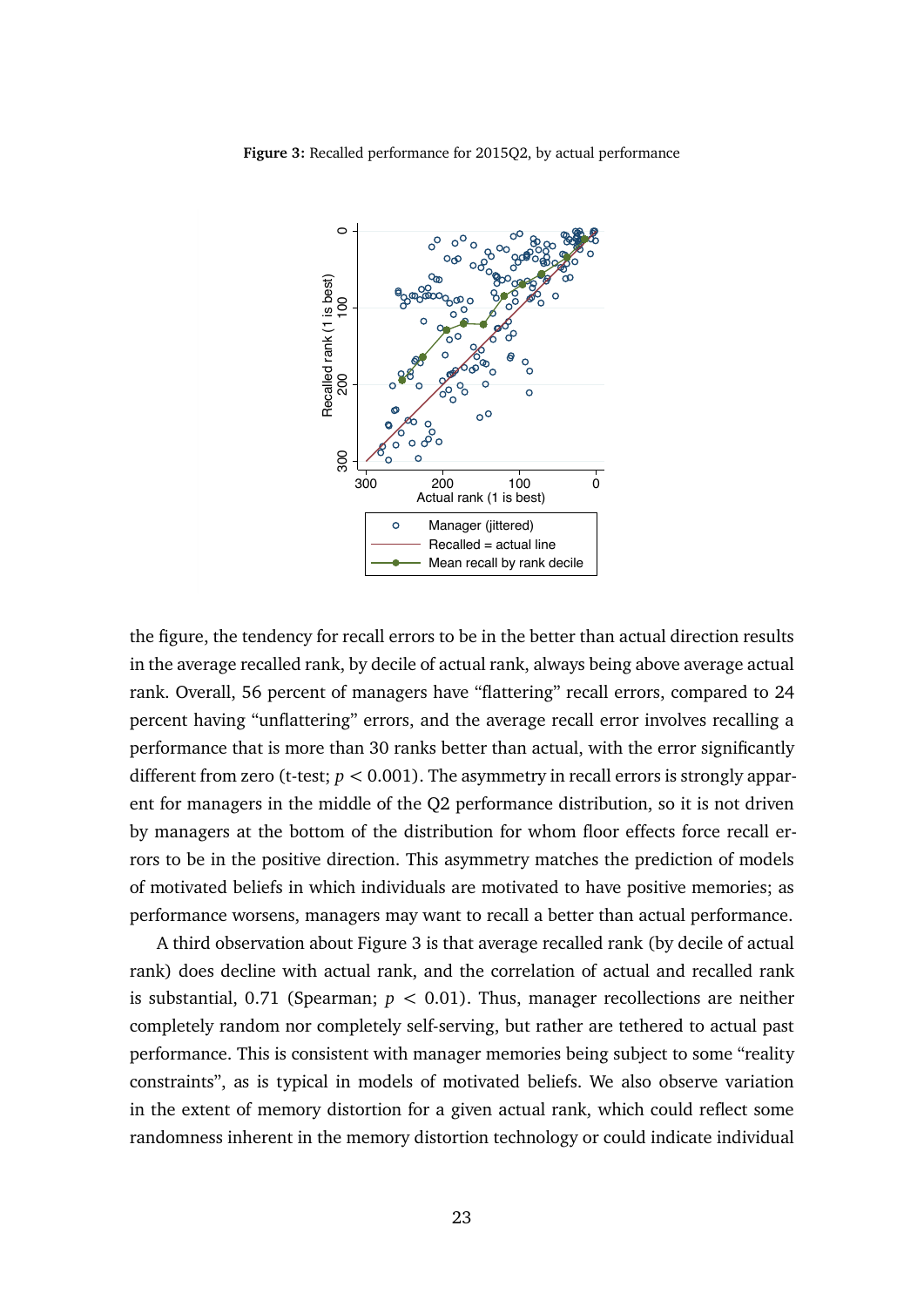heterogeneity in manager costs or benefits of memory distortions.<sup>36</sup>

The conclusions from Figure [3](#page-23-0) also hold up in regression analysis, which allows addressing some potential concerns related to the fact that performance in Q2 of 2015 is not randomly assigned. Column (1) of Table [2](#page-25-0) presents results of a Probit regression where the dependent variable equals 1 if a manager has an inaccurate memory and 0 otherwise; the results show that a 1 s.d. increase in Q2 performance is associated with a decrease of 0.12 in the probability of having inaccurate memory. Such a relationship could, however, be endogenous due to omitted variables. For example, some manager trait, e.g., lower cognitive ability, might foster both worse performance and inaccurate memory.<sup>37</sup> This suggests a benefit of controlling for manager ability.<sup>38</sup> Column (2) of Table [2](#page-25-0) shows that being inaccurate is still significantly related to performance in Q2 of 2015, controlling for manager ability by using performance in Q3 of 2015 as well as the mean performance across all pre-Q2 quarters. Thus, it is not good performance in general that is associated with accurate memory of Q2 of 2015, but rather something special about a good performance in Q2 of 2015. Controlling for some manager characteristics that could potentially affect both performance and memory – gender, age, and experience – leaves the results unchanged.<sup>39</sup> In terms of the direction of recall errors, Columns (3) to (6) show that having a worse Q2 performance is mainly associated with a higher propensity to have errors in the overly positive direction; there is a weaker relationship of performance to the propensity to have unflattering errors.<sup>40</sup> In Columns (7) to (8) the dependent variable is the difference between recalled and actual performance, and the coefficient on an indicator for inaccurate memory shows that the average recall error is significantly different from zero in the direction of recalling better than actual performance.

Robustness checks, reported in Appendix [J,](#page-0-3) add controls for additional factors that might conceivably affect the probability of mis-remembering, or the particular perfor-

<span id="page-24-0"></span><sup>&</sup>lt;sup>36</sup>Regarding potential sources of randomness in the technology, there might be idiosyncratic shocks to the arrival of the types of information that can be used to construct positive memories, leading to variation in memory distortion across managers in a given quarter (and across quarters for a given manager).

<span id="page-24-1"></span><sup>&</sup>lt;sup>37</sup>This would be akin to the Dunning-Kruger effect, in which low ability people make worse predictions about relative performance (see Kruger and Dunning, 1999), but for memory rather than predictions.

<span id="page-24-2"></span><sup>38</sup>A different explanation could be related to the convexity of the incentive scheme; managers who are typically in the worse quintiles of performance might perceive a relatively lower incentive to remember correctly, since the marginal benefit of effort is (locally) lower. This would also suggest controlling for manager ability.

<span id="page-24-3"></span><sup>&</sup>lt;sup>39</sup>Interestingly, managers with more experience have a lower probability of having inaccurate memory, but the relationship is arguably relatively weak, as it takes about 3.7 years (1 s.d.) of additional experience for the probability to drop by 0.09. The fraction of managers who have inaccurate memories is 0.83 for managers with 2 years or less experience, compared to 0.78 for managers with more than two years of experience.

<span id="page-24-4"></span>⁴⁰The imprecision in the estimates means that the difference in coefficients across Columns (4) and (6), for Q2 performance, is not statistically significant ( $p < 0.36$ ).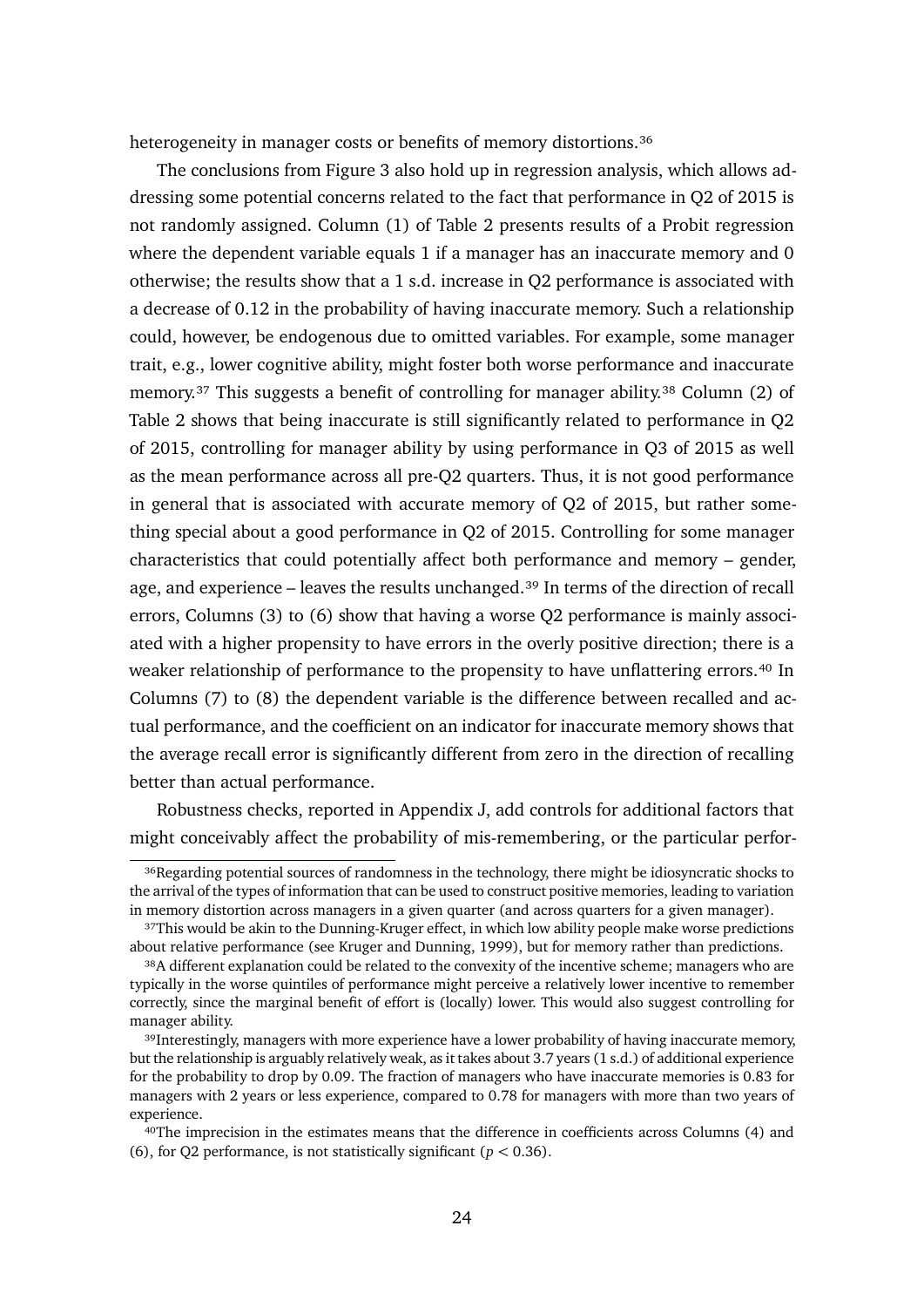<span id="page-25-0"></span>

|                                             | Inaccurate mem. |                                                                                                   |          | Flattering mem.                                                                       |          | Unflattering mem.                                  | Recalled - actual perf. |                                                                  |
|---------------------------------------------|-----------------|---------------------------------------------------------------------------------------------------|----------|---------------------------------------------------------------------------------------|----------|----------------------------------------------------|-------------------------|------------------------------------------------------------------|
|                                             | $\widehat{\Xi}$ | $\widehat{\mathfrak{D}}$                                                                          | $\odot$  | $\bigoplus$                                                                           | $\odot$  | $\odot$                                            | E                       | ඔ                                                                |
| Performance percentile in Q2 of 2015        | $-0.12***$      | $-0.12***$                                                                                        | $-0.07*$ | $-0.11**$                                                                             | $-0.06*$ | $-0.01$                                            |                         |                                                                  |
|                                             | (0.03)          | (0.04)                                                                                            | (0.04)   | (0.05)                                                                                | (0.03)   | (0.04)                                             |                         |                                                                  |
| Inaccurate memory                           |                 |                                                                                                   |          |                                                                                       |          |                                                    | 38.64***                | 39.09***                                                         |
|                                             |                 |                                                                                                   |          |                                                                                       |          |                                                    | (6.07)                  |                                                                  |
| Performance percentile in Q3 of 2015        |                 | 0.02                                                                                              |          | 0.07                                                                                  |          | $-0.06$                                            |                         |                                                                  |
|                                             |                 |                                                                                                   |          |                                                                                       |          | (0.04)                                             |                         | $(7.30)$<br>0.04<br>(5.24)                                       |
| Mean performance percentile pre- Q2 of 2015 |                 |                                                                                                   |          |                                                                                       |          |                                                    |                         |                                                                  |
|                                             |                 |                                                                                                   |          |                                                                                       |          |                                                    |                         |                                                                  |
| Female                                      |                 |                                                                                                   |          |                                                                                       |          |                                                    |                         |                                                                  |
|                                             |                 | $\begin{array}{l} (0.04) \\ 0.02 \\ -0.03 \\ 0.04 \\ 0.06 \\ 0.02 \\ 0.03 \\ 0.03 \\ \end{array}$ |          | $\begin{array}{c} (0.05) \\ 0.00 \\ 0.04 \\ 0.12 \\ 0.03 \\ 0.01 \\ 0.01 \end{array}$ |          | $-0.03$<br>$-0.03$<br>$-0.07$<br>$-0.07$<br>$0.01$ |                         | $-2.43$<br>$(4.45)$<br>$11.64$<br>$-0.24$<br>$-0.24$<br>$(6.89)$ |
| Age                                         |                 |                                                                                                   |          |                                                                                       |          |                                                    |                         |                                                                  |
|                                             |                 |                                                                                                   |          | (0.05)                                                                                |          | (0.04)                                             |                         |                                                                  |
| Experience                                  |                 | $0.08**$                                                                                          |          | $0.09**$                                                                              |          | 0.01                                               |                         |                                                                  |
|                                             |                 | (0.04)                                                                                            |          | (0.05)                                                                                |          | (0.04)                                             |                         | $-5.10$<br>$(7.27)$<br>$-5.33$                                   |
| Constant                                    |                 |                                                                                                   |          |                                                                                       |          |                                                    | $\overline{0.11}$       |                                                                  |
|                                             |                 |                                                                                                   |          |                                                                                       |          |                                                    | (0.86)                  | (6.09)                                                           |
| Observations                                | 172             | 149                                                                                               | 172      | 149                                                                                   | 172      | $\frac{49}{5}$                                     |                         | 151                                                              |
| Estimation method                           | Probit          | Probit                                                                                            | Probit   | Probit                                                                                | Probit   | Probit                                             | 176<br>OLS              | STO                                                              |
| Adjusted R <sup>2</sup>                     |                 |                                                                                                   |          |                                                                                       |          |                                                    | 0.050                   | 0.046                                                            |
| Pseudo $R^2$                                | 0.092           | 0.123                                                                                             | 0.013    | 0.061                                                                                 | 0.015    | 0.045                                              |                         |                                                                  |

Table 2: Inaccurate memory and recall errors as a function of actual Q2 performance **Table 2:** Inaccurate memory and recall errors as a function of actual Q2 performance

than actual performance in Q2 by more than 10 ranks, or worse than actual by more than 10 ranks, respectively. The with a 1 s.d. increase in the independent variable. Performance percentile independent variables are constructed as Notes: Columns (1) to (6) report marginal effects from probit regressions. Columns (7) to (8) report OLS estimates. **Notes:** Columns (1) to (6) report marginal effects from probit regressions. Columns (7) to (8) report OLS estimates. The dependent variable for Columns (1) and (2) is an indicator for a manager's recalled performance for Q2 of 2015 being different from their actual performance by  $+/-10$  ranks (the elicitation gave an incentive to be accurate within this range). The dependent variables for Columns (3) to (4), and (5) to (6), are indicators for remembering a better dependent variable for Columns (7) to (8) is constructed by taking the difference between recalled rank and actual rank, and multiplying by -1, so that positive numbers indicate recalling a better than actual performance. Independent variables are standardized, so coefficients give the change in the dependent variable (level or probability) associated recalled) rank expressed as a fraction of the worst rank in the corresponding quarter, and then reversed so that higher being different from their actual performance by  $+/-$  10 ranks (the elicitation gave an incentive to be accurate within this range). The dependent variables for Columns (3) to (4), and (5) to (6), are indicators for remembering a better than actual performance in Q2 by more than 10 ranks, or worse than actual by more than 10 ranks, respectively. The dependent variable for Columns (7) to (8) is constructed by taking the difference between recalled rank and actual rank, and multiplying by -1, so that positive numbers indicate recalling a better than actual performance. Independent variables are standardized, so coefficients give the change in the dependent variable (level or probability) associated with a 1 s.d. increase in the independent variable. Performance percentile independent variables are constructed as (recalled) rank expressed as a fraction of the worst rank in the corresponding quarter, and then reversed so that higher The dependent variable for Columns (1) and (2) is an indicator for a manager's recalled performance for Q2 of 2015 numbers reflect better performance. Robust standard errors are in parentheses. numbers reflect better performance. Robust standard errors are in parentheses.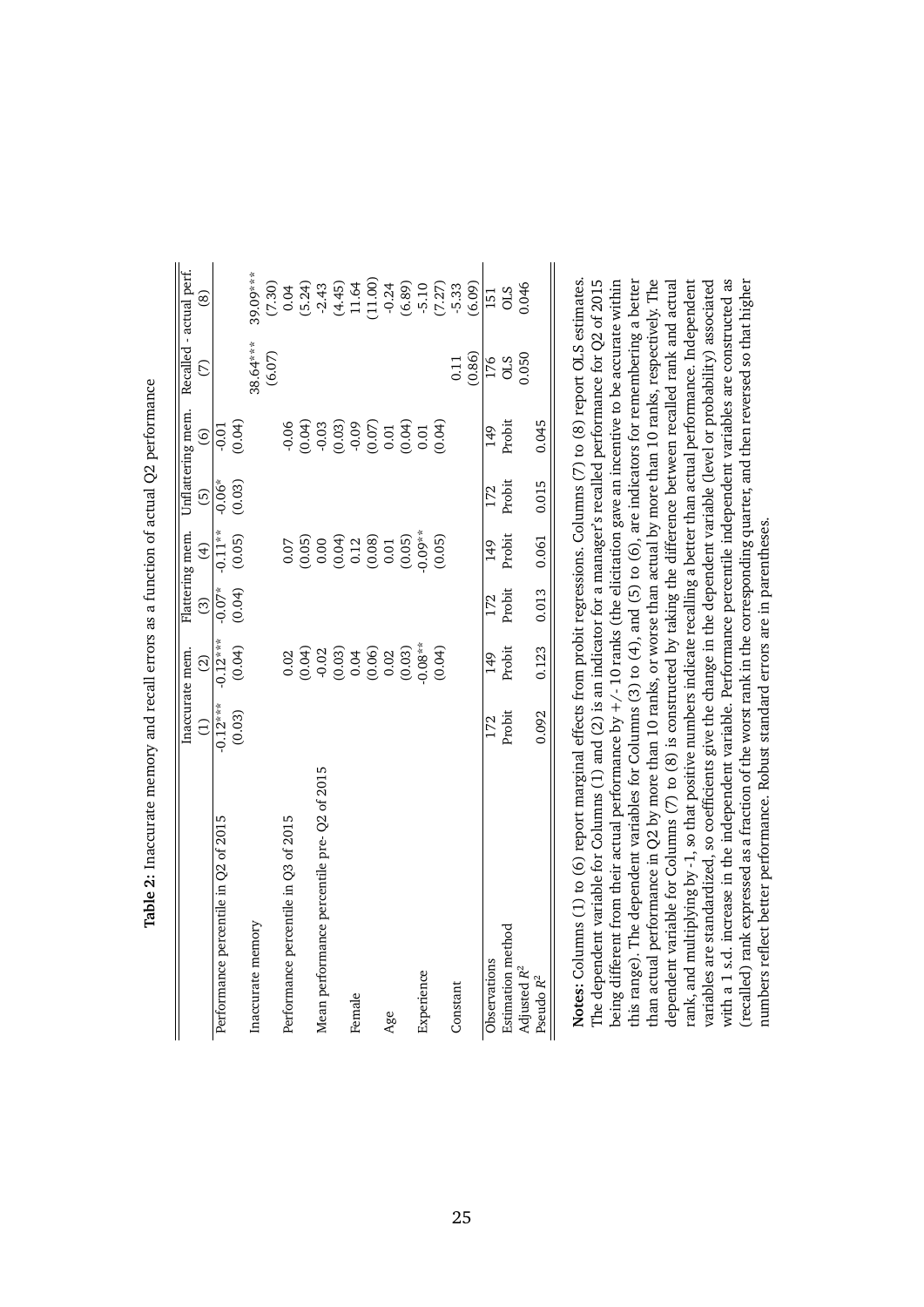mance that is remembered. These include the degree to which Q2 performance deviates from a manager's typical (mean or median) pre-Q2 performance, in case this affects memorability, and the variance of manager past performance, in case managers with more variable performances are less likely to remember a given quarter's performance. We also control for the time elapsed between end of Q2 and when memory was elicited, to see if shorter duration is associated with more accuracy, and for a proxy for being motivated by the incentives we offer for memory accuracy: willingness to work on an incentivized addition task. Other controls include proxies for traits of attentiveness and cognitive ability, based on incentivized questions testing knowledge and understanding of details of the firm's incentive scheme.<sup>41</sup> Further controls include self-reported manager traits, and other summary statistics of past performance, such as maximum, median, and minimum career performances. Performance in Q2 remains the key explanatory variable for memory of Q2, while these additional factors are by and large not significantly related to manager memories.<sup>42</sup>

Finally, in additional analysis we verify more rigorously that the asymmetric nature of recall errors about rank is not driven by floor effects, and we check whether biased memory is also present for other performance metrics besides rank. In Appendix [J](#page-0-3) we report results of estimating the specifications in Column (7) and (8) of Table [2](#page-25-0) but excluding managers in the bottom quintile of Q2 performance, and find similar results. This goes against an explanation based on floor effects (Table [J3](#page-0-12) in the appendix). In Appendix [K](#page-0-3) we analyze some additional memory measures included in the lab-inthe-field study, which asked managers to remember some of the different sub-metrics that determined a manager's rank in Q2 of 2015. We also find a systematic tendency towards overly positive memories for all of the sub-metrics, pointing to the robustness of the tendency to have overly positive memories of past performance on a range of metrics.<sup>43</sup> Taken together, our findings are consistent with a specific structure of recall errors predicted by a motivated beliefs explanation.

<span id="page-26-0"></span><sup>&</sup>lt;sup>41</sup>One set of questions asked managers if they knew the maximum and minimum values used by the firm to score relative performance on the four dimensions, and another question tested understanding of the implications of the multiplicative value of the scheme, namely that higher variance in performance across the four dimensions yields a lower bonus, holding constant average performance.

<span id="page-26-1"></span><sup>&</sup>lt;sup>42</sup>One exception is manager experience: Managers who are quite experienced have a tendency to recall worse performances, leading to a modest decrease in the proportion with overly positive memories, and increases in both the proportion with accurate memories, and the proportion with overly negative memories. We discuss a possible interpretation of this pattern in the appendix.

<span id="page-26-2"></span><sup>&</sup>lt;sup>43</sup>Interestingly, the rate of memory accuracy is highest, and the asymmetry in errors is least pronounced, for Area Bonus, a performance metric that is more group-based; this is suggestive of another comparative static of some motivated beliefs models, in which the reason to distort memory comes from a desire have positive beliefs about the self, as opposed to about outcomes in general (general optimism).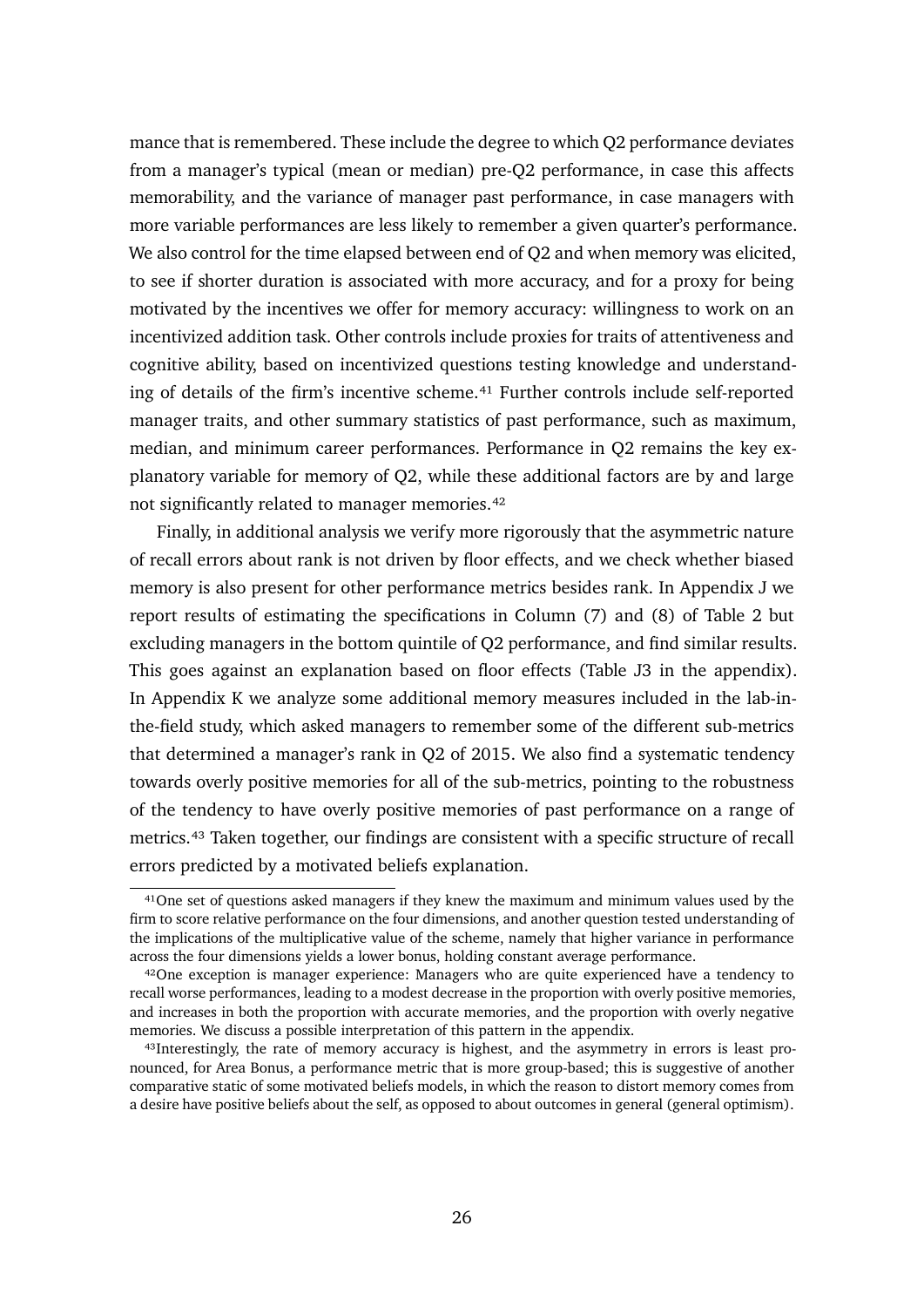# **3.4 Testing for a Link Between Biased Memory and Overconfident Predictions**

We have seen that, in the aggregate, managers are both more confident about future rank than seems justified based on past histories, and also overly positive in their memories about past rank. Models of motivated beliefs predict, however, that these should be positively correlated at the individual level. This is what we investigate in this section.

Table [3](#page-28-0) presents regressions that investigate the hypothesized link between biased memory and manager predictions. In Column (1) the dependent variable is manager predictions about the most likely quintile in Q4 of 2015. The estimation method is interval regression, which models the conditional mean of manager predictions while accounting for the fact that the dependent variable is measured in intervals (right and left censored).<sup>44</sup> Independent variables are standardized. Column (1) shows a significant positive relationship between recalled performance from Q2 and predictions about Q4, controlling for actual Q2 performance. Column (2) adds more controls for past performance, and manager traits. The coefficient on recalled performance remains significant, and implies that a 1 s.d. increase in recalled Q2 performance is associated with predicting about 0.5 quintiles higher performance in Q4. The coefficient on actual Q2 performance is half the size, and not statistically significant, consistent with managers basing predictions mainly on remembered rather than actual past performance.

Columns (3) to (6) of Table [3](#page-28-0) use two different indicators for overconfidence as the dependent variables, to check whether having overly positive memories is associated with overconfidence about the future. There is a significantly higher probability of being overconfident, according to both indicators, if a manager has a flattering (overly positive) memory of Q2. The coefficient on manager experience is small and not statistically significant, so the likelihood of overconfidence does not diminish with experience. In case tenure at the firm is endogenous to overconfidence, we checked robustness to excluding experience from the regression, but other coefficients are qualitatively unchanged (at the end of the paper we discuss empirical evidence that suggests tenure is not in fact significantly affected by overconfidence).

Appendix [L](#page-0-3) presents robustness checks on whether these results extend to using other types of indicators for overconfidence, to using indicators of underconfidence, and using non-binary measures of manager prediction errors and recall errors. Across a wide range of different models, overconfident predictions are associated with overly

<span id="page-27-0"></span>⁴⁴We prefer interval regression over multinomial logit in this case as the goal is to model the conditional mean rather than produce predictions of modal quintiles. Results are similar, however, using multinomial logit: more self-flattering memories of Q2 are associated with a lower probability of predicting low quintiles.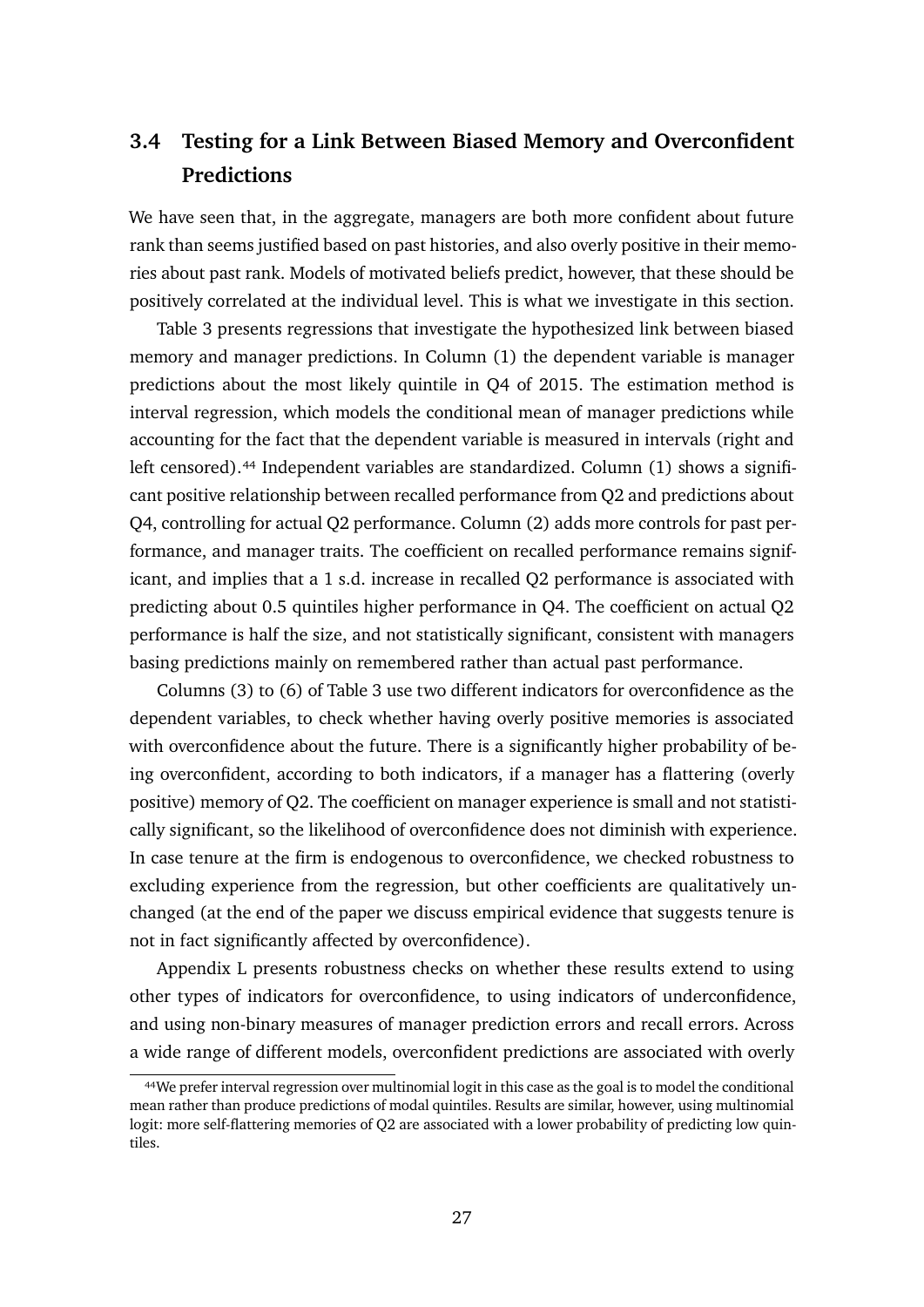|                                              | Manager prediction |           | Overconfident         |           | Overconfident            |            |
|----------------------------------------------|--------------------|-----------|-----------------------|-----------|--------------------------|------------|
|                                              |                    |           | (rel. to mult. logit) |           | (rel. to historical mode |            |
|                                              | (1)                | (2)       | (3)                   | (4)       | (5)                      | (6)        |
| Recalled performance quintile for Q2 of 2015 | $0.55***$          | $0.43***$ |                       |           |                          |            |
|                                              | (0.17)             | (0.17)    |                       |           |                          |            |
| Flattering memory about Q2 of 2015           |                    |           | $0.20**$              | $0.20**$  | $0.18**$                 | $0.15*$    |
|                                              |                    |           | (0.10)                | (0.10)    | (0.08)                   | (0.08)     |
| Performance percentile in Q2 of 2015         | $0.41**$           | 0.21      | $-0.14***$            | $-0.14**$ | $-0.07$                  | 0.01       |
|                                              | (0.18)             | (0.17)    | (0.05)                | (0.06)    | (0.04)                   | (0.05)     |
| Performance percentile in Q3 of 2015         |                    | $0.62***$ |                       | 0.00      |                          | 0.06       |
|                                              |                    | (0.15)    |                       | (0.06)    |                          | (0.04)     |
| Mean performance percentile pre-Q2 of 2015   |                    | 0.06      |                       | $-0.11*$  |                          | $-0.19***$ |
|                                              |                    | (0.10)    |                       | (0.06)    |                          | (0.03)     |
| Female                                       |                    | $-0.15$   |                       | $-0.14$   |                          | $-0.04$    |
|                                              |                    | (0.23)    |                       | (0.11)    |                          | (0.08)     |
| Age                                          |                    | $-0.09$   |                       | $-0.00$   |                          | $-0.07$    |
|                                              |                    | (0.12)    |                       | (0.07)    |                          | (0.05)     |
| Experience                                   |                    | 0.02      |                       | $-0.06$   |                          | $-0.01$    |
|                                              |                    | (0.14)    |                       | (0.08)    |                          | (0.05)     |
| Constant                                     | $3.08***$          | $3.16***$ |                       |           |                          |            |
|                                              | (0.11)             | (0.19)    |                       |           |                          |            |
| Observations                                 | 170                | 148       | 75                    | 75        | 128                      | 120        |
| Estimation method                            | Int. reg.          | Int. reg. | Probit                | Probit    | Probit                   | Probit     |
| Pseudo $R^2$                                 | 0.101              | 0.157     | 0.115                 | 0.152     | 0.044                    | 0.187      |

<span id="page-28-0"></span>**Table 3:** Manager predictions and overconfidence as a function of recalled Q2 performance

**Notes:** Columns (1) and (2) report marginal effects from interval regressions, which correct for the interval nature of the dependent variable (right and left censoring for each interval); the dependent variable is the manager's prediction about Q4 performance quintile. Columns (3) to (6) report marginal effects from probit regressions. The dependent variable for Columns (3) and (4) is an indicator for whether a manager predicted a higher quintile than the quintile predicted by the baseline (8 lag) multinomial logit model. The dependent variable for Columns (5) and (6) is an indicator for whether a manager predicted a higher quintile than their historical modal quintile. Independent variables are standardized, so coefficients give the change in the dependent variable (level or probability) associated with a 1 s.d. increase in the independent variable. Performance percentile independent variables are constructed as (recalled) rank expressed as a fraction of the worst rank in the corresponding quarter, and then reversed so that higher numbers reflect better performance. Robust standard errors are in parentheses.

positive memories.<sup>45</sup>

Other robustness checks, reported in Table [L7](#page-0-1) of the appendix, show that results are similar if we add additional controls. These include other moments of the distribution of past performance (median, mode, max, min), in case manager memories of Q2 are correlated with these other summary statistics of past performance. The regressions also include days between eliciting manager predictions and the end of Q4 of 2015, as a possible determinant of prediction accuracy; an indicator for valuing the magnitude of incentives offered in our study, as proxied by willingness to solve incentivized addition problems; proxies for traits of attentiveness and cognitive ability, based on incentivized measures of knowledge and understanding of details of the firm's incentive scheme, in case biased memory and overconfidence might be related due to an omitted variable

<span id="page-28-1"></span>⁴⁵Focusing on the 42 regression specifications that include the full set of controls, 41 have a coefficient for the measure of manager recall that is of the expected sign, and 30 are statistically significant.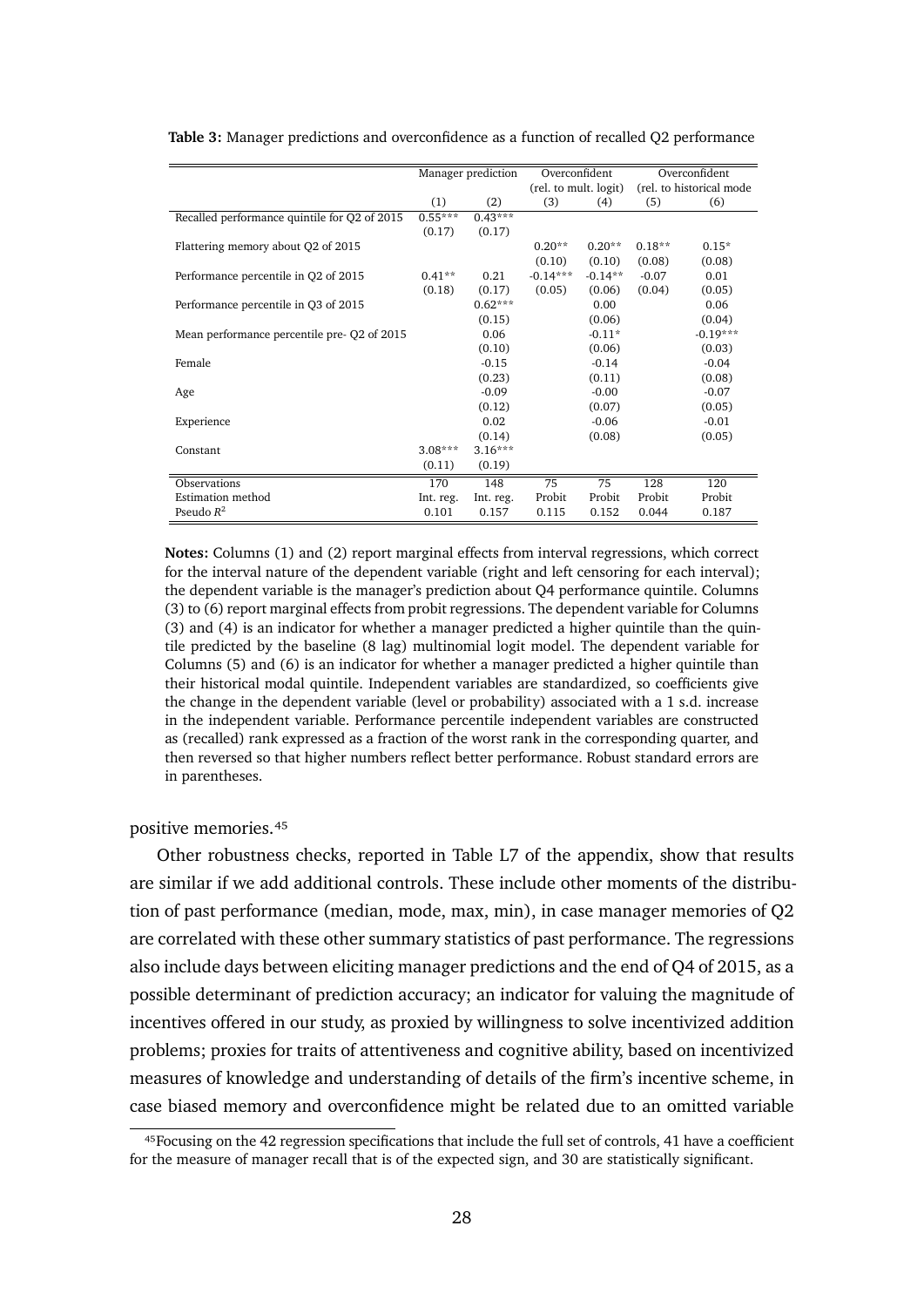of low cognitive ability; and controls for other manager traits. These controls are generally not significantly related to managers' overconfident predictions, and leave the key result unchanged, that overconfidence is significantly related to biased memory. Finally, Table [L8](#page-0-1) in the appendix shows robustness checks on whether the relationship of overly positive memories to overconfidence remains similarly strong as manager experience increases; in our various specifications, interaction terms between the indicator for overly-positive memories and manager experience are not statistically significant, but the point estimates suggests that if anything the relationship is getting stronger with experience. In summary, our reduced form analysis finds support for a signature prediction of the motivated beliefs explanation for overconfidence, that persistent overconfidence about the future goes hand-in-hand with overly-positive memories of past feedback.

# **4 Structural analysis**

We complement the reduced form analysis with estimation of a structural model. This provides a way to discipline, and evaluate in quantitative terms, some explanations for the data that are not fully addressed by the reduced form analysis.

As a baseline we start with a simple model of Bayesian learning from public signals. This enables us to check whether our reduced form results on overconfidence are robust to using an explicit Bayesian benchmark. It also allows us to refine some of our reduced form tests for confounds, e.g., whether overconfidence could be explained by private signals received before starting the job. The reduced form analysis tests the qualitative prediction that such overconfident priors should be corrected with experience using, e.g., an arbitrary threshold of seemingly substantial experience, two years. Our estimated structural model can go further, generating quantitative predictions about how quickly Bayesians should learn in our setting, and whether two years is a long enough time horizon to correct overconfident priors.

We next extend the model in two ways. Each extension incorporate restrictions that can be easily stated within the Bayesian framework, but which are difficult to translate into a reduced form approach.

The first extension incorporates private signals to further discipline explanations based on learning from such signals. One reason this is useful is because there are signal structures that are not addressed by our reduced form approach of looking at how prediction errors relate to experience. For example, if a private signal about a transitory shock affecting store performance is received right before we elicit manager predictions, this is not something that a manager could have learned with previous experience, but it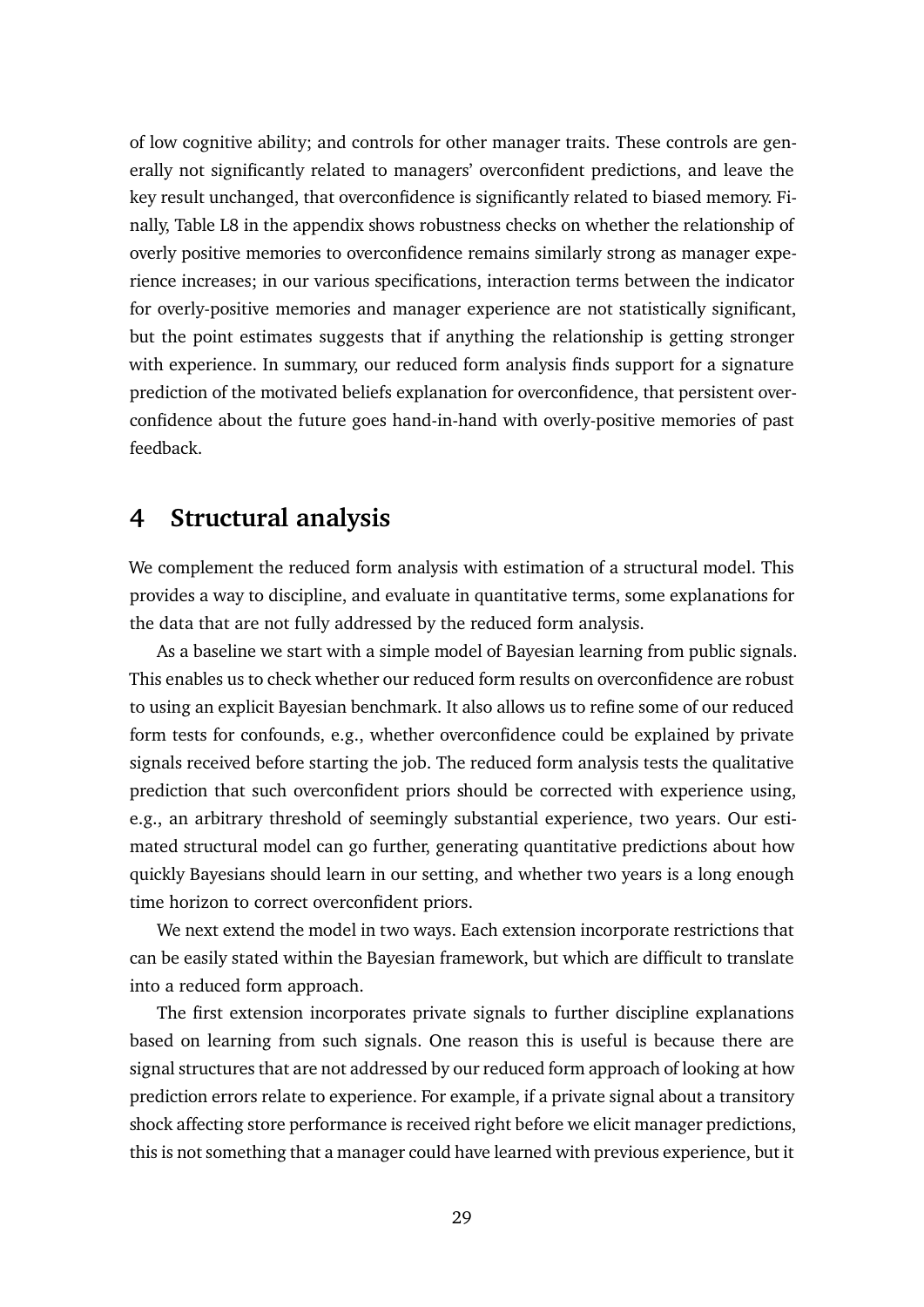could explain a deviation from our reduced form prediction model that uses only public signals. In the context of our structural model, which incorporates the priors managers should have based on past public signals, we can let the data tell us what structure of additional, private signals would bring the model as close as possible to manager predictions, including signals received at the time that we elicit manager predictions. We can assess whether this signal structure has plausible features, and whether this best fitting model can come close to the data in quantitative terms, rationalizing manager predictions within standard confidence intervals.

The second extension explicitly models a process of belief formation based on biased memory, along with sophistication and naïvete about such distortions, to see if this can help explain the data in quantitative terms. Our reduced form analysis on memory, by contrast, was qualitative, establishing support for a directional prediction, that overly positive memory should be associated with overconfident predictions, but not asking whether biased memory can explain the prevalence or size of overconfidence that we observe. Our structural model generates for each manager a prediction about the presence and extent of overconfidence, and we can assess how close the model comes, in quantitative terms, to matching the data on manager predictions. The rest of this section briefly discusses how we formulate the baseline Bayesian model and then turns to our two extensions.

### **4.1 Baseline Structural Model of Bayesian Prediction**

The baseline model assumes that there are a finite number of periods  $t = 1, 2, ...T$ corresponding to quarters. Each manager  $k$  has a type  $a_k$  that takes on a fixed value between 1 and 5 and is time invariant. Every period a public signal *sk*,*<sup>t</sup>* is generated for each manager, taking on an integer value between 1 and 5. This is manager *k*'s quintile in the quarterly tournament in period *t*. A manager's signal is a stochastic function of the manager's type  $a_{k,t}$ , i.e.,  $s_{k,t}$  depends partly on type but partly on luck. Denote by  $p_t(s|a)$  the probability of a given signal *s*, conditional on a particular type *a*, in time period *t*. All information about the probabilities of signals associated with different types can then be summarized in a 5 by 5 "type-to-signal" matrix denoted  $P_t$ . Each row of the matrix corresponds to a type, and moving across the columns the  $p_t(s|a)$ 's give the probabilities of observing different signals for that type.

At any given time a manager will have a belief distribution *f* that captures the probabilities that the manager assigns to being each of the possible types, with  $f_{k,t}(a)$ denoting the belief that individual *k* is of type *a* in time period *t*. Beliefs about types also give rise to beliefs about what signal will be generated at the end of period *t*. Manager posterior beliefs about signal probabilities are denoted *g*, with  $g_{k,t}(s) = \sum_a f_k(a) p_t(s|a)$ .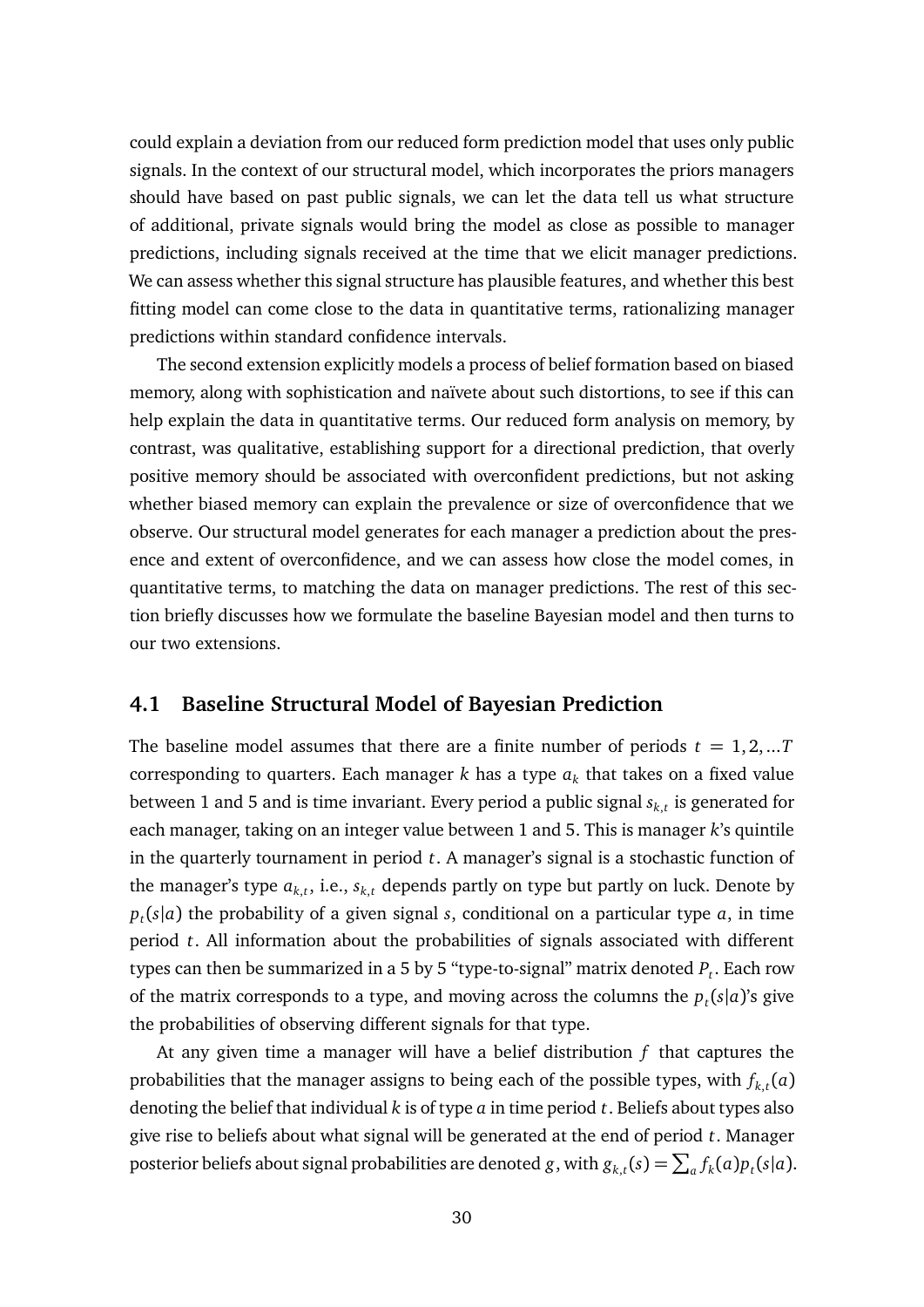For example, if a manager thinks there is a 50/50 chance of being type 5 or type 4, then  $g_{k,t}(s)$  is constructed by combining the probability distributions for rows 5 and 4 of *P* with equal weights.

The goal is to establish, in the context of the model, what individual should have believed about their probabilities of observing different signals, captured by  $g_{k,t}(s)$ . Given  $g_{k,t}(s)$ , it is possible to specify on which signal an individuals should have bet (given our assumption the manager bets on the modal signal). As researchers we do not, however, observe manager type  $a_{k,t}$ ,  $P$ ,  $f_{k,t}$ , nor  $g_{k,t}(s)$ . Thus, these need to be estimated. For details see Appendix [M.1,](#page-0-13) we briefly summarize here.

Estimation of the model is done in three steps. First we estimate a  $\hat{P}$  using observable signal-to-signal matrixes denoted  $Z_t$  (the average of these is the transition matrix  $\hat{Z}$  discussed above in Section [3\)](#page-14-1). Second, we start with uniform priors about each manager's type, and then use  $\hat{P}$ , each manager's history of tournament outcomes, and Bayes' rule to calculate a posterior distribution across types for each manager. Third, we use the posterior distribution across types to construct the posterior distribution of the probabilities of different signals, our estimate of  $g_{k,t}(s)$ , and identify each manager's modal quintile signal for Q4 of 2015. Then, as discussed, we suppose that managers bet on the signal they believe is most likely to occur.

We find that 45 percent of managers are overconfident relative to the baseline Bayesian model, compared to only 26 percent underconfident, an asymmetry that is quite similar to our reduced form results, and the average error is overly optimistic by about 0.4 quintiles. The prevalence and size of overconfidence is very similar among managers with more than two years of experience (47 percent overconfident). The model parameters imply that managers should learn relatively quickly, and two years is a long enough time horizon to correct even relatively extreme overconfidence in priors, supporting our reduced form approach of using a two-year cutoff. We find similar results when we check robustness to altering various assumptions in the baseline model, such as allowing for various forms of non-stationarity, or allowing for random choice errors (of plausible magnitude) in manager betting behavior. See Appendices [M.2](#page-0-3) and [N](#page-0-3) for details. Bootstrapping the model, we find that we can reject statistically that the model matches manager predictions. the Euclidian distance of manger predictions from the model, which is 210, lies far in the tail of the distribution of distances derived from bootstrapping the model. The difference in the observed fraction of managers who are overconfident versus underconfident relative to the model also lies far in the tail of the distribution of differences based on the bootstraps of the model (see Appendices [M.3](#page-0-14) and [M.4\)](#page-0-3).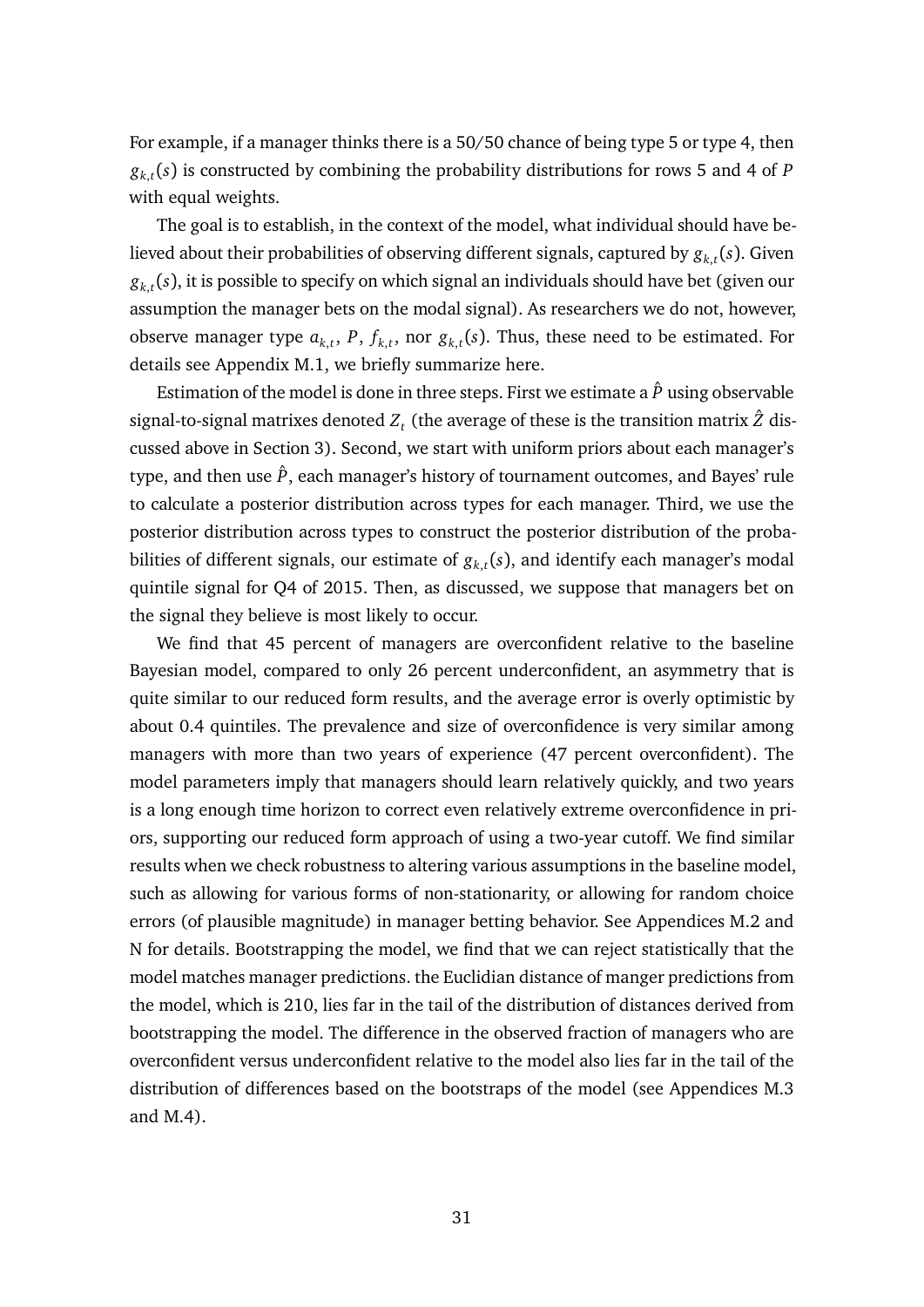#### **4.1.1 Model augmented with private information**

We build on the Bayesian framework to allow for managers receiving additional, private signals, and let the data tell us what form of signal structure gives the model the best fit, and whether the model can come close to rationalizing manager predictions (details are in Appendix [P\)](#page-0-15).

Suppose that after observing all public signals and having a posterior belief vector over types, managers receive a private signal. Since for Bayesians, signals are exchangeable in order, we can suppose that the private signal occurred in the last period, i.e., Q3 of 2015, without loss of generality. These signals can either be interpreted as summarizing a sequence of signals drawn over time about an underlying type, or as a one-time set of signals, received right before the manager makes the prediction, that give information about a shock (potentially transitory) that will affect the manager's type starting in the next period. There are 5 potential private signals, 1 to 5, and the probability distribution over these signals may vary by manager type.<sup>46</sup> This private information can be summarized in a 5 by 5 type-to-signal matrix, which we denote *Q*, with the same interpretation as *P* in the baseline model, i.e., each row corresponds to a type, and the entries give the probabilities of that type receiving the different possible signals. It is possible to estimate the elements of *Q* that minimize the distance of the model predictions from the observed manager predictions. Since realizations of private signals are not observed, and cannot be fed into the model to generate predictions, the model predictions are based on calculating the expectation across different possible private signals conditional on type as well as the different possible manager types. The estimated *Q* thus minimizes the distance between what managers actually bet and what the model predicts managers should bet on average (across many draws from the private signal distribution).<sup>47</sup>

The estimated best-fitting *Q* is shown in Appendix Table [P1.](#page-0-16) While this *Q* gives the best fit, this does not necessarily mean that model predictions come close to matching manager predictions. As explained intuitively in Section 3, this is because the public signals already give information about managers' non-uniform priors, which places lim-

<span id="page-32-0"></span><sup>&</sup>lt;sup>46</sup>The proof of Theorem 4 of Benoît and Dubra (2011) shows that, when considering quintiles, considering at most 5 signals is sufficient to achieve the maximal distortion of beliefs towards overconfidence with private information.

<span id="page-32-1"></span><sup>&</sup>lt;sup>47</sup>An advantage of a structural approach to addressing the issue of private signals is that it is straightforward to embed the relevant object – our matrix Q, as well as its restrictions (i.e. that the rows of Q must sum to 1, or in other words the average posterior equals the prior) –into the estimation procedure. We then find the best fitting O via a simulated methods of moments. In a reduced form model, by contrast, we would need to simulate both the unobserved signals generated by private information as well as the regression coefficient assigned to the impact of private information. Moreover, there is no simple way to imbed the restriction that the average posterior must equal the prior. Imbedding this restriction essentially amounts to moving to a structural approach, but without the explicit transparency provided by the structural model and Q.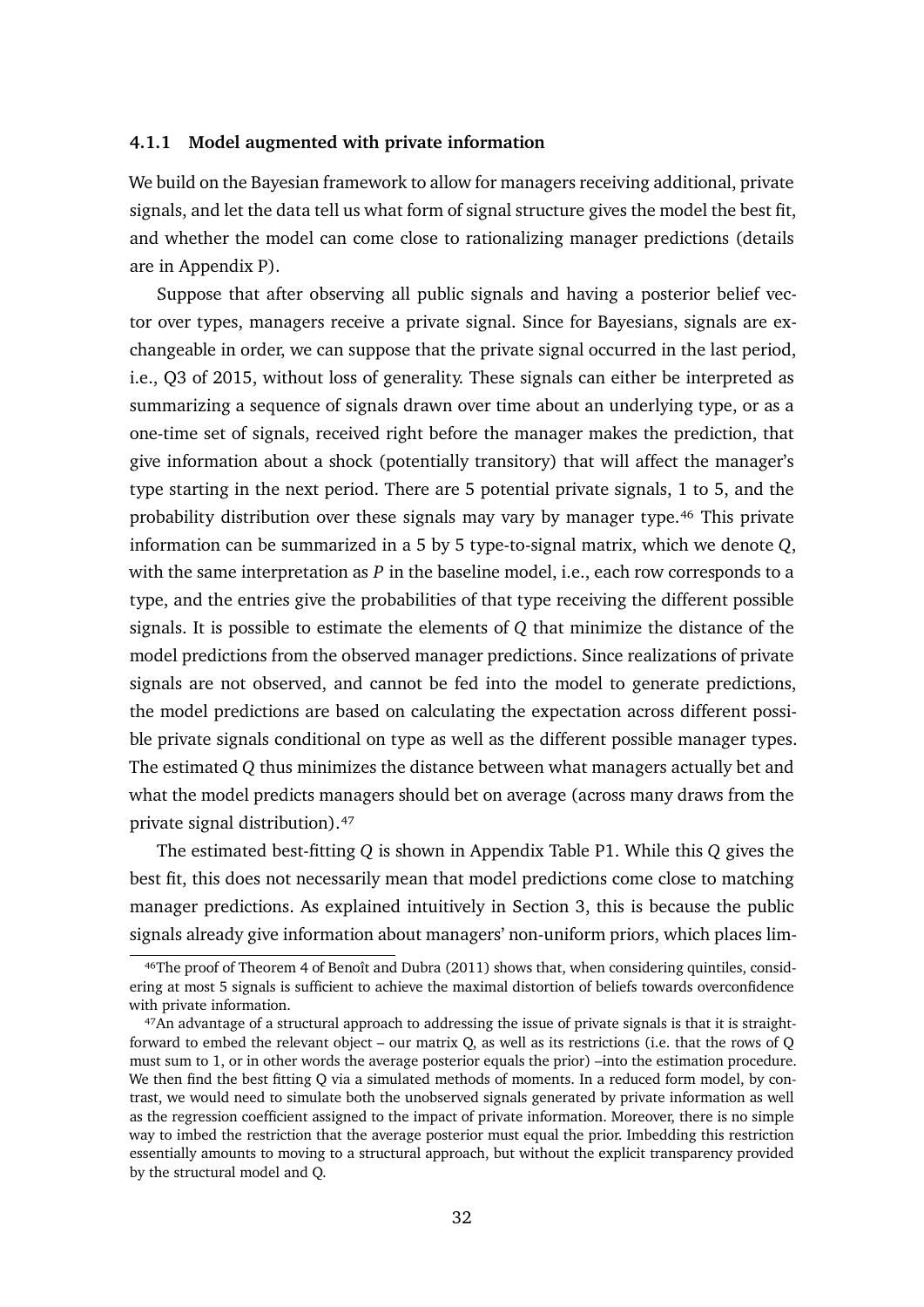itations on the ability of additional private signals to change a lot of managers' beliefs towards predicting higher quintiles. Indeed, we see that the model falls well short of generating the deviations from baseline model predictions that we see for managers. In fact, private information provides only a slight improvement over the baseline Bayesian model: 43 percent of observed bets are overconfident, and 25 percent underconfident, relative to the predictions of the model with private information (recall this was 45 percent and 26 percent for the baseline model without private information).<sup>48</sup>

To assess statistical significance of the difference between the predictions of the model with private signals and manager predictions we simulate the model 100 times (see Appendix [P](#page-0-15) for details). For each simulation we calculate the Euclidean distance of the simulated bets from the average betting behavior. This yields a distribution of 100 distances. It turns out that the distance of manager predictions from the average betting behavior, which is 200, lies far in the tail of the simulated distances and we can reject that the manager predictions lie within the bounds of the randomness in the model at the 1-percent level. Also, the observed difference in the fraction of overconfident versus underconfident predictions lies far in the tail of the distribution of simulated differences, and we reject that the model can explain the observed asymmetry at the 1-percent level.

### **4.2 Model augmented with biased memory**

In this section we augment the structural model to take into account the data on biased memory. This may be expected to help the model better match the data on manager predictions, for two reasons. First, if managers form predictions based on overly-positive memories of past signals, this could help generate predictions that are more confident than the baseline structural model. Second, incorporating individual-level variation in memory distortion may help explain heterogeneity in manager overconfidence.<sup>49</sup> Our model incorporates individual heterogeneity in memory distortion in several ways, which are disciplined by the memory data and suggested by theory. In estimating the model we do not distinguish between different possible motivations for distorting memory, but merely seek to establish whether incorporating memory distortions can help better match observed manager predictions. More details on our approach are provided in Appendix [Q.](#page-0-17)

<span id="page-33-0"></span><sup>48</sup> For each manager the model generates a probability distribution over bets on the different quintiles of the performance distribution. To provide theses summary statistics on the fractions overconfident, accurate, and underconfident, we use modal bet predicted by the model for each manager, and compare to the manager's observed bet.

<span id="page-33-1"></span><sup>&</sup>lt;sup>49</sup>Indeed, we have seen that having overly positive memories is predictive of overconfidence relative to reduced form predictors (results are also similar measuring overconfidence relative to the baseline structural model, see Table [Q1\)](#page-0-18).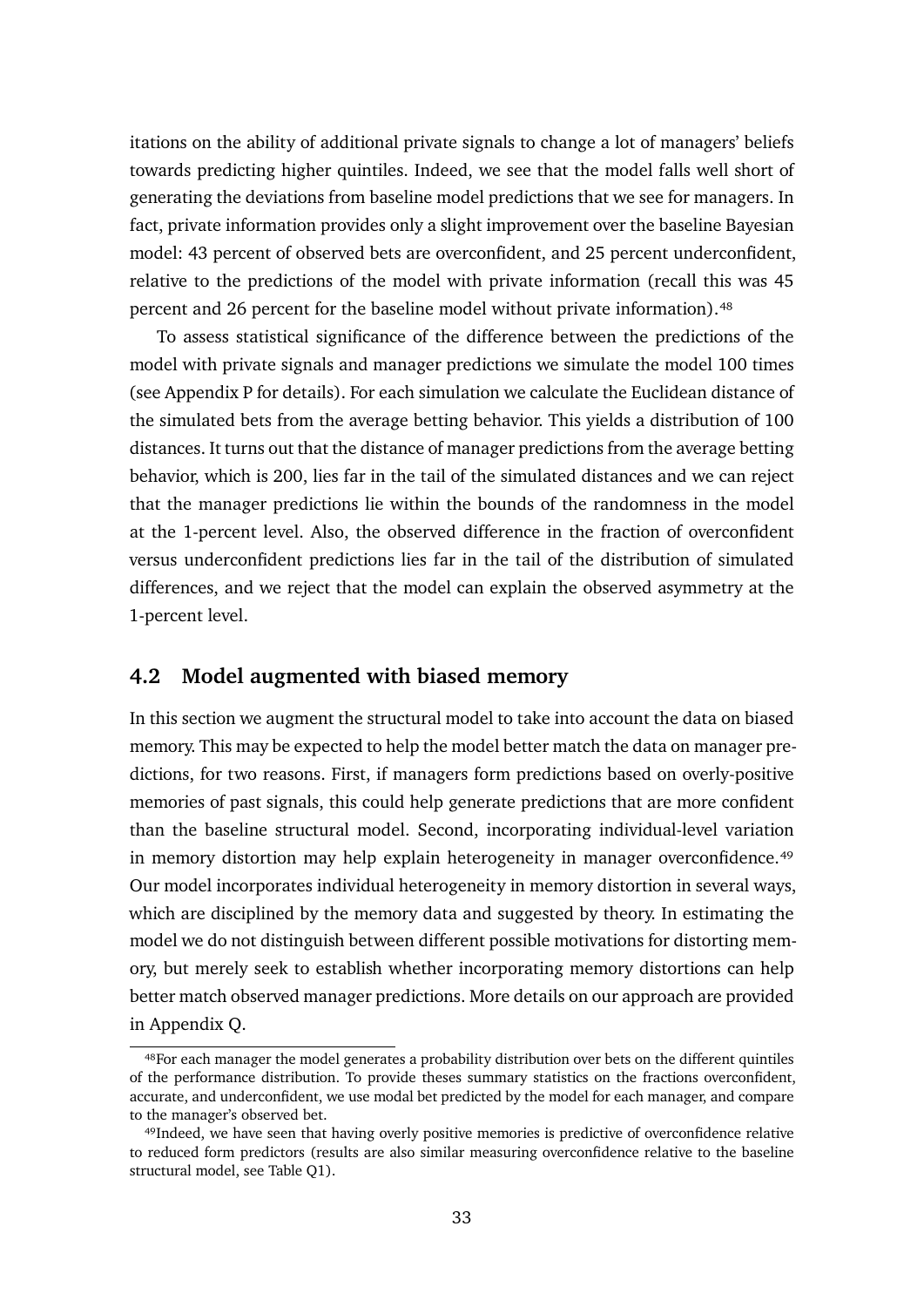Our first source of heterogeneity is in terms of whether managers are motivated to misremember the past signals they have received. Some managers can be"unmotivated" and simply remember their past signals accurately. However, we also allow for the possibility that some managers are "motivated" to distort memories. We incorporate a technology for memory distortion by adding a "memory matrix", denoted *M*, to the baseline model. Each row corresponds to having received one of the public signals 1 to 5. Each column gives probabilities that the manager remembers signals 1 to 5 (i.e., quintile ranking). The data on manager recall provide a way to calibrate *M*. For any given quintile of actual performance, the matrix uses the empirical frequencies of remembering different ranks that fall in quintiles 1 to 5 (we report *M* in Appendix [Q\)](#page-0-17). The observed frequencies have several notable features. Memory distortions will most frequently occur in the overly-positive direction; memories will be correlated with actual signals; there will be variation in the extent of memory distortion conditional on a given signal. This latter feature introduces a second source of heterogeneity, withinmanagers over time, which can be thought of as reflecting an inherent randomness in the memory technology.<sup>50</sup> Managers are assumed to update beliefs each time they receive a new signal but using the remembered signal rather than the actual signal (the remembered signal could be the same as the actual signal).

In formulating the model it is necessary to make assumptions about self-awareness, as discussed in Bénabou and Tirole (2002) (which they refer to as metacognition). One possibility is sophistication, in which case individuals do not have access to the actual past signal, but take into account the motives of past selves, and *M*, when updating beliefs. Even with full sophistication, the individual can still make overconfident predictions.<sup>51</sup> At the other extreme, one could assume motivated managers are completely naïve, treating remembered signals as the actual signals, also leading to overconfidence. Perhaps more realistically, there could be heterogeneity in the degree of self-awareness among motivated managers. We also allow for this third type of heterogeneity in the model and empirically estimate it, assuming specifically that managers are either fully sophisticated or fully naive, and then estimating how many managers are best matched by either assumption.<sup>52</sup>

<span id="page-34-1"></span><span id="page-34-0"></span><sup>&</sup>lt;sup>50</sup>For more on this randomness, see discussion in footnotes for Section [3.3.](#page-22-1)

<sup>&</sup>lt;sup>51</sup>In the case where *M* is fixed across individuals and over time and somewhat informative, as in our approach, Compte and Postlewaite (2004) note that given sufficient signals sophisticates should learn their true type. However, when *M* can be prior or history dependent (see, e.g., Gottlieb, 2010 and 2014), beliefs may not converge to the truth, as *M* may become uninformative. We do not have enough data to estimate different *M* for different histories of signals, so our model does not capture this latter possibility.

<span id="page-34-2"></span><sup>&</sup>lt;sup>52</sup>An advantage of a structural model is that it is immediately obvious how a sophisticate should update in response to a signal (since they are a Bayesian, other than the fact they happen to misremember past signals). In contrast, in a reduced form model, it less clear how to treat the distribution over actual signals generated by a remembered signal. For example, the natural approach would be to run the regression for each possible path of actual signals implied by the remembered signals, and then take the weighted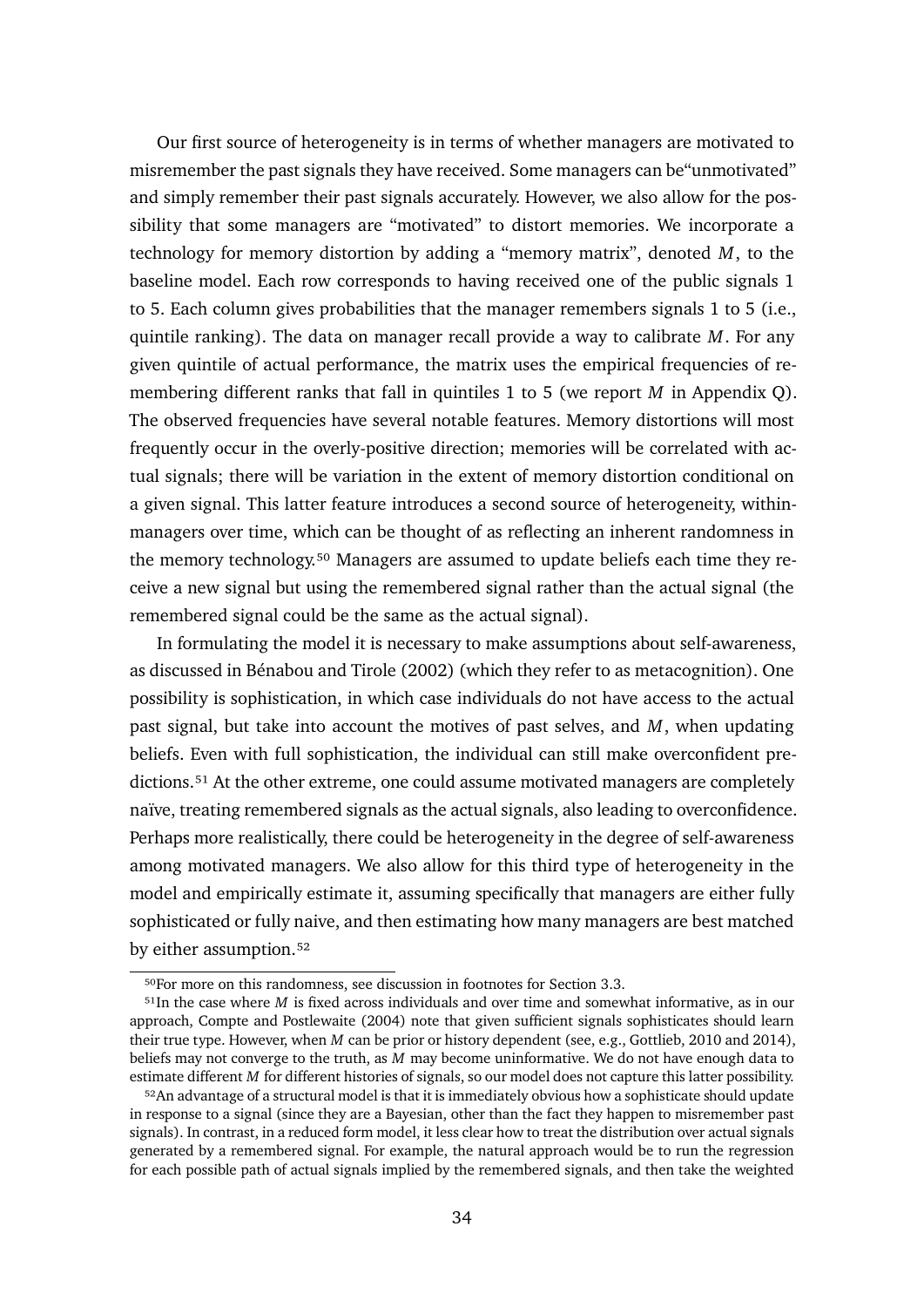Since little is known about the prevalence of motivated versus unmotivated individuals, or about different levels of self-awareness about memory distortion, we let the data inform us about the most appropriate assumption for each manager – sophisticated, naïve, or "unmotivated" (always remember signals accurately). To do this we run 100 simulations for each manager, under each of the three different assumptions. Taking the average betting behavior for each assumption, we assign the manager to the type that has the smallest difference between the average betting behavior and the manager's actual bet. We arrive at 40 percent naifs, 31 percent sophisticates and 29 percent unmotivated.<sup>53</sup>

Our next step is to assess the ability of the model to generate overconfidence, and to fit the data on actual manager predictions. We do 100 simulations of the model with each individual fixed to their assigned type (no memory distortion, naive or sophisticated). This yields a bet for each manager for each simulation. Taking the average across the 100 simulations gives expected betting behavior for each manager. We find that the model generates average betting behavior that is substantially overconfident relative to the baseline structural model: 33 percent of managers are overconfident and 17 percent are underconfident. Recall that manager predictions entail that 44 percent overconfident and 25 percent underconfident relative to the baseline model.<sup>54</sup> Thus, the model with biased memory generates a similar difference of overconfident versus underconfident managers as the data on manager predictions, although the prevalence of both biases is still somewhat smaller than in reality. Moreover, comparing managers' observed bets to the predictions of our memory model, we see that deviations are largely symmetric: 24 percent of individuals are overconfident and 23 percent are underconfident relative to the memory model.

To assess whether the model's predictions are significantly different from manager predictions, we use the fact that the 100 simulations yield a distribution of 100

average. But this implies that an individual who thinks with 50 percent chance they had a signal of 2, and with 50 percent chance they had a signal of 4, would be treated similarly to an individual who thinks they had a 100 percent chance of a signal of 3. However, it seems natural that an individual would infer very differently in these two circumstances. If signals are highly informative, in the first case they could have a bimodal distribution with most weight on 2 and 4, while in the latter case, they could have a unimodal distribution with most weight on 3.

<span id="page-35-0"></span><sup>&</sup>lt;sup>53</sup>One caveat is that turnover in the manager population could cause these sample estimates to be biased relative to the fractions present in the worker population as a whole. Suppose that managers who are sophisticated, or who are unmotivated to distort memory, are more likely to leave the firm over time, because those with low ability recognize this and leave the firm. In this case the sample that we use, which requires managers to be present long enough to have an estimated type, is missing some of the sophisticates and unmotivated managers who are present in the population as a whole.

<span id="page-35-1"></span><sup>&</sup>lt;sup>54</sup>For each manager the model generates a probability distribution over bets on the different quintiles of the performance distribution. To provide theses summary statistics on the fractions overconfident, accurate, and underconfident, we use modal bet predicted by the model for each manager, and compare to the manager's observed bet.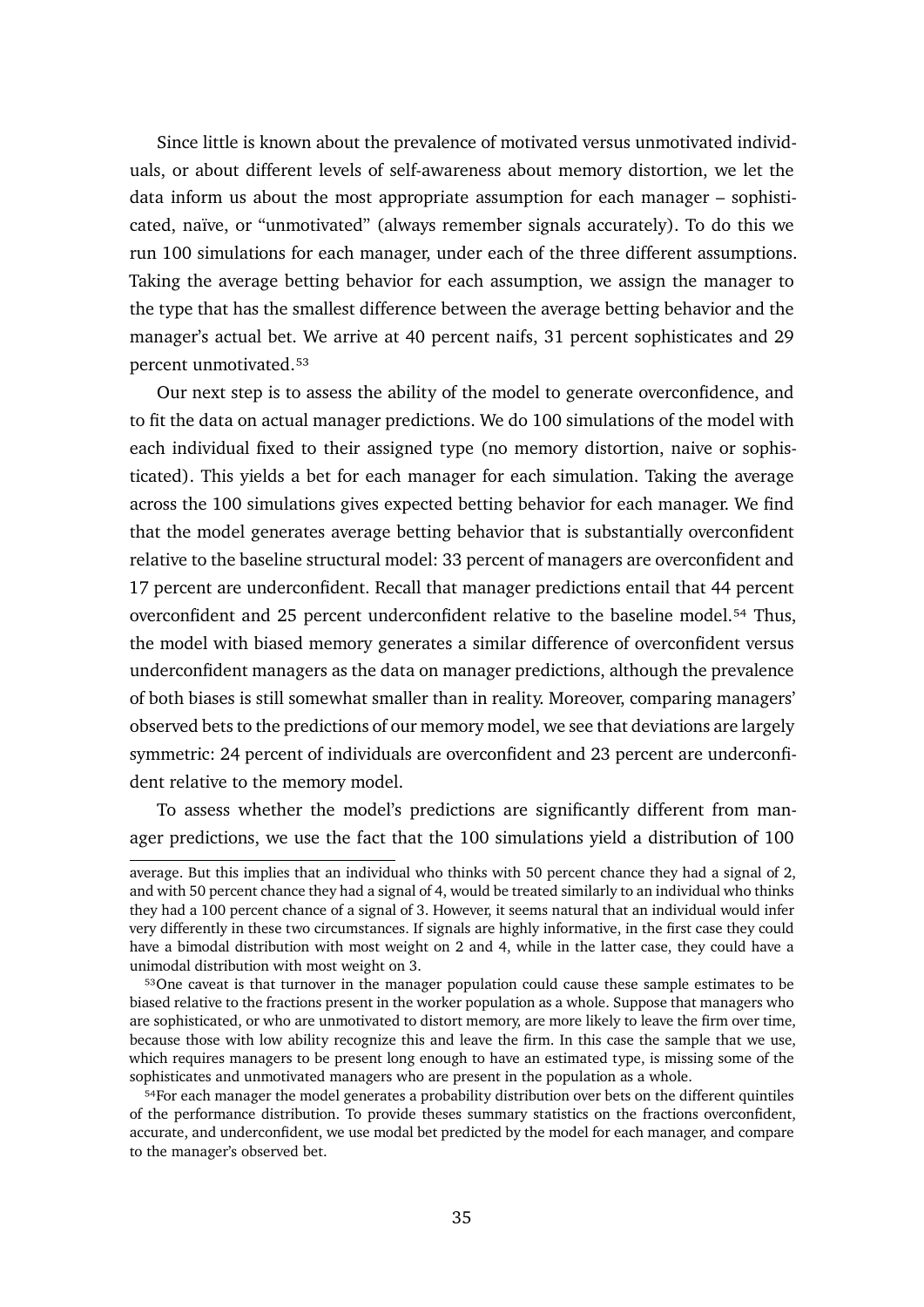Euclidean distances from average betting behavior. The Euclidean distance of manager predictions from average betting behavior (conditional on our memory-augmented model being true) is 135, which lies at the 90th percentile of the simulated distances. The difference in the fractions of overconfident versus underconfident managers lies at the 87th percentile of the simulated distribution of differences. Thus, unlike for previous versions of our structural model, we cannot reject that this version matches manager predictions at conventional significance levels. Furthermore, the distance between manager predictions and the model, at 135, is substantially smaller than for other models, e.g., the distances for the baseline model and the model with private information are both at least 200. One concern is that the model comes closer to the data because the various sources of heterogeneity give extra degrees of freedom, but even with zero heterogeneity and assuming the type that gives the worst fit, e.g., assuming all motivated sophisticates, the distances between the model and manager predictions are still smaller than for other versions of the structural model (Appendix [Q\)](#page-0-17). The model is clearly still far from perfect in terms of capturing all nuances, but we conclude that incorporating biased memory is a move in the right direction in terms of helping to explain the observed overconfidence in quantitative terms.

# **5 Discussion and Implications**

The findings in this paper are consistent with managers being overconfident about their future relative performance in the workplace, despite substantial feedback. The evidence of overly-positive memories of past feedback, and a link between these and overconfident predictions, points to an explanation based on motivated beliefs. This is not to say that motivated beliefs are the entire explanation for the observed overconfidence; there could be other factors at work as well, both rational and psychological.

Evidence of motivated beliefs and biased memory in the field has important implications for economic theory. It implies that overconfidence can be a persistent phenomenon in field settings with feedback, in contrast to standard models of belief formation. It also changes the ways that individuals respond to feedback, relative to standard theories of information provision and optimal feedback, and it implies that variables that should not matter for behavior in standard models may influence decisions. For example, presenting feedback in ways that are less "ego-threatening" might matter for belief updating. There are also implications for theories of optimal incentive design if agents are persistently overconfident.

A motivated beliefs explanation for overconfidence also has different implications for welfare and policy, compared to if overconfidence is a cognitive mistake. In par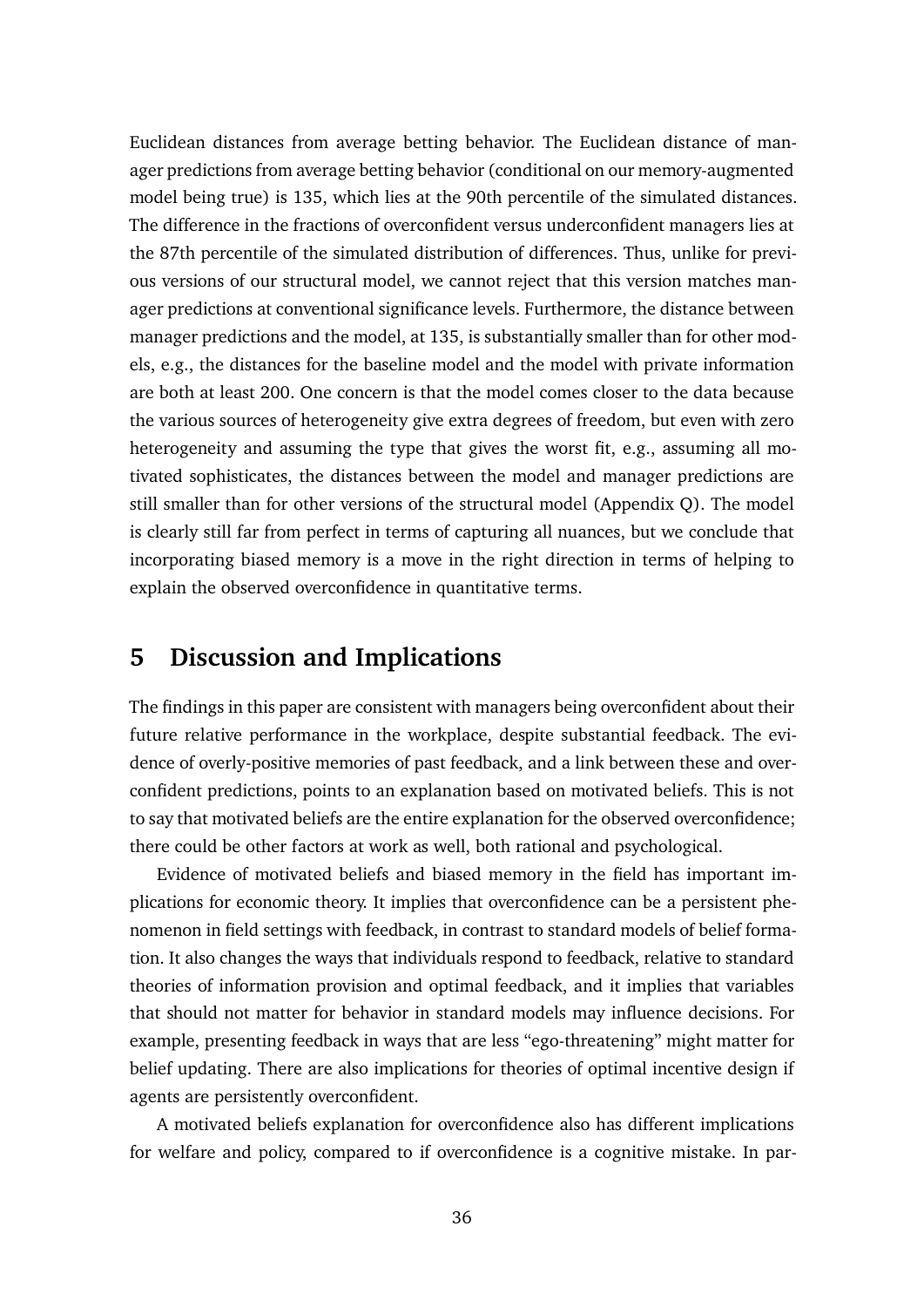ticular, it becomes less obvious that one should implement policies to minimize overconfidence. For individuals, welfare losses that arise because of making choices based on biased beliefs could be offset by an intrinsic utility benefit of positive beliefs, or by benefits in terms of counteracting other biases. From the perspective of a principal, biased beliefs might lead managers to make mistakes on the job, but there could also potentially be offsetting benefits, e.g., if it greater confidence counteracts self-control problems.<sup>55</sup> On the extensive margin, overconfidence might make managers overestimate the value of employment relative to the outside option, with the benefit to the principal of relaxing the participation constraint.

Although opening the black box of managerial performance is not the focus of this paper, our data can shed some light on whether and how manager beliefs feed into the ways that managers perform and make decisions. One caveat is that the sample of managers is relatively small, to study determinants of managerial performance, and there are limited outcomes on decision making that we can study. Another caveat is actually a methodological implication of our evidence that beliefs are motivated. Once overconfidence is motivated it is endogenous, which may complicate efforts to understand the impact of overconfidence on outcomes such as performance. For example, suppose that some individuals have self-control problems in the form of present-biased preferences. Those with self-control problems may anticipate poor performance in the future, and thus implement overconfident beliefs. If the overconfidence does not completely counteract self-control problems, there could actually be a negative correlation between greater confidence and performance, but this would conceal a positive effect, because the counterfactual would have been even worse performance. This methodological implication is potentially important for interpreting past and future empirical research on overconfidence.

With these caveats in mind, we regressed different aspects of future manager performance (from Q1 and Q2 of 2016) on manager predictions about Q4 of 2015, as well as various binary indicators for overconfidence. It turns out that managers who are overconfident about Q4 of 2015 do not do any worse, or better, in terms of overall future performance compared to other managers.<sup>56</sup> Digging deeper into the underlying dimensions of performance, however, there are differences. Overconfident managers have higher profits, but they also have worse customer service scores (these results are

<span id="page-37-0"></span><sup>55</sup> See, e.g., Hvide (2002), Bénabou and Tirole (2003), Fang and Moscarini (2005), Gervais and Goldstein (2007), Santos-Pinto (2008, 2010), De la Rosa (2011), and Foschi and Santos-Pinto (2017) for discussions of implications of biased beliefs for contract form, performance, and welfare.

<span id="page-37-1"></span><sup>&</sup>lt;sup>56</sup>One confound is if overconfident managers are assigned to systematically different types of stores, which have characteristics that matter for future performance. For this reason the analysis controls for store characteristics. We also explore whether our various indicators for manager overconfidence, and measures of other manager traits, are significantly correlated with store characteristics, but find little evidence of a systematic relationship.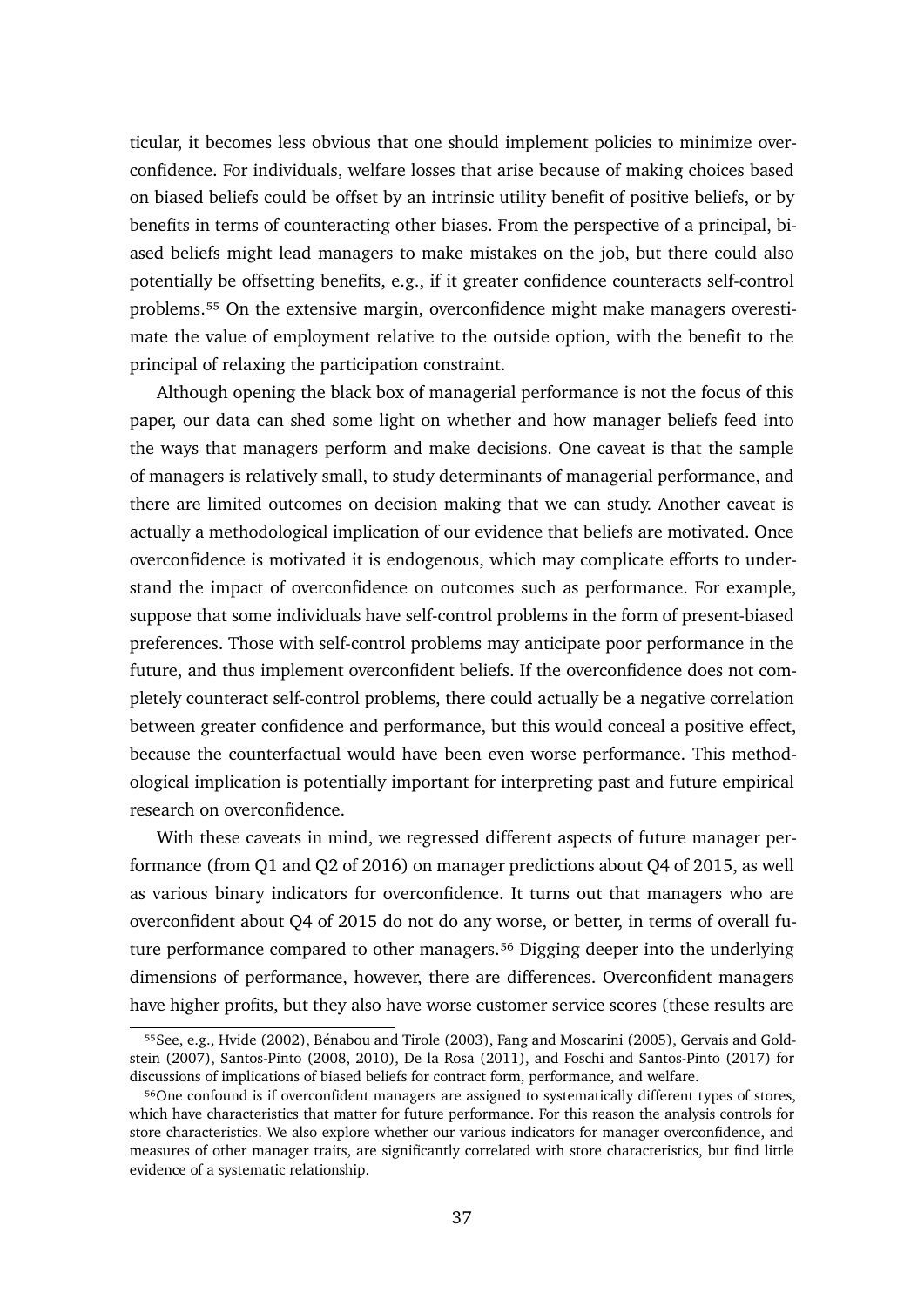generally statistically significant but not in all specifications; Appendix [R](#page-0-3) provides details). The findings are intriguing, as they suggest the possibility that overconfidence might be associated with strengths and weakness on different aspects of the job. Overconfidence might also be related to a manager's tendency to stay at the firm, if it causes managers to value the job more relative to outside options. Using different indicators for overconfidence, point estimates suggest lower hazard rates of leaving the firm for overconfident managers, but these differences are relatively small and not statistically significant (see Figure [S1\)](#page-0-7). One explanation for the weak relationship could be that the managers' overconfidence is not entirely job-specific, and inflates estimates of their outside options as well.

To explore how manager beliefs are related to managerial decision-making, we related some indicators of management style to our measures of manager overconfidence. One finding is that overconfident managers tended to hire fewer assistant managers than recommended by store-specific guidelines provided by the firm (results are less precisely estimated for some of the binary indicators; details are in Appendix [T\)](#page-0-3). This suggests a type of overconfidence in terms of being able to manage the store without additional help. It could also potentially contribute to higher profits, because hiring fewer assistant managers reduces the wage bill, but it could seemingly also have downsides, e.g., possibly harming customer service. Managers with overconfident predictions also exhibited a type of overconfidence in management style in a measure collected in the lab in the field study. Specifically, overconfident managers were more likely to be willing to pay a cost, to be able to choose for a worker which of two brain teaser problems to try to solve, rather than allowing the worker to choose which one to solve (empirically, the two questions were equally difficult). Manager payoffs depended on the worker getting the answer correct; for more details see Appendix [T.](#page-0-3) This suggests that overconfident managers could tend to think that they are better able to assess task difficulty for a worker than the worker himself, even in situations where this is unlikely to be the case. Although correlational and exploratory, these findings provide a starting point for future research on how overconfidence shapes managerial style.

A final point is that our analysis, like much of the literature, focuses on overconfidence. There is a smaller literature, however, that discusses underconfidence (e.g.the original Kruger and Dunning, 1999, analysis finds that very competent individuals are underconfident). Our results demonstrate that while overconfidence is more prevalent in our field setting, some individuals exhibit underconfidence. This heterogeneity, and the reasons for it, are an interesting area for future research.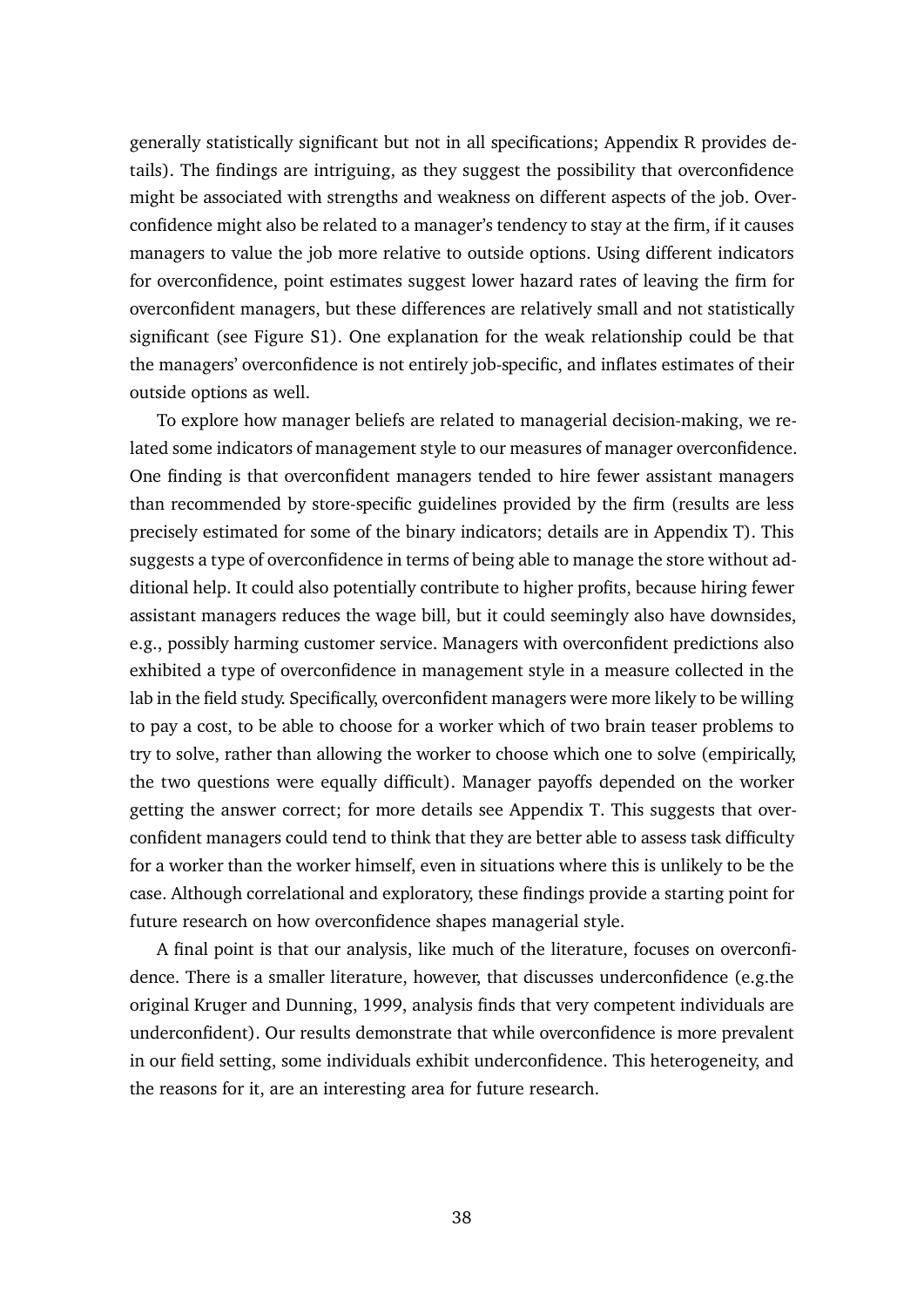# **References**

- **Barber, Brad M and Terrance Odean**, "Boys will be boys: Gender, overconfidence, and common stock investment," *The Quarterly Journal of Economics*, 2001, *116* (1), 261–292.
- **Bénabou, Roland and Jean Tirole**, "Self-confidence and personal motivation," *The Quarterly Journal of Economics*, 2002, *117* (3), 871–915.
- **and** , "Intrinsic and extrinsic motivation," *The Review of Economic Studies*, 2003, *70* (3), 489–520.
- **and** , "Willpower and personal rules," *Journal of Political Economy*, 2004, *112* (4), 848–886.
- $\Box$  **and**  $\Box$ , "Identity, morals, and taboos: Beliefs as assets," *The Quarterly Journal of Economics*, 2011, *126* (2), 805–855.
- $\mu$  and  $\mu$ , "Mindful economics: The production, consumption, and value of beliefs," *Journal of Economic Perspectives*, 2016, *30* (3), 141–64.
- **Benoît, Jean-Pierre and Juan Dubra**, "Apparent overconfidence," *Econometrica*, 2011, *79* (5), 1591–1625.
- **, , and Don A Moore**, "Does the better-than-average effect show that people are overconfident?: Two experiments," *Journal of the European Economic Association*, 2015, *13* (2), 293–329.
- **Bracha, Anat and Donald J Brown**, "Affective decision making: A theory of optimism bias," *Games and Economic Behavior*, 2012, *75* (1), 67–80.
- **Bruhin, Adrian, Helga Fehr-Duda, and Thomas Epper**, "Risk and rationality: Uncovering heterogeneity in probability distortion," *Econometrica*, 2010, *78* (4), 1375–1412.
- **Brunnermeier, Markus K and Jonathan A Parker**, "Optimal expectations," *The American Economic Review*, 2005, *95* (4), 1092–1118.
- **Burks, Stephen V, Jeffrey P Carpenter, Lorenz Goette, and Aldo Rustichini**, "Overconfidence and social signalling," *Review of Economic Studies*, 2013, *80* (3), 949–983.
- **Camerer, Colin and Dan Lovallo**, "Overconfidence and excess entry: An experimental approach," *American Economic Review*, 1999, *89* (1), 306–318.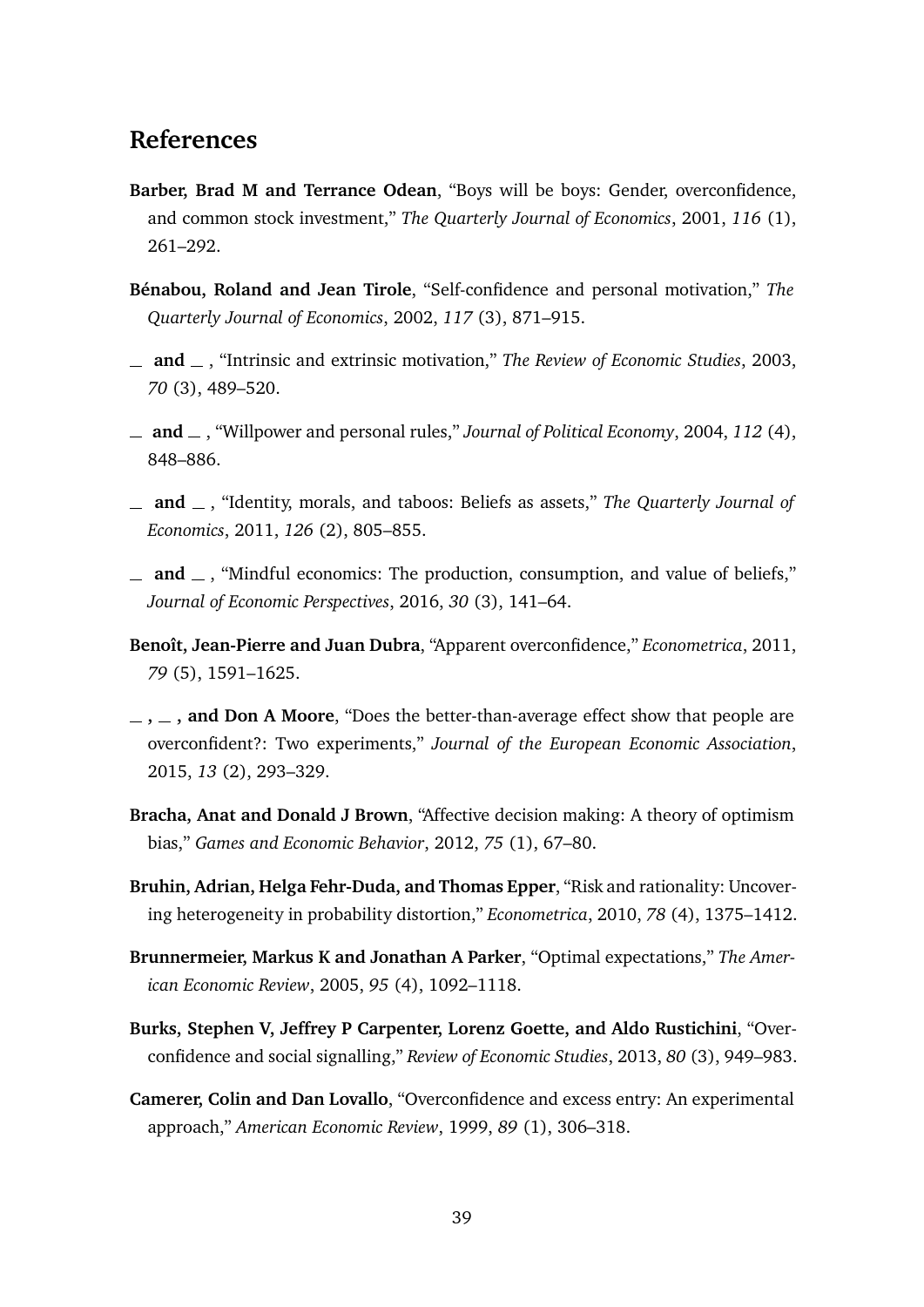- **Carlson, Ryan W, Michel André Maréchal, Bastiaan Oud, Ernst Fehr, and Molly J Crockett**, "Motivated misremembering of selfish decisions," *Nature communications*, 2020, *11* (1), 1–11.
- **Carrillo, Juan D and Thomas Mariotti**, "Strategic ignorance as a self-disciplining device," *The Review of Economic Studies*, 2000, *67* (3), 529–544.
- **Charness, Gary, Aldo Rustichini, and Jeroen Van de Ven**, "Self-confidence and strategic behavior," *Experimental Economics*, 2013, pp. 1–27.
- **Cheng, Ing-Haw, Sahil Raina, and Wei Xiong**, "Wall Street and the housing bubble," *American Economic Review*, 2014, *104* (9), 2797–2829.
- **Chew, Soo Hong, Wei Huang, and Xiaojian Zhao**, "Motivated false memory," *Journal of Political Economy*, 2020, *128* (10), 3913–3939.
- **Compte, Olivier and Andrew Postlewaite**, "Confidence-enhanced performance," *American Economic Review*, 2004, *94* (5), 1536–1557.
- **DellaVigna, S. and U. Malmendier**, "Paying not to go to the gym," *American Economic Review*, 2006, *96* (3), 694–719.
- **den Steen, Eric Van**, "Rational overoptimism (and other biases)," *American Economic Review*, 2004, *94* (4), 1141–1151.
- **Di Tella, Rafael and Perez-Truglia, Ricardo and Babino, Andres and Sigman, Mariano**, "Conveniently Upset: Avoiding Altruism by Distorting Beliefs about Others' Altruism," *American Economic Review*, 2015, *105* (11), 3416–42.
- **Eil, David and Justin M Rao**, "The good news-bad news effect: asymmetric processing of objective information about yourself," *American Economic Journal: Microeconomics*, 2011, *3* (2), 114–138.
- **Fang, Hanming and Giuseppe Moscarini**, "Morale hazard," *Journal of Monetary Economics*, 2005, *52* (4), 749–777.
- **Foschi, Matteo and Luís Santos-Pinto**, "Subjective performance evaluation of employees with biased beliefs," *European University Institute Working Paper*, 2017.
- **Gervais, Simon and Itay Goldstein**, "The positive effects of biased self-perceptions in firms," *Review of Finance*, 2007, *11* (3), 453–496.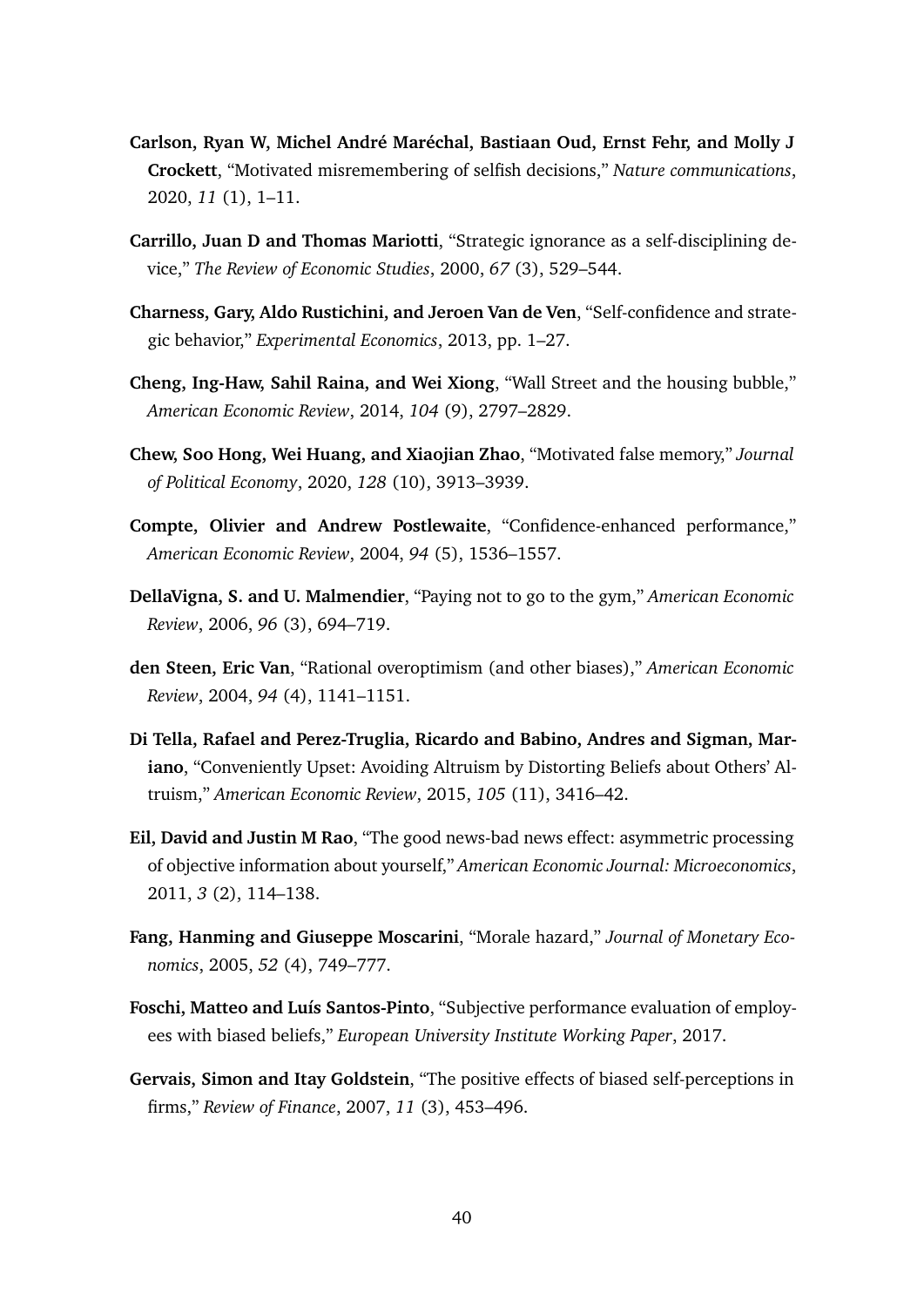- **Gneezy, Uri, Silvia Saccardo, Marta Serra-Garcia, and Roel van Veldhuizen**, "Motivated Self-Deception and Unethical Behavior," *University of California, San Diego Working Paper*, 2015.
- **Gottlieb, Daniel**, "Will you never learn? Self deception and biases in information processing," *Unpublished Manuscript, Princeton University*, 2010.
- , "Imperfect memory and choice under risk," *Games and Economic Behavior*, 2014, *85*, 127–158.
- **Haisley, Emily C and Roberto A Weber**, "Self-serving interpretations of ambiguity in other-regarding behavior," *Games and Economic Behavior*, 2010, *68* (2), 614–625.
- **Heidhues, Paul, Botond Kőszegi, and Philipp Strack**, "Unrealistic expectations and misguided learning," *Econometrica*, 2018, *86* (4), 1159–1214.
- **Hestermann, Nina and Yves Le Yaouanq**, "It's not my Fault! Self-Confidence and Experimentation," 2019.
- **Hoffman, Mitchell**, "How is Information Valued? Evidence from Framed Field Experiments," *The Economic Journal*, 2016, *126* (595), 1884–1911.
- **and Stephen V Burks**, "Worker overconfidence: Field evidence and implications for employee turnover and firm profits," *Quantitative Economics*, 2020, *11* (1), 315–348.
- **Hvide, Hans K**, "Pragmatic beliefs and overconfidence," *Journal of Economic Behavior & Organization*, 2002, *48* (1), 15–28.
- **Köszegi, Botond**, "Ego utility, overconfidence, and task choice," *Journal of the European Economic Association*, 2006, *4* (4), 673–707.
- **Kruger, Justin and David Dunning**, "Unskilled and unaware of it: how difficulties in recognizing one's own incompetence lead to inflated self-assessments.," *Journal of personality and social psychology*, 1999, *77* (6), 1121.
- **la Rosa, Leonidas Enrique De**, "Overconfidence and moral hazard," *Games and Economic Behavior*, 2011, *73* (2), 429–451.
- **Malmendier, Ulrike and Geoffrey Tate**, "CEO overconfidence and corporate investment," *The Journal of Finance*, 2005, *60* (6), 2661–2700.
- **and** , "Behavioral CEOs: The role of managerial overconfidence," *The Journal of Economic Perspectives*, 2015, *29* (4), 37–60.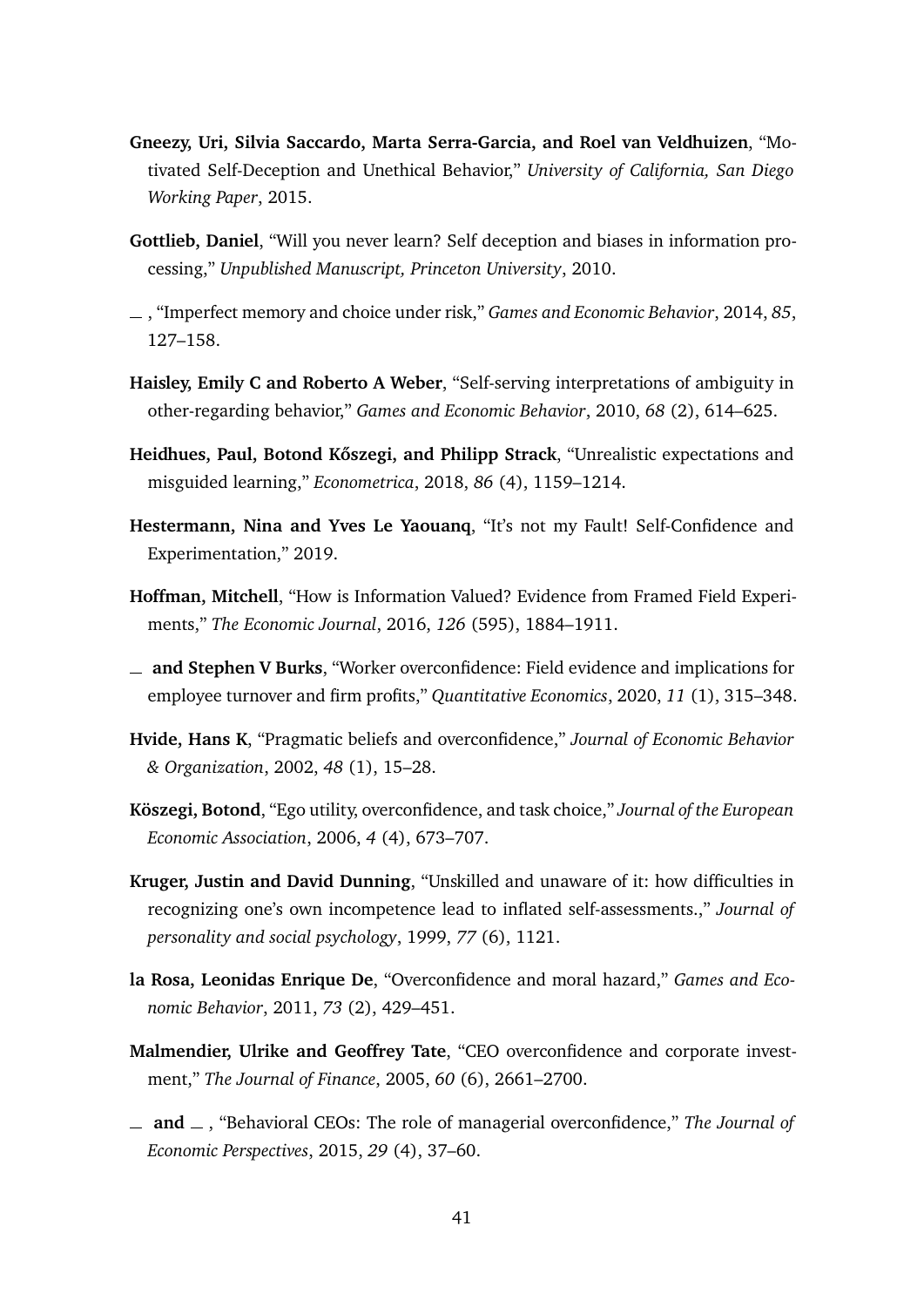- **Merkle, Christoph and Martin Weber**, "True overconfidence: The inability of rational information processing to account for apparent overconfidence," *Organizational Behavior and Human Decision Processes*, 2011, *116* (2), 262–271.
- **Mijović-Prelec, Danica and Drazen Prelec**, "Self-deception as self-signalling: a model and experimental evidence," *Philosophical Transactions of the Royal Society of London B: Biological Sciences*, 2010, *365* (1538), 227–240.
- **Mobius, Markus M, Muriel Niederle, Paul Niehaus, and Tanya S Rosenblat**, "Managing self-confidence: Theory and experimental evidence," Technical Report, National Bureau of Economic Research 2011.
- **Niederle, Muriel and Lise Vesterlund**, "Do women shy away from competition? Do men compete too much?," *The Quarterly Journal of Economics*, 2007, *122* (3), 1067– 1101.
- **Oster, Emily, Ira Shoulson, and E Dorsey**, "Optimal expectations and limited medical testing: evidence from Huntington disease," *The American Economic Review*, 2013, *103* (2), 804–830.
- **Park, Young Joon and Luís Santos-Pinto**, "Overconfidence in tournaments: evidence from the field," *Theory and Decision*, 2010, *69* (1), 143–166.
- **Quattrone, George A and Amos Tversky**, "Causal versus diagnostic contingencies: On self-deception and on the voter's illusion.," *Journal of Personality and Social Psychology*, 1984, *46* (2), 237.
- **Santos-Pinto, Luís**, "Positive self-image and incentives in organisations," *The Economic Journal*, 2008, *118* (531), 1315–1332.
- , "Positive Self-Image in Tournaments," *International Economic Review*, 2010, *51* (2), 475–496.
- **and Joel Sobel**, "A model of positive self-image in subjective assessments," *The American Economic Review*, 2005, *95* (5), 1386–1402.
- **Sarver, Todd**, "Dynamic Mixture-Averse Preferences," *Econometrica*, 2018, *86* (4), 1347–1382.
- **Schwardmann, Peter and Joel Van der Weele**, "Deception and self-deception," *Nature human behaviour*, 2019, *3* (10), 1055–1061.
- **Smith, Adam**, "An inquiry into the wealth of nations," *Strahan and Cadell, London*, 1776.